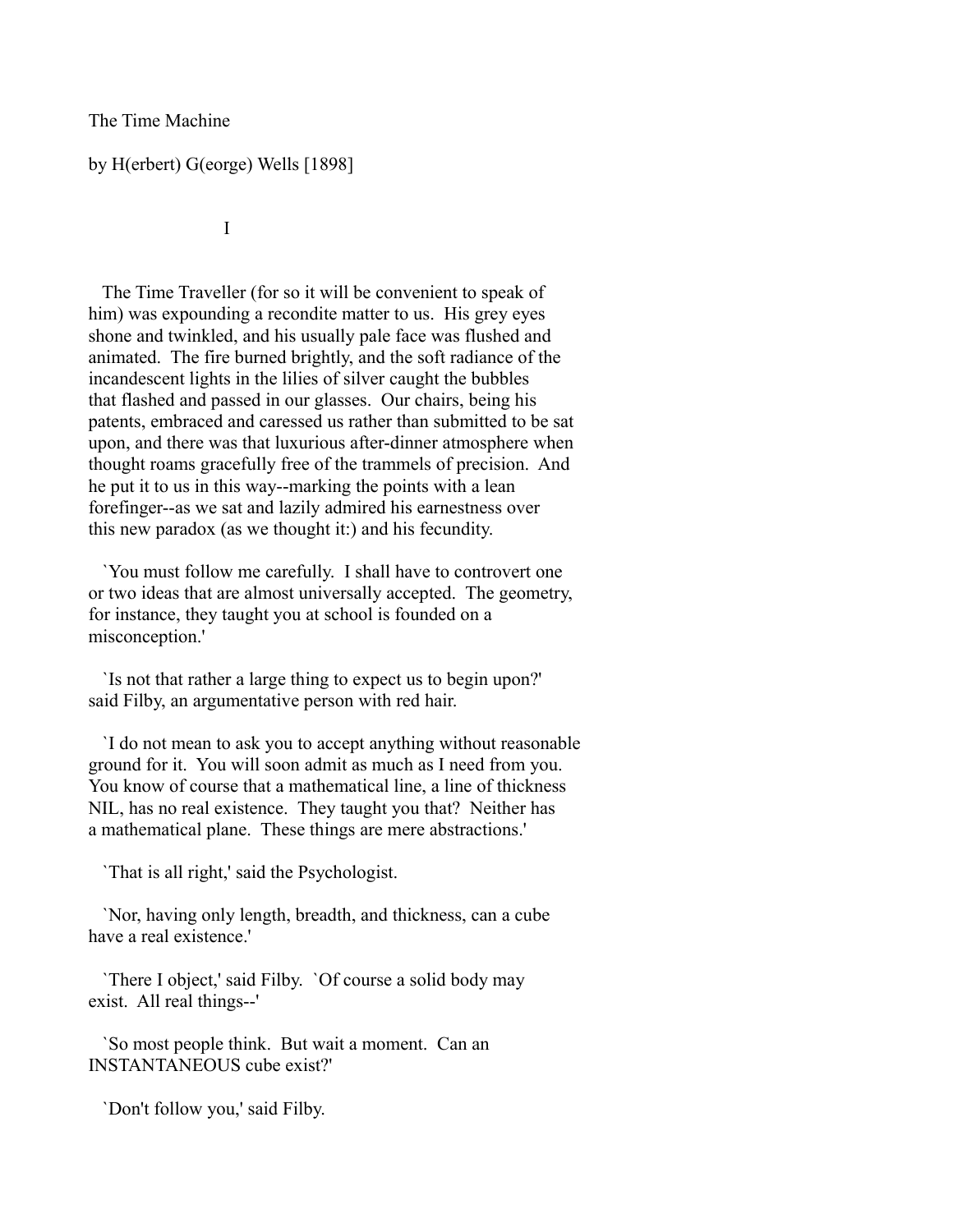`Can a cube that does not last for any time at all, have a real existence?'

Filby became pensive. `Clearly,' the Time Traveller proceeded, `any real body must have extension in FOUR directions: it must have Length, Breadth, Thickness, and--Duration. But through a natural infirmity of the flesh, which I will explain to you in a moment, we incline to overlook this fact. There are really four dimensions, three which we call the three planes of Space, and a fourth, Time. There is, however, a tendency to draw an unreal distinction between the former three dimensions and the latter, because it happens that our consciousness moves intermittently in one direction along the latter from the beginning to the end of our lives.'

 `That,' said a very young man, making spasmodic efforts to relight his cigar over the lamp; `that . . . very clear indeed.'

 `Now, it is very remarkable that this is so extensively overlooked,' continued the Time Traveller, with a slight accession of cheerfulness. `Really this is what is meant by the Fourth Dimension, though some people who talk about the Fourth Dimension do not know they mean it. It is only another way of looking at Time. THERE IS NO DIFFERENCE BETWEEN TIME AND ANY OF THE THREE DIMENSIONS OF SPACE EXCEPT THAT OUR CONSCIOUSNESS MOVES ALONG IT. But some foolish people have got hold of the wrong side of that idea. You have all heard what they have to say about this Fourth Dimension?'

`\_I\_ have not,' said the Provincial Mayor.

 `It is simply this. That Space, as our mathematicians have it, is spoken of as having three dimensions, which one may call Length, Breadth, and Thickness, and is always definable by reference to three planes, each at right angles to the others. But some philosophical people have been asking why THREE dimensions particularly--why not another direction at right angles to the other three?--and have even tried to construct a Four-Dimension geometry. Professor Simon Newcomb was expounding this to the New York Mathematical Society only a month or so ago. You know how on a flat surface, which has only two dimensions, we can represent a figure of a three-dimensional solid, and similarly they think that by models of thee dimensions they could represent one of four--if they could master the perspective of the thing. See?'

 `I think so,' murmured the Provincial Mayor; and, knitting his brows, he lapsed into an introspective state, his lips moving as one who repeats mystic words. `Yes, I think I see it now,' he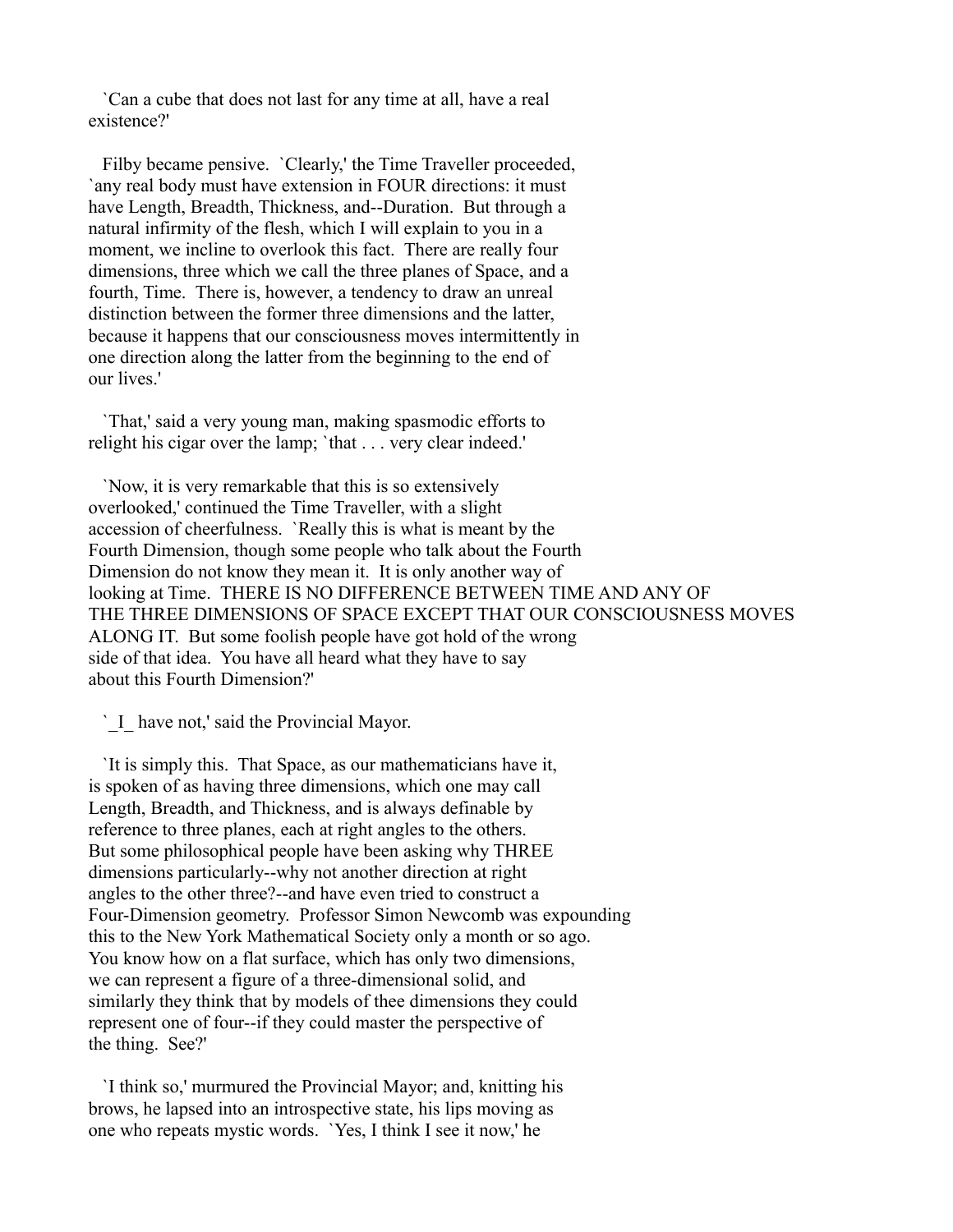said after some time, brightening in a quite transitory manner.

 `Well, I do not mind telling you I have been at work upon this geometry of Four Dimensions for some time. Some of my results are curious. For instance, here is a portrait of a man at eight years old, another at fifteen, another at seventeen, another at twenty-three, and so on. All these are evidently sections, as it were, Three-Dimensional representations of his Four-Dimensioned being, which is a fixed and unalterable thing.

 `Scientific people,' proceeded the Time Traveller, after the pause required for the proper assimilation of this, `know very well that Time is only a kind of Space. Here is a popular scientific diagram, a weather record. This line I trace with my finger shows the movement of the barometer. Yesterday it was so high, yesterday night it fell, then this morning it rose again, and so gently upward to here. Surely the mercury did not trace this line in any of the dimensions of Space generally recognized? But certainly it traced such a line, and that line, therefore, we must conclude was along the Time-Dimension.'

 `But,' said the Medical Man, staring hard at a coal in the fire, `if Time is really only a fourth dimension of Space, why is it, and why has it always been, regarded as something different? And why cannot we move in Time as we move about in the other dimensions of Space?'

 The Time Traveller smiled. `Are you sure we can move freely in Space? Right and left we can go, backward and forward freely enough, and men always have done so. I admit we move freely in two dimensions. But how about up and down? Gravitation limits us there.'

`Not exactly,' said the Medical Man. `There are balloons.'

 `But before the balloons, save for spasmodic jumping and the inequalities of the surface, man had no freedom of vertical movement.' `Still they could move a little up and down,' said the Medical Man.

`Easier, far easier down than up.'

 `And you cannot move at all in Time, you cannot get away from the present moment.'

 `My dear sir, that is just where you are wrong. That is just where the whole world has gone wrong. We are always getting away from the present movement. Our mental existences, which are immaterial and have no dimensions, are passing along the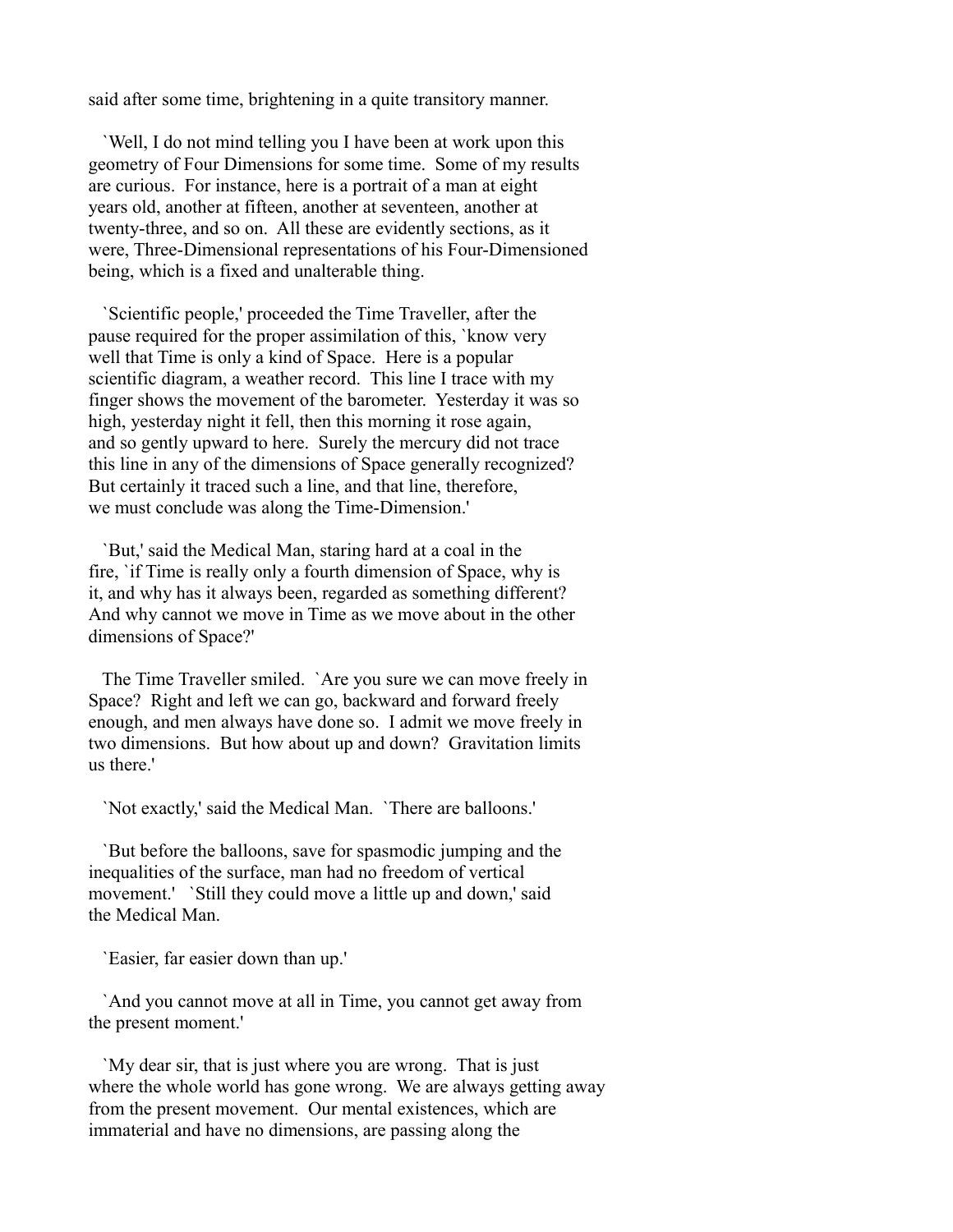Time-Dimension with a uniform velocity from the cradle to the grave. Just as we should travel DOWN if we began our existence fifty miles above the earth's surface.'

 `But the great difficulty is this,' interrupted the Psychologist. `You CAN move about in all directions of Space, but you cannot move about in Time.'

 `That is the germ of my great discovery. But you are wrong to say that we cannot move about in Time. For instance, if I am recalling an incident very vividly I go back to the instant of its occurrence: I become absent-minded, as you say. I jump back for a moment. Of course we have no means of staying back for any length of Time, any more than a savage or an animal has of staying six feet above the ground. But a civilized man is better off than the savage in this respect. He can go up against gravitation in a balloon, and why should he not hope that ultimately he may be able to stop or accelerate his drift along the Time-Dimension, or even turn about and travel the other way?'

`Oh, THIS,' began Filby, `is all--'

`Why not?' said the Time Traveller.

`It's against reason,' said Filby.

`What reason?' said the Time Traveller.

 `You can show black is white by argument,' said Filby, `but you will never convince me'

 `Possibly not,' said the Time Traveller. `But now you begin to see the object of my investigations into the geometry of Four Dimensions. Long ago I had a vague inkling of a machine--'

`To travel through Time!' exclaimed the Very Young Man.

 `That shall travel indifferently in any direction of Space and Time, as the driver determines.'

Filby contented himself with laughter.

 `But I have experimental verification,' said the Time Traveller.

 `It would be remarkably convenient for the historian,' the Psychologist suggested. `One might travel back and verify the accepted account of the Battle of Hastings, for instance!'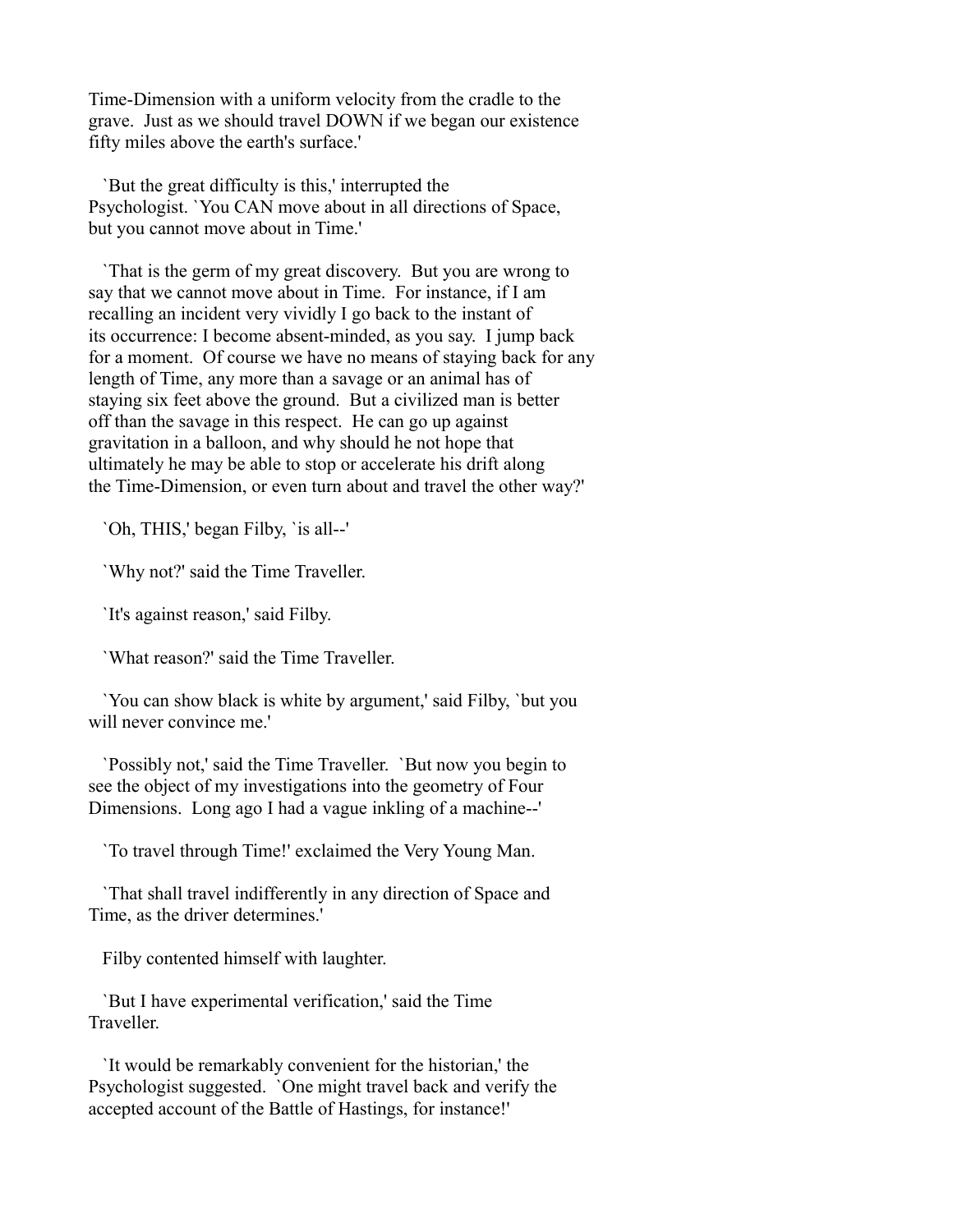`Don't you think you would attract attention?' said the Medical Man. `Our ancestors had no great tolerance for anachronisms.'

 `One might get one's Greek from the very lips of Homer and Plato,' the Very Young Man thought.

 `In which case they would certainly plough you for the Little-go. The German scholars have improved Greek so much.'

 `Then there is the future,' said the Very Young Man. `Just think! One might invest all one's money, leave it to accumulate at interest, and hurry on ahead!'

 `To discover a society,' said I, `erected on a strictly communistic basis.'

`Of all the wild extravagant theories!' began the Psychologist.

`Yes, so it seemed to me, and so I never talked of it until--'

 `Experimental verification!' cried I. `You are going to verify THAT?'

`The experiment!' cried Filby, who was getting brain-weary.

 `Let's see your experiment anyhow,' said the Psychologist, `though it's all humbug, you know.'

 The Time Traveller smiled round at us. Then, still smiling faintly, and with his hands deep in his trousers pockets, he walked slowly out of the room, and we heard his slippers shuffling down the long passage to his laboratory.

The Psychologist looked at us. `I wonder what he's got?'

 `Some sleight-of-hand trick or other,' said the Medical Man, and Filby tried to tell us about a conjurer he had seen at Burslem; but before he had finished his preface the Time Traveller came back, and Filby's anecdote collapsed.

 The thing the Time Traveller held in his hand was a glittering metallic framework, scarcely larger than a small clock, and very delicately made. There was ivory in it, and some transparent crystalline substance. And now I must be explicit, for this that follows--unless his explanation is to be accepted--is an absolutely unaccountable thing. He took one of the small octagonal tables that were scattered about the room, and set it in front of the fire, with two legs on the hearthrug. On this table he placed the mechanism. Then he drew up a chair, and sat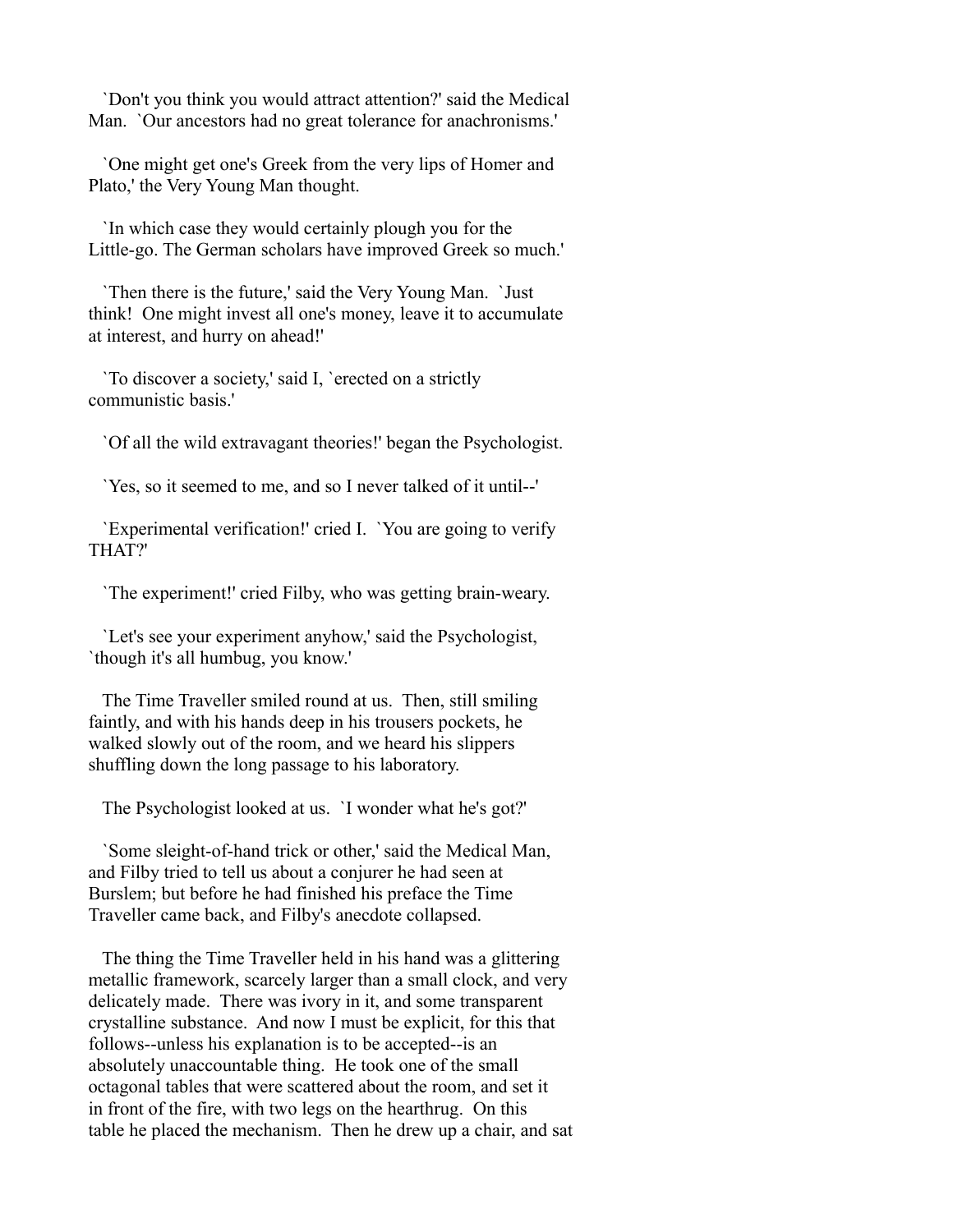down. The only other object on the table was a small shaded lamp, the bright light of which fell upon the model. There were also perhaps a dozen candles about, two in brass candlesticks upon the mantel and several in sconces, so that the room was brilliantly illuminated. I sat in a low arm-chair nearest the fire, and I drew this forward so as to be almost between the Time Traveller and the fireplace. Filby sat behind him, looking over his shoulder. The Medical Man and the Provincial Mayor watched him in profile from the right, the Psychologist from the left. The Very Young Man stood behind the Psychologist. We were all on the alert. It appears incredible to me that any kind of trick, however subtly conceived and however adroitly done, could have been played upon us under these conditions.

 The Time Traveller looked at us, and then at the mechanism. `Well?' said the Psychologist.

 `This little affair,' said the Time Traveller, resting his elbows upon the table and pressing his hands together above the apparatus, `is only a model. It is my plan for a machine to travel through time. You will notice that it looks singularly askew, and that there is an odd twinkling appearance about this bar, as though it was in some way unreal.' He pointed to the part with his finger. `Also, here is one little white lever, and here is another.'

 The Medical Man got up out of his chair and peered into the thing. `It's beautifully made,' he said.

 `It took two years to make,' retorted the Time Traveller. Then, when we had all imitated the action of the Medical Man, he said: `Now I want you clearly to understand that this lever, being pressed over, sends the machine gliding into the future, and this other reverses the motion. This saddle represents the seat of a time traveller. Presently I am going to press the lever, and off the machine will go. It will vanish, pass into future Time, and disappear. Have a good look at the thing. Look at the table too, and satisfy yourselves there is no trickery. I don't want to waste this model, and then be told I'm a quack.'

 There was a minute's pause perhaps. The Psychologist seemed about to speak to me, but changed his mind. Then the Time Traveller put forth his finger towards the lever. `No,' he said suddenly. `Lend me your hand.' And turning to the Psychologist, he took that individual's hand in his own and told him to put out his forefinger. So that it was the Psychologist himself who sent forth the model Time Machine on its interminable voyage. We all saw the lever turn. I am absolutely certain there was no trickery. There was a breath of wind, and the lamp flame jumped.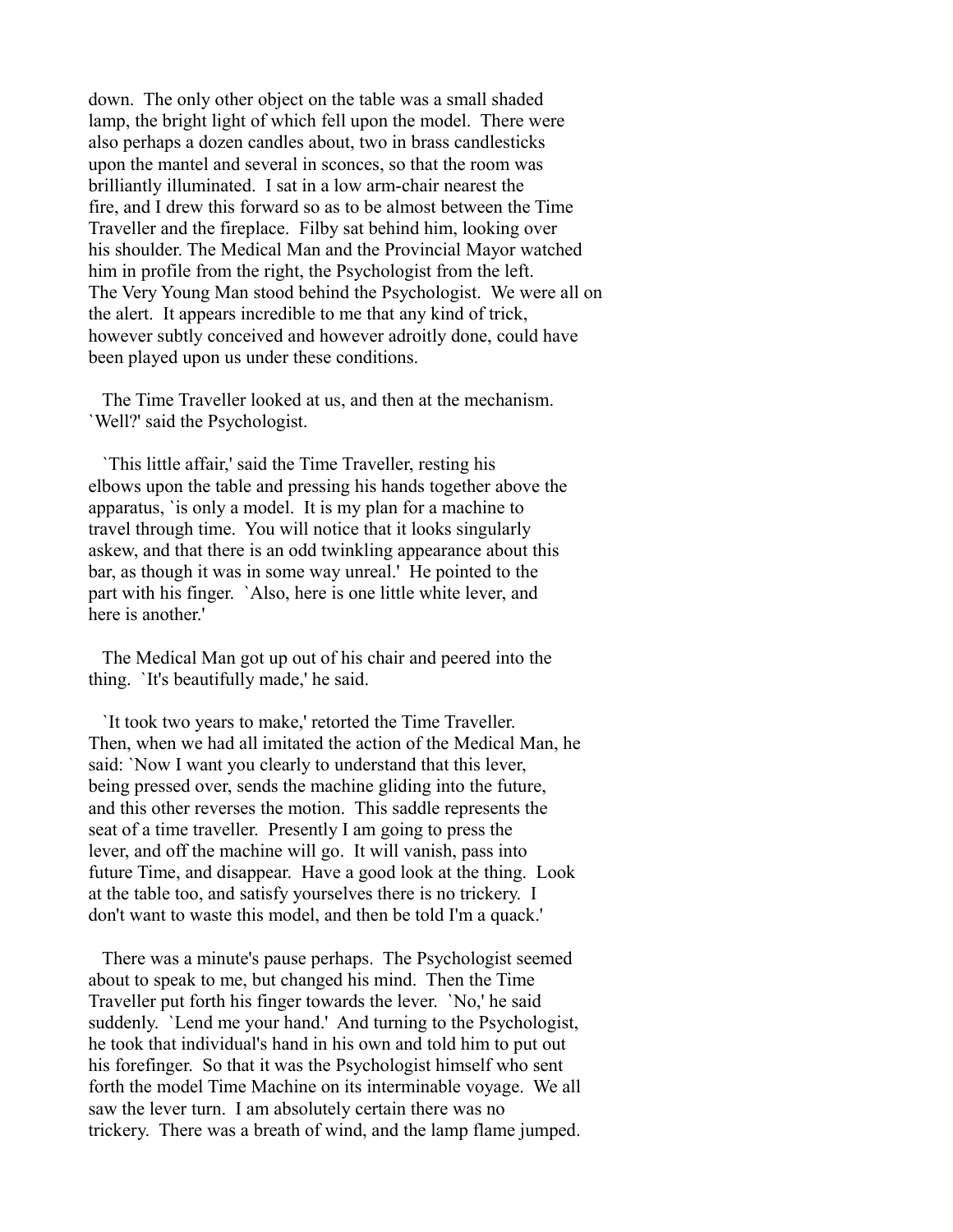One of the candles on the mantel was blown out, and the little machine suddenly swung round, became indistinct, was seen as a ghost for a second perhaps, as an eddy of faintly glittering brass and ivory; and it was gone--vanished! Save for the lamp the table was bare.

 Everyone was silent for a minute. Then Filby said he was damned.

 The Psychologist recovered from his stupor, and suddenly looked under the table. At that the Time Traveller laughed cheerfully. `Well?' he said, with a reminiscence of the Psychologist. Then, getting up, he went to the tobacco jar on the mantel, and with his back to us began to fill his pipe.

We stared at each other. 'Look here,' said the Medical Man, `are you in earnest about this? Do you seriously believe that that machine has travelled into time?'

 `Certainly,' said the Time Traveller, stooping to light a spill at the fire. Then he turned, lighting his pipe, to look at the Psychologist's face. (The Psychologist, to show that he was not unhinged, helped himself to a cigar and tried to light it uncut.) `What is more, I have a big machine nearly finished in there'--he indicated the laboratory--`and when that is put together I mean to have a journey on my own account.'

 `You mean to say that that machine has travelled into the future?' said Filby.

 `Into the future or the past--I don't, for certain, know which.'

 After an interval the Psychologist had an inspiration. `It must have gone into the past if it has gone anywhere,' he said.

`Why?' said the Time Traveller.

 `Because I presume that it has not moved in space, and if it travelled into the future it would still be here all this time, since it must have travelled through this time.'

 `But,' I said, `If it travelled into the past it would have been visible when we came first into this room; and last Thursday when we were here; and the Thursday before that; and so forth!'

 `Serious objections,' remarked the Provincial Mayor, with an air of impartiality, turning towards the Time Traveller.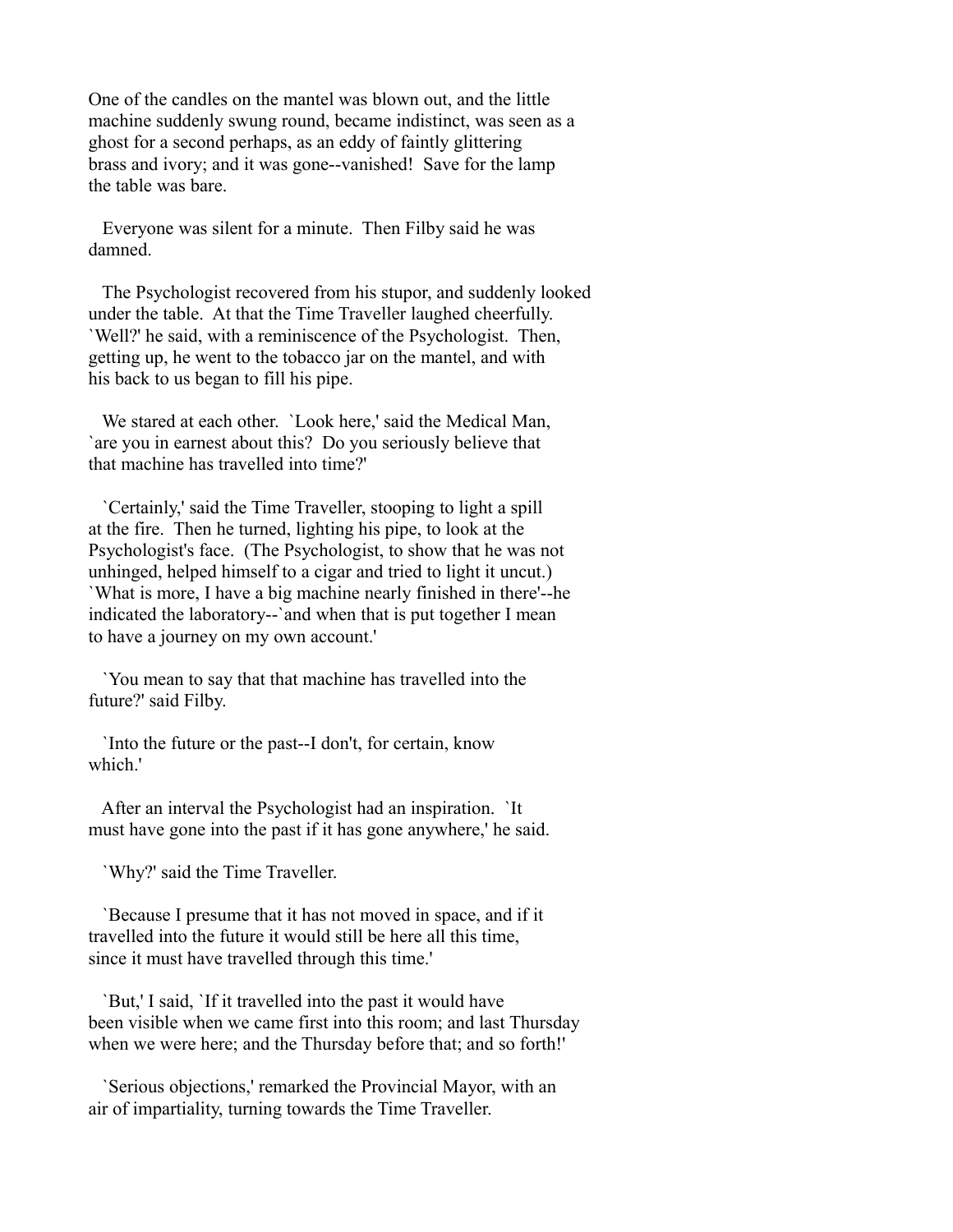`Not a bit,' said the Time Traveller, and, to the Psychologist: `You think. You can explain that. It's presentation below the threshold, you know, diluted presentation.'

 `Of course,' said the Psychologist, and reassured us. `That's a simple point of psychology. I should have thought of it. It's plain enough, and helps the paradox delightfully. We cannot see it, nor can we appreciate this machine, any more than we can the spoke of a wheel spinning, or a bullet flying through the air. If it is travelling through time fifty times or a hundred times faster than we are, if it gets through a minute while we get through a second, the impression it creates will of course be only one-fiftieth or one-hundredth of what it would make if it were not travelling in time. That's plain enough.' He passed his hand through the space in which the machine had been. `You see?' he said, laughing.

We sat and stared at the vacant table for a minute or so. Then the Time Traveller asked us what we thought of it all.

 `It sounds plausible enough to-night,' said the Medical Man; 'but wait until to-morrow. Wait for the common sense of the morning.'

 `Would you like to see the Time Machine itself?' asked the Time Traveller. And therewith, taking the lamp in his hand, he led the way down the long, draughty corridor to his laboratory. I remember vividly the flickering light, his queer, broad head in silhouette, the dance of the shadows, how we all followed him, puzzled but incredulous, and how there in the laboratory we beheld a larger edition of the little mechanism which we had seen vanish from before our eyes. Parts were of nickel, parts of ivory, parts had certainly been filed or sawn out of rock crystal. The thing was generally complete, but the twisted crystalline bars lay unfinished upon the bench beside some sheets of drawings, and I took one up for a better look at it. Quartz it seemed to be.

 `Look here,' said the Medical Man, `are you perfectly serious? Or is this a trick--like that ghost you showed us last Christmas?'

 `Upon that machine,' said the Time Traveller, holding the lamp aloft, `I intend to explore time. Is that plain? I was never more serious in my life.'

None of us quite knew how to take it.

I caught Filby's eye over the shoulder of the Medical Man, and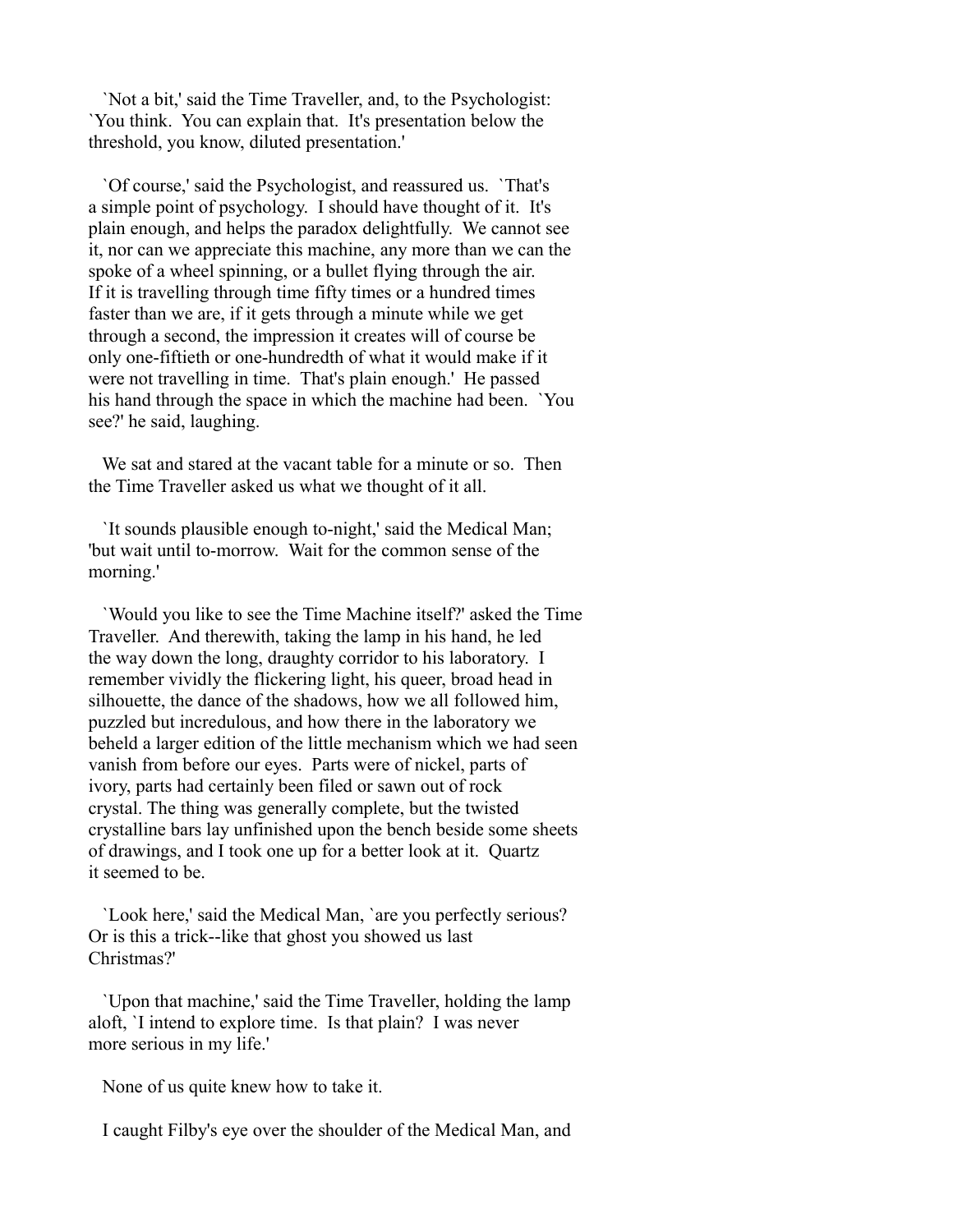he winked at me solemnly.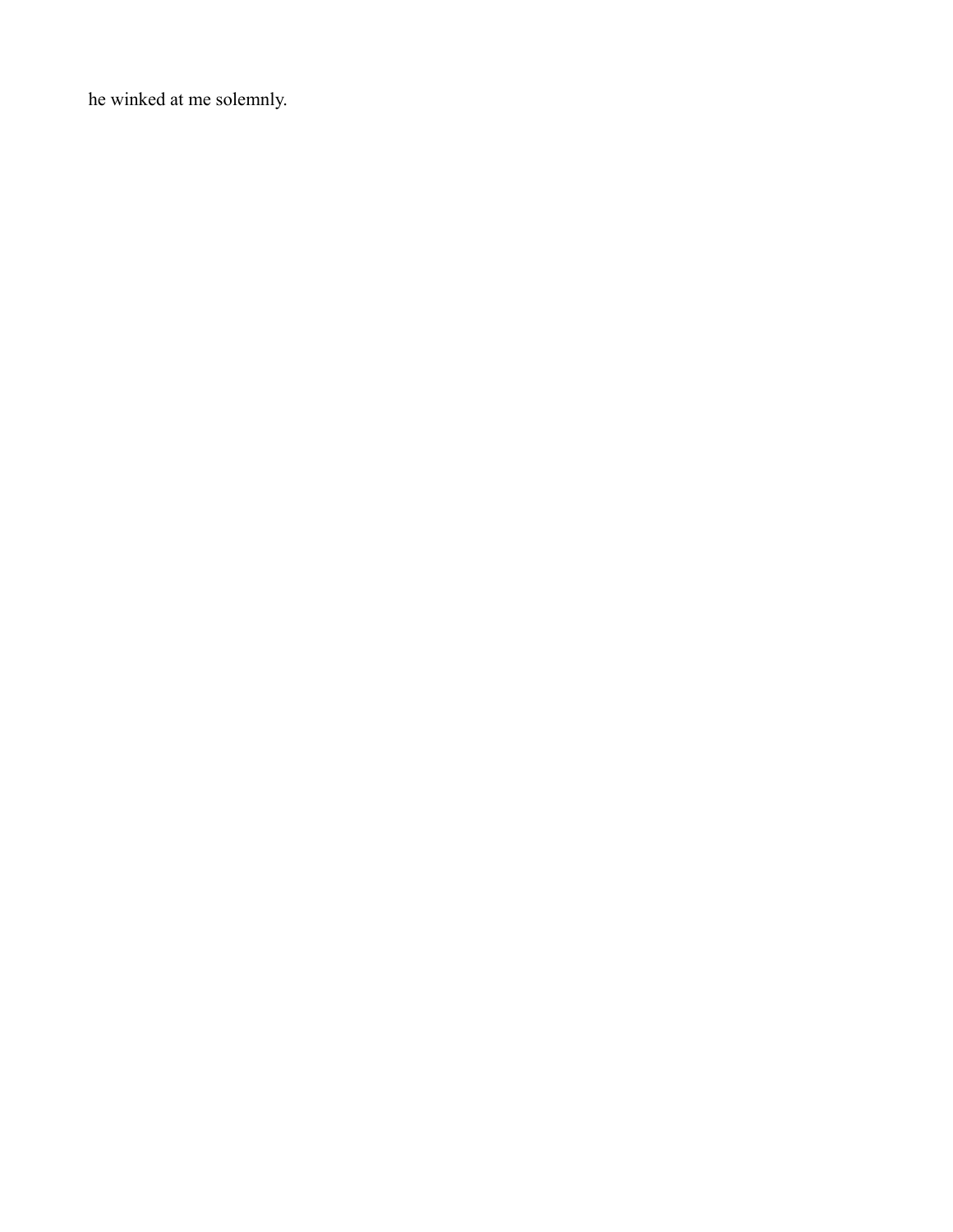I think that at that time none of us quite believed in the Time Machine. The fact is, the Time Traveller was one of those men who are too clever to be believed: you never felt that you saw all round him; you always suspected some subtle reserve, some ingenuity in ambush, behind his lucid frankness. Had Filby shown the model and explained the matter in the Time Traveller's words, we should have shown HIM far less scepticism. For we should have perceived his motives; a pork butcher could understand Filby. But the Time Traveller had more than a touch of whim among his elements, and we distrusted him. Things that would have made the frame of a less clever man seemed tricks in his hands. It is a mistake to do things too easily. The serious people who took him seriously never felt quite sure of his deportment; they were somehow aware that trusting their reputations for judgment with him was like furnishing a nursery with egg-shell china. So I don't think any of us said very much about time travelling in the interval between that Thursday and the next, though its odd potentialities ran, no doubt, in most of our minds: its plausibility, that is, its practical incredibleness, the curious possibilities of anachronism and of utter confusion it suggested. For my own part, I was particularly preoccupied with the trick of the model. That I remember discussing with the Medical Man, whom I met on Friday at the Linnaean. He said he had seen a similar thing at Tubingen, and laid considerable stress on the blowing out of the candle. But how the trick was done he could not explain.

 The next Thursday I went again to Richmond--I suppose I was one of the Time Traveller's most constant guests--and, arriving late, found four or five men already assembled in his drawing-room. The Medical Man was standing before the fire with a sheet of paper in one hand and his watch in the other. I looked round for the Time Traveller, and--`It's half-past seven now,' said the Medical Man. `I suppose we'd better have dinner?'

`Where's----?' said I, naming our host.

 `You've just come? It's rather odd. He's unavoidably detained. He asks me in this note to lead off with dinner at seven if he's not back. Says he'll explain when he comes.'

 `It seems a pity to let the dinner spoil,' said the Editor of a well-known daily paper; and thereupon the Doctor rang the bell.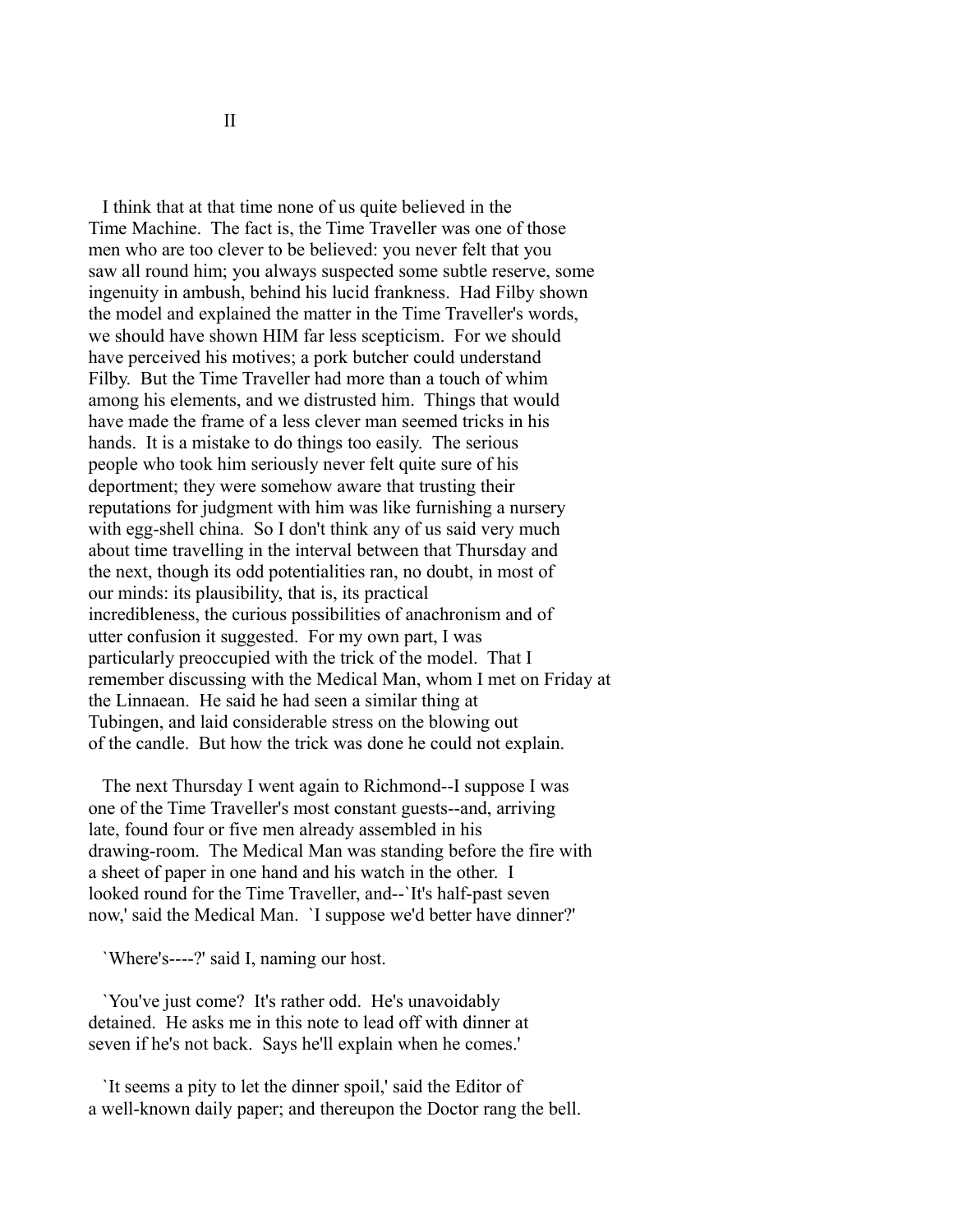The Psychologist was the only person besides the Doctor and myself who had attended the previous dinner. The other men were Blank, the Editor aforementioned, a certain journalist, and another--a quiet, shy man with a beard--whom I didn't know, and who, as far as my observation went, never opened his mouth all the evening. There was some speculation at the dinner-table about the Time Traveller's absence, and I suggested time travelling, in a half-jocular spirit. The Editor wanted that explained to him, and the Psychologist volunteered a wooden account of the `ingenious paradox and trick' we had witnessed that day week. He was in the midst of his exposition when the door from the corridor opened slowly and without noise. I was facing the door, and saw it first. `Hallo!' I said. `At last!' And the door opened wider, and the Time Traveller stood before us. I gave a cry of surprise. `Good heavens! man, what's the matter?' cried the Medical Man, who saw him next. And the whole tableful turned towards the door.

 He was in an amazing plight. His coat was dusty and dirty, and smeared with green down the sleeves; his hair disordered, and as it seemed to me greyer--either with dust and dirt or because its colour had actually faded. His face was ghastly pale; his chin had a brown cut on it--a cut half healed; his expression was haggard and drawn, as by intense suffering. For a moment he hesitated in the doorway, as if he had been dazzled by the light. Then he came into the room. He walked with just such a limp as I have seen in footsore tramps. We stared at him in silence, expecting him to speak.

 He said not a word, but came painfully to the table, and made a motion towards the wine. The Editor filled a glass of champagne, and pushed it towards him. He drained it, and it seemed to do him good: for he looked round the table, and the ghost of his old smile flickered across his face. `What on earth have you been up to, man?' said the Doctor. The Time Traveller did not seem to hear. `Don't let me disturb you,' he said, with a certain faltering articulation. `I'm all right.' He stopped, held out his glass for more, and took it off at a draught. `That's good,' he said. His eyes grew brighter, and a faint colour came into his cheeks. His glance flickered over our faces with a certain dull approval, and then went round the warm and comfortable room. Then he spoke again, still as it were feeling his way among his words. `I'm going to wash and dress, and then I'll come down and explain things. . . Save me some of that mutton. I'm starving for a bit of meat.'

 He looked across at the Editor, who was a rare visitor, and hoped he was all right. The Editor began a question. `Tell you presently,' said the Time Traveller. `I'm--funny! Be all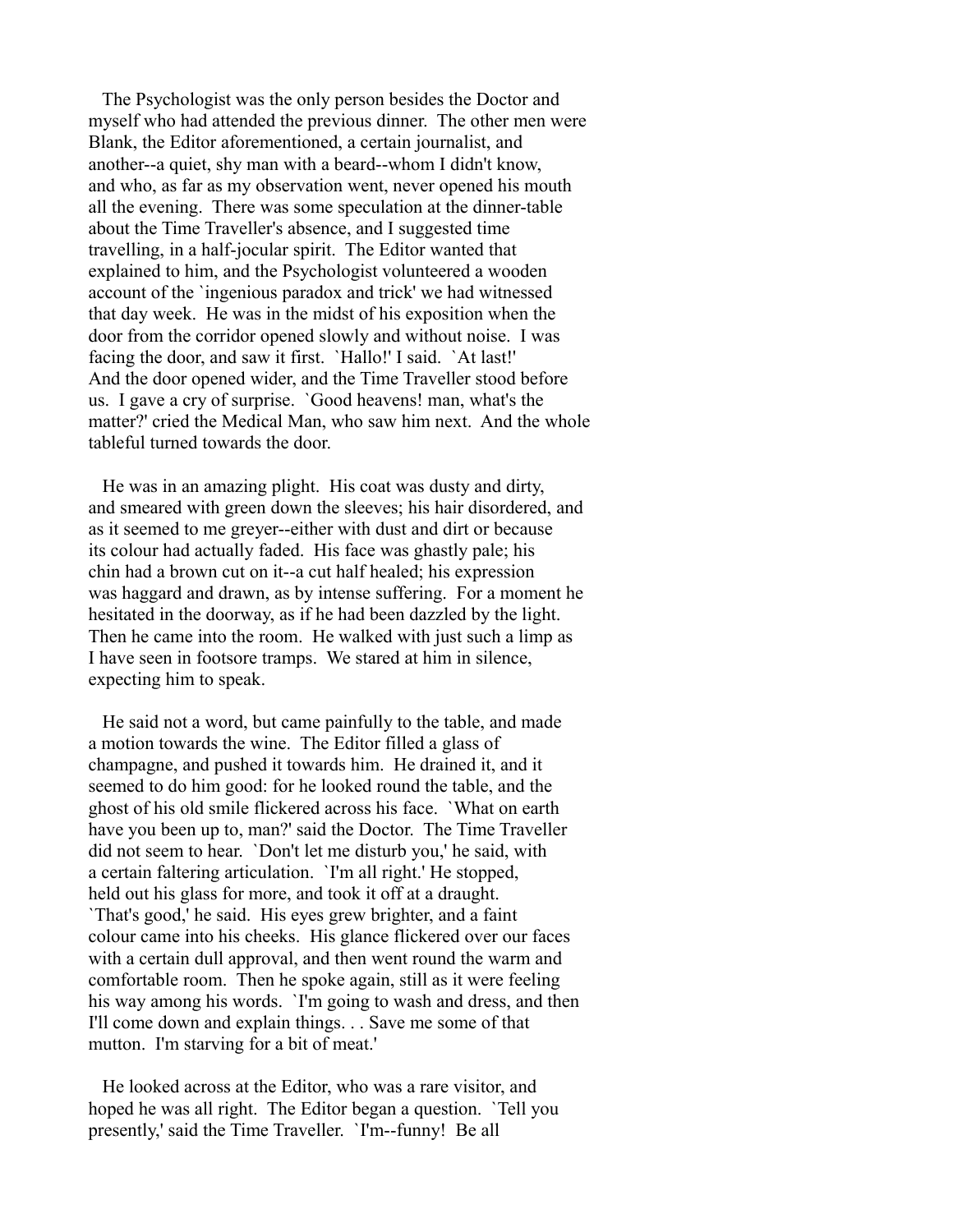right in a minute.'

 He put down his glass, and walked towards the staircase door. Again I remarked his lameness and the soft padding sound of his footfall, and standing up in my place, I saw his feet as he went out. He had nothing on them but a pair of tattered blood-stained socks. Then the door closed upon him. I had half a mind to follow, till I remembered how he detested any fuss about himself. For a minute, perhaps, my mind was wool-gathering. Then, 'Remarkable Behaviour of an Eminent Scientist,' I heard the Editor say, thinking (after his wont) in headlines. And this brought my attention back to the bright dinner-table.

 `What's the game?' said the Journalist. `Has he been doing the Amateur Cadger? I don't follow.' I met the eye of the Psychologist, and read my own interpretation in his face. I thought of the Time Traveller limping painfully upstairs. I don't think any one else had noticed his lameness.

 The first to recover completely from this surprise was the Medical Man, who rang the bell--the Time Traveller hated to have servants waiting at dinner--for a hot plate. At that the Editor turned to his knife and fork with a grunt, and the Silent Man followed suit. The dinner was resumed. Conversation was exclamatory for a little while, with gaps of wonderment; and then the Editor got fervent in his curiosity. `Does our friend eke out his modest income with a crossing? or has he his Nebuchadnezzar phases?' he inquired. `I feel assured it's this business of the Time Machine,' I said, and took up the Psychologist's account of our previous meeting. The new guests were frankly incredulous. The Editor raised objections. `What WAS this time travelling? A man couldn't cover himself with dust by rolling in a paradox, could he?' And then, as the idea came home to him, he resorted to caricature. Hadn't they any clothes-brushes in the Future? The Journalist too, would not believe at any price, and joined the Editor in the easy work of heaping ridicule on the whole thing. They were both the new kind of journalist--very joyous, irreverent young men. `Our Special Correspondent in the Day after To-morrow reports,' the Journalist was saying--or rather shouting--when the Time Traveller came back. He was dressed in ordinary evening clothes, and nothing save his haggard look remained of the change that had startled me.

 `I say,' said the Editor hilariously, `these chaps here say you have been travelling into the middle of next week! Tell us all about little Rosebery, will you? What will you take for the lot?'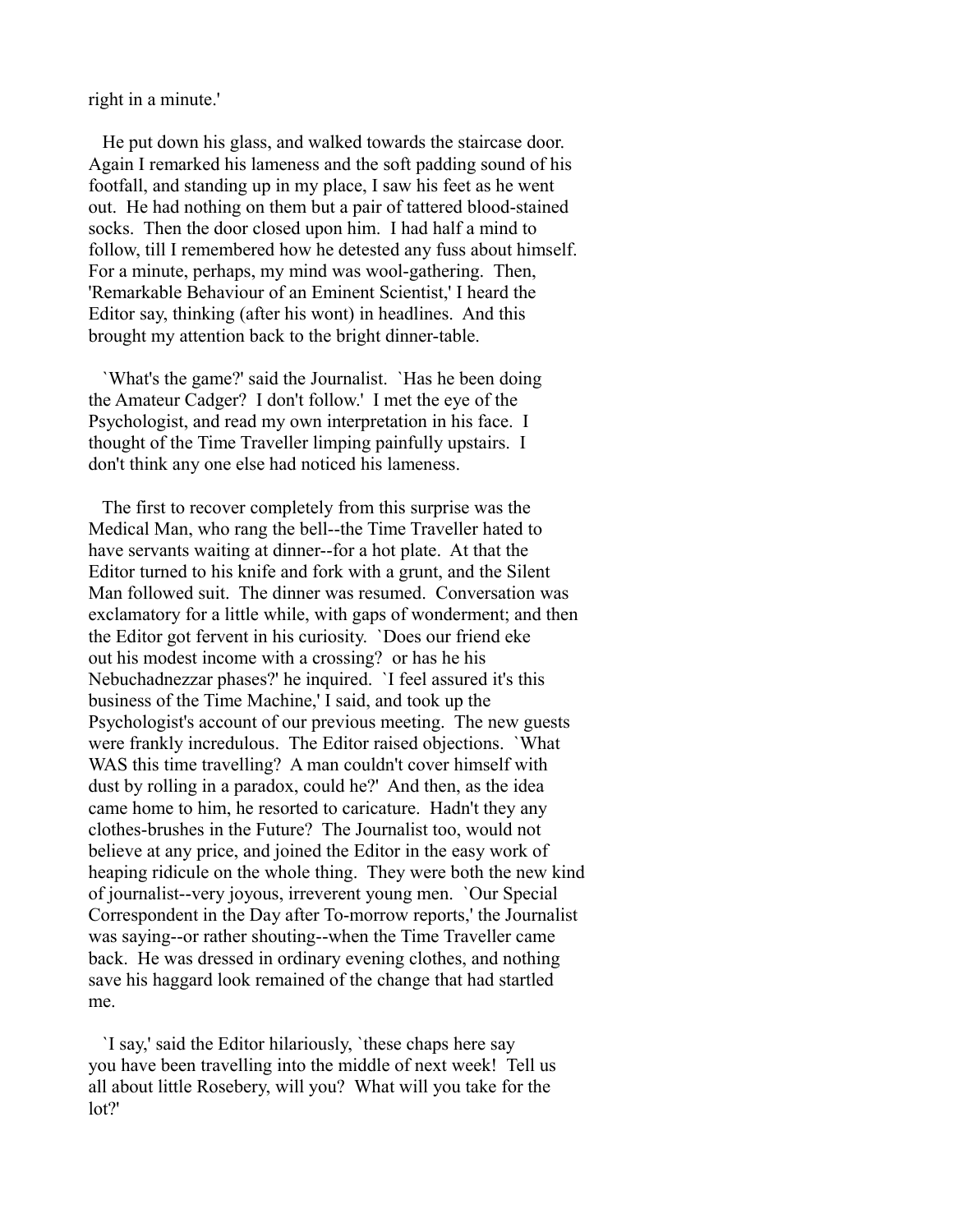The Time Traveller came to the place reserved for him without a word. He smiled quietly, in his old way. `Where's my mutton?' he said. `What a treat it is to stick a fork into meat again!'

`Story!' cried the Editor.

 `Story be damned!' said the Time Traveller. `I want something to eat. I won't say a word until I get some peptone into my arteries. Thanks. And the salt.'

`One word,' said I. `Have you been time travelling?'

 `Yes,' said the Time Traveller, with his mouth full, nodding his head.

 `I'd give a shilling a line for a verbatim note,' said the Editor. The Time Traveller pushed his glass towards the Silent Man and rang it with his fingernail; at which the Silent Man, who had been staring at his face, started convulsively, and poured him wine. The rest of the dinner was uncomfortable. For my own part, sudden questions kept on rising to my lips, and I dare say it was the same with the others. The Journalist tried to relieve the tension by telling anecdotes of Hettie Potter. The Time Traveller devoted his attention to his dinner, and displayed the appetite of a tramp. The Medical Man smoked a cigarette, and watched the Time Traveller through his eyelashes. The Silent Man seemed even more clumsy than usual, and drank champagne with regularity and determination out of sheer nervousness. At last the Time Traveller pushed his plate away, and looked round us. `I suppose I must apologize,' he said. `I was simply starving. I've had a most amazing time.' He reached out his hand for a cigar, and cut the end. `But come into the smoking-room. It's too long a story to tell over greasy plates.' And ringing the bell in passing, he led the way into the adjoining room.

 `You have told Blank, and Dash, and Chose about the machine?' he said to me, leaning back in his easy-chair and naming the three new guests.

`But the thing's a mere paradox,' said the Editor.

 `I can't argue to-night. I don't mind telling you the story, but I can't argue. I will,' he went on, `tell you the story of what has happened to me, if you like, but you must refrain from interruptions. I want to tell it. Badly. Most of it will sound like lying. So be it! It's true--every word of it, all the same. I was in my laboratory at four o'clock, and since then ... . I've lived eight days . . . such days as no human being ever lived before! I'm nearly worn out, but I shan't sleep till I've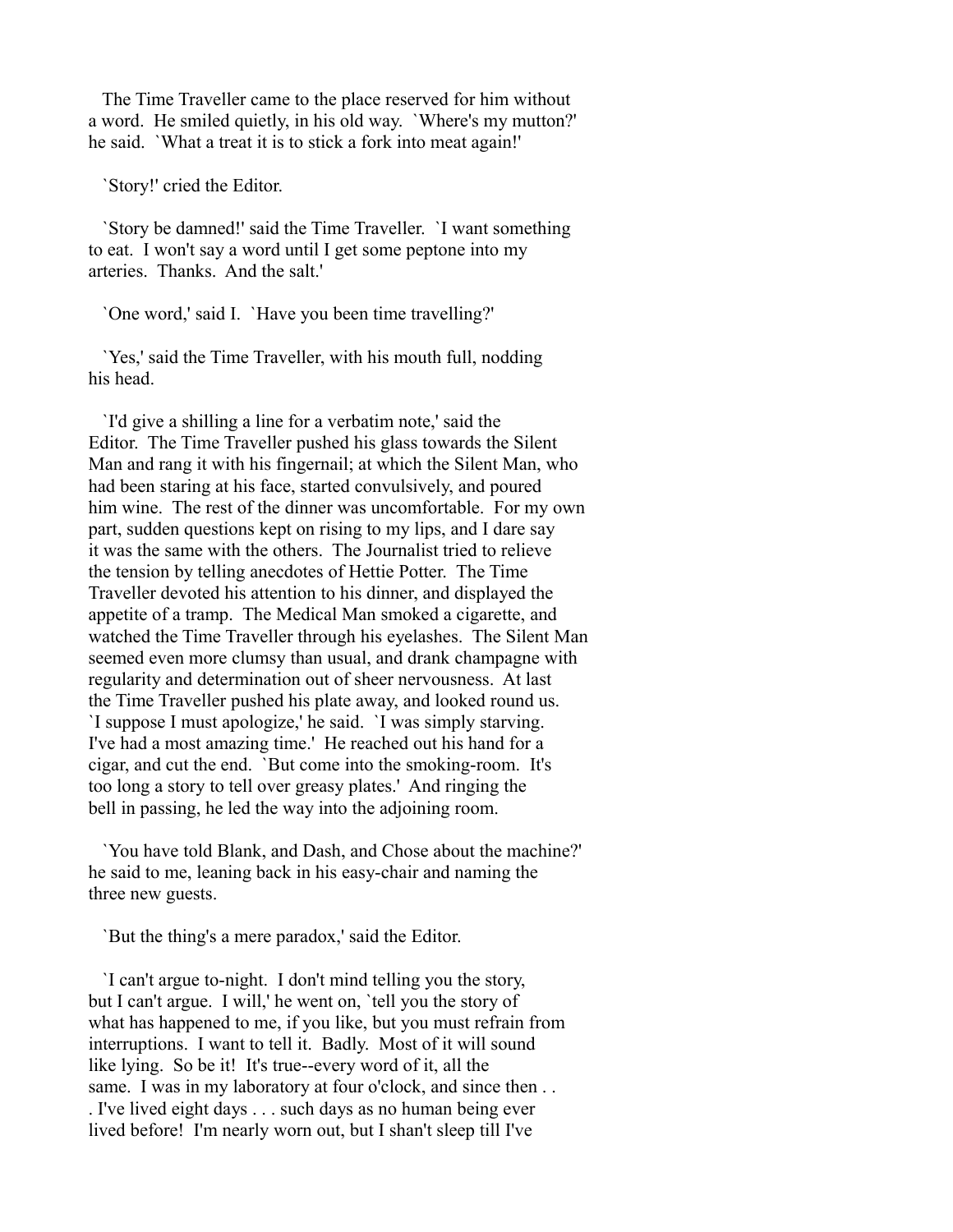told this thing over to you. Then I shall go to bed. But no interruptions! Is it agreed?'

 `Agreed,' said the Editor, and the rest of us echoed `Agreed.' And with that the Time Traveller began his story as I have set it forth. He sat back in his chair at first, and spoke like a weary man. Afterwards he got more animated. In writing it down I feel with only too much keenness the inadequacy of pen and ink --and, above all, my own inadequacy--to express its quality. You read, I will suppose, attentively enough; but you cannot see the speaker's white, sincere face in the bright circle of the little lamp, nor hear the intonation of his voice. You cannot know how his expression followed the turns of his story! Most of us hearers were in shadow, for the candles in the smoking-room had not been lighted, and only the face of the Journalist and the legs of the Silent Man from the knees downward were illuminated. At first we glanced now and again at each other. After a time we ceased to do that, and looked only at the Time Traveller's face.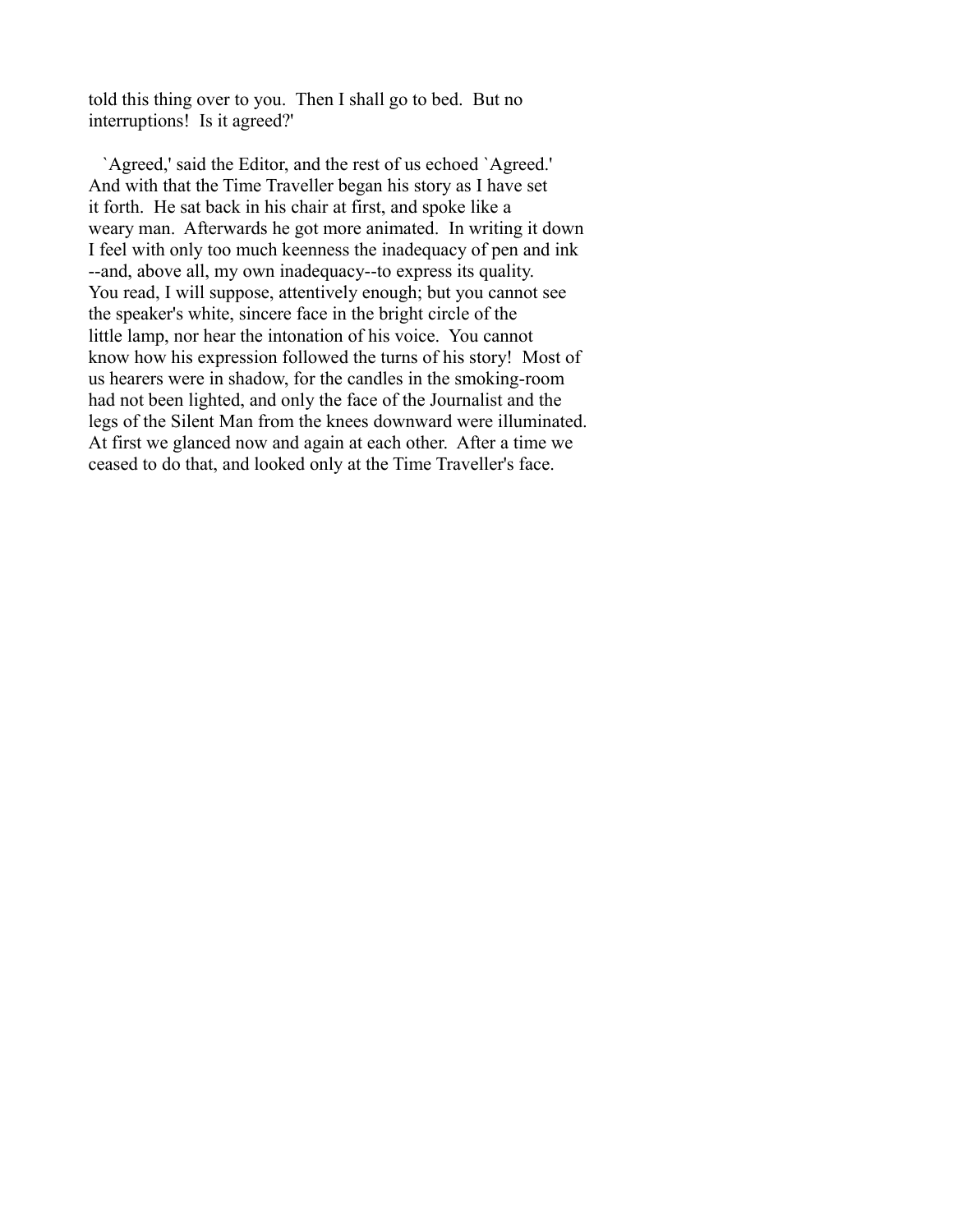`I told some of you last Thursday of the principles of the Time Machine, and showed you the actual thing itself, incomplete in the workshop. There it is now, a little travel-worn, truly; and one of the ivory bars is cracked, and a brass rail bent; but the rest of it's sound enough. I expected to finish it on Friday, but on Friday, when the putting together was nearly done, I found that one of the nickel bars was exactly one inch too short, and this I had to get remade; so that the thing was not complete until this morning. It was at ten o'clock to-day that the first of all Time Machines began its career. I gave it a last tap, tried all the screws again, put one more drop of oil on the quartz rod, and sat myself in the saddle. I suppose a suicide who holds a pistol to his skull feels much the same wonder at what will come next as I felt then. I took the starting lever in one hand and the stopping one in the other, pressed the first, and almost immediately the second. I seemed to reel; I felt a nightmare sensation of falling; and, looking round, I saw the laboratory exactly as before. Had anything happened? For a moment I suspected that my intellect had tricked me. Then I noted the clock. A moment before, as it seemed, it had stood at a minute or so past ten; now it was nearly half-past three!

 `I drew a breath, set my teeth, gripped the starting lever with both hands, and went off with a thud. The laboratory got hazy and went dark. Mrs. Watchett came in and walked, apparently without seeing me, towards the garden door. I suppose it took her a minute or so to traverse the place, but to me she seemed to shoot across the room like a rocket. I pressed the lever over to its extreme position. The night came like the turning out of a lamp, and in another moment came to-morrow. The laboratory grew faint and hazy, then fainter and ever fainter. To-morrow night came black, then day again, night again, day again, faster and faster still. An eddying murmur filled my ears, and a strange, dumb confusedness descended on my mind.

 `I am afraid I cannot convey the peculiar sensations of time travelling. They are excessively unpleasant. There is a feeling exactly like that one has upon a switchback--of a helpless headlong motion! I felt the same horrible anticipation, too, of an imminent smash. As I put on pace, night followed day like the flapping of a black wing. The dim suggestion of the laboratory seemed presently to fall away from me, and I saw the sun hopping swiftly across the sky, leaping it every minute, and every minute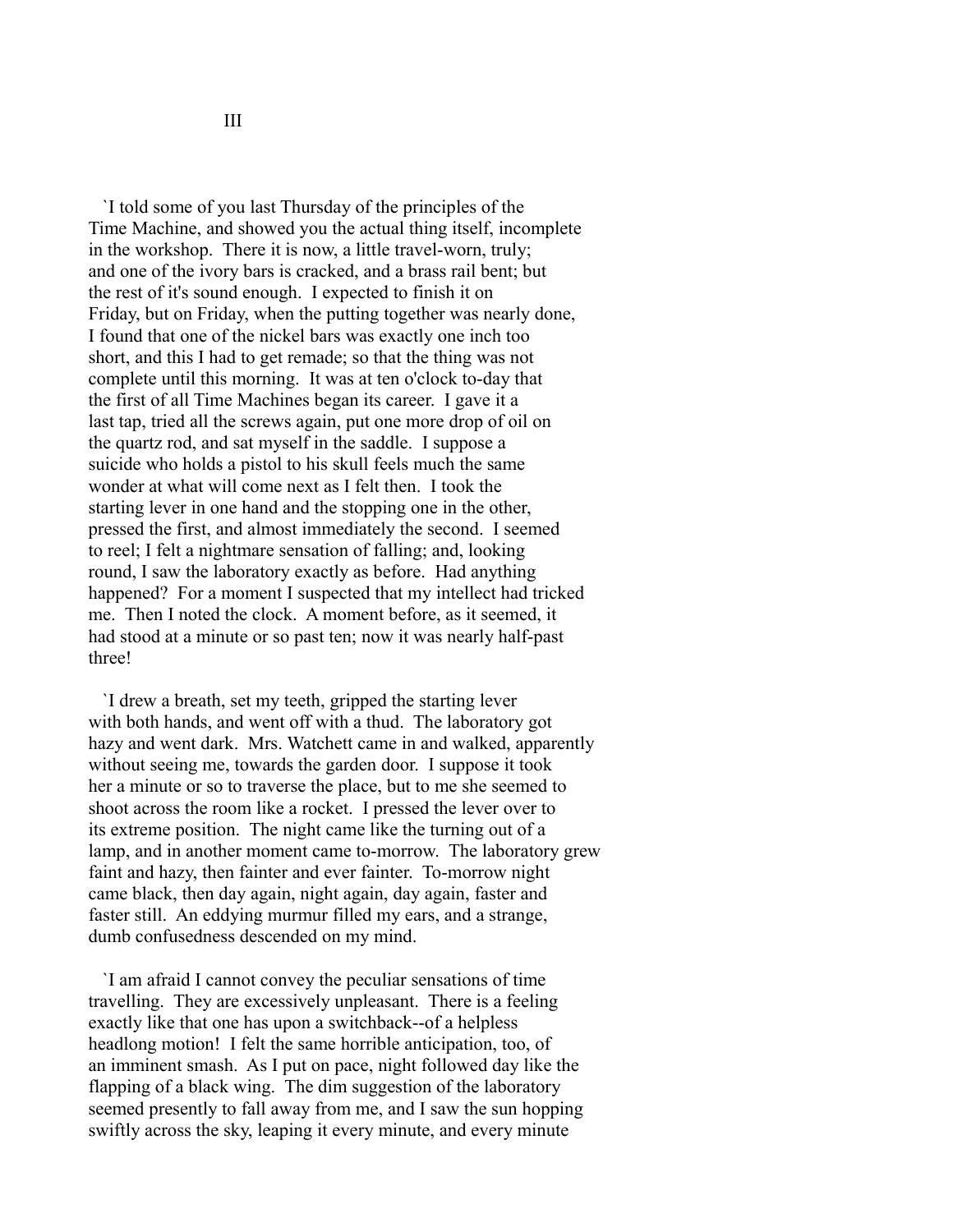marking a day. I supposed the laboratory had been destroyed and I had come into the open air. I had a dim impression of scaffolding, but I was already going too fast to be conscious of any moving things. The slowest snail that ever crawled dashed by too fast for me. The twinkling succession of darkness and light was excessively painful to the eye. Then, in the intermittent darknesses, I saw the moon spinning swiftly through her quarters from new to full, and had a faint glimpse of the circling stars. Presently, as I went on, still gaining velocity, the palpitation of night and day merged into one continuous greyness; the sky took on a wonderful deepness of blue, a splendid luminous color like that of early twilight; the jerking sun became a streak of fire, a brilliant arch, in space; the moon a fainter fluctuating band; and I could see nothing of the stars, save now and then a brighter circle flickering in the blue.

 `The landscape was misty and vague. I was still on the hill-side upon which this house now stands, and the shoulder rose above me grey and dim. I saw trees growing and changing like puffs of vapour, now brown, now green; they grew, spread, shivered, and passed away. I saw huge buildings rise up faint and fair, and pass like dreams. The whole surface of the earth seemed changed--melting and flowing under my eyes. The little hands upon the dials that registered my speed raced round faster and faster. Presently I noted that the sun belt swayed up and down, from solstice to solstice, in a minute or less, and that consequently my pace was over a year a minute; and minute by minute the white snow flashed across the world, and vanished, and was followed by the bright, brief green of spring.

 `The unpleasant sensations of the start were less poignant now. They merged at last into a kind of hysterical exhilaration. I remarked indeed a clumsy swaying of the machine, for which I was unable to account. But my mind was too confused to attend to it, so with a kind of madness growing upon me, I flung myself into futurity. At first I scarce thought of stopping, scarce thought of anything but these new sensations. But presently a fresh series of impressions grew up in my mind--a certain curiosity and therewith a certain dread--until at last they took complete possession of me. What strange developments of humanity, what wonderful advances upon our rudimentary civilization, I thought, might not appear when I came to look nearly into the dim elusive world that raced and fluctuated before my eyes! I saw great and splendid architecture rising about me, more massive than any buildings of our own time, and yet, as it seemed, built of glimmer and mist. I saw a richer green flow up the hill-side, and remain there, without any wintry intermission. Even through the veil of my confusion the earth seemed very fair. And so my mind came round to the business of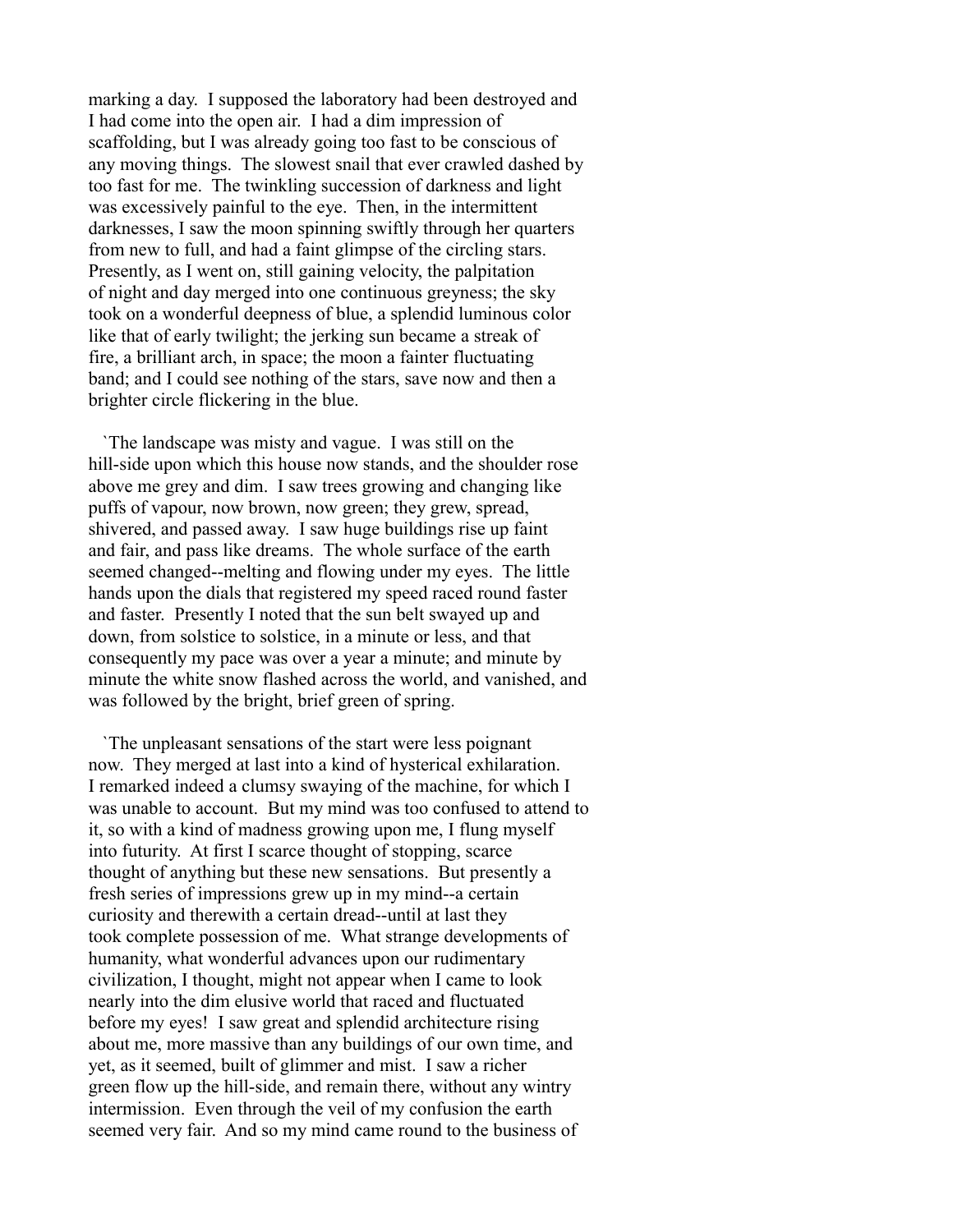stopping,

 `The peculiar risk lay in the possibility of my finding some substance in the space which I, or the machine, occupied. So long as I travelled at a high velocity through time, this scarcely mattered; I was, so to speak, attenuated--was slipping like a vapour through the interstices of intervening substances! But to come to a stop involved the jamming of myself, molecule by molecule, into whatever lay in my way; meant bringing my atoms into such intimate contact with those of the obstacle that a profound chemical reaction--possibly a far-reaching explosion --would result, and blow myself and my apparatus out of all possible dimensions--into the Unknown. This possibility had occurred to me again and again while I was making the machine; but then I had cheerfully accepted it as an unavoidable risk- one of the risks a man has got to take! Now the risk was inevitable, I no longer saw it in the same cheerful light. The fact is that insensibly, the absolute strangeness of everything, the sickly jarring and swaying of the machine, above all, the feeling of prolonged falling, had absolutely upset my nerve. I told myself that I could never stop, and with a gust of petulance I resolved to stop forthwith. Like an impatient fool, I lugged over the lever, and incontinently the thing went reeling over, and I was flung headlong through the air.

 `There was the sound of a clap of thunder in my ears. I may have been stunned for a moment. A pitiless hail was hissing round me, and I was sitting on soft turf in front of the overset machine. Everything still seemed grey, but presently I remarked that the confusion in my ears was gone. I looked round me. I was on what seemed to be a little lawn in a garden, surrounded by rhododendron bushes, and I noticed that their mauve and purple blossoms were dropping in a shower under the beating of the hail-stones. The rebounding, dancing hail hung in a cloud over the machine, and drove along the ground like smoke. In a moment I was wet to the skin. "Fine hospitality," said I, "to a man who has travelled innumerable years to see you."

 `Presently I thought what a fool I was to get wet. I stood up and looked round me. A colossal figure, carved apparently in some white stone, loomed indistinctly beyond the rhododendrons through the hazy downpour. But all else of the world was invisible.

 `My sensations would be hard to describe. As the columns of hail grew thinner, I saw the white figure more distinctly. It was very large, for a silver birch-tree touched its shoulder. It was of white marble, in shape something like a winged sphinx, but the wings, instead of being carried vertically at the sides, were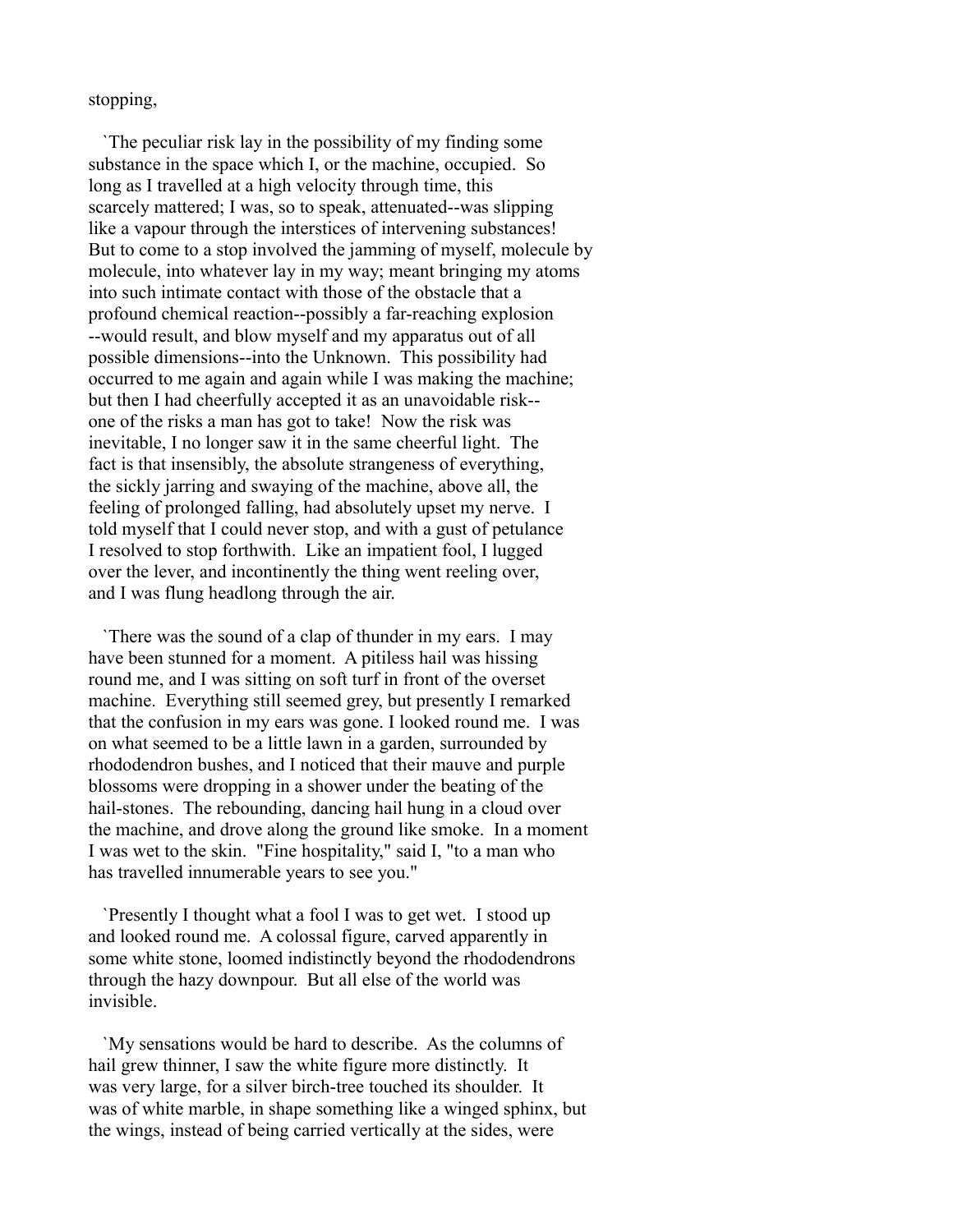spread so that it seemed to hover. The pedestal, it appeared to me, was of bronze, and was thick with verdigris. It chanced that the face was towards me; the sightless eyes seemed to watch me; there was the faint shadow of a smile on the lips. It was greatly weather-worn, and that imparted an unpleasant suggestion of disease. I stood looking at it for a little space--half a minute, perhaps, or half an hour. It seemed to advance and to recede as the hail drove before it denser or thinner. At last I tore my eyes from it for a moment and saw that the hail curtain had worn threadbare, and that the sky was lightening with the promise of the Sun.

 `I looked up again at the crouching white shape, and the full temerity of my voyage came suddenly upon me. What might appear when that hazy curtain was altogether withdrawn? What might not have happened to men? What if cruelty had grown into a common passion? What if in this interval the race had lost its manliness and had developed into something inhuman, unsympathetic, and overwhelmingly powerful? I might seem some old-world savage animal, only the more dreadful and disgusting for our common likeness--a foul creature to be incontinently slain.

 `Already I saw other vast shapes--huge buildings with intricate parapets and tall columns, with a wooded hill-side dimly creeping in upon me through the lessening storm. I was seized with a panic fear. I turned frantically to the Time Machine, and strove hard to readjust it. As I did so the shafts of the sun smote through the thunderstorm. The grey downpour was swept aside and vanished like the trailing garments of a ghost. Above me, in the intense blue of the summer sky, some faint brown shreds of cloud whirled into nothingness. The great buildings about me stood out clear and distinct, shining with the wet of the thunderstorm, and picked out in white by the unmelted hailstones piled along their courses. I felt naked in a strange world. I felt as perhaps a bird may feel in the clear air, knowing the hawk wings above and will swoop. My fear grew to frenzy. I took a breathing space, set my teeth, and again grappled fiercely, wrist and knee, with the machine. It gave under my desperate onset and turned over. It struck my chin violently. One hand on the saddle, the other on the lever, I stood panting heavily in attitude to mount again.

 `But with this recovery of a prompt retreat my courage recovered. I looked more curiously and less fearfully at this world of the remote future. In a circular opening, high up in the wall of the nearer house, I saw a group of figures clad in rich soft robes. They had seen me, and their faces were directed towards me.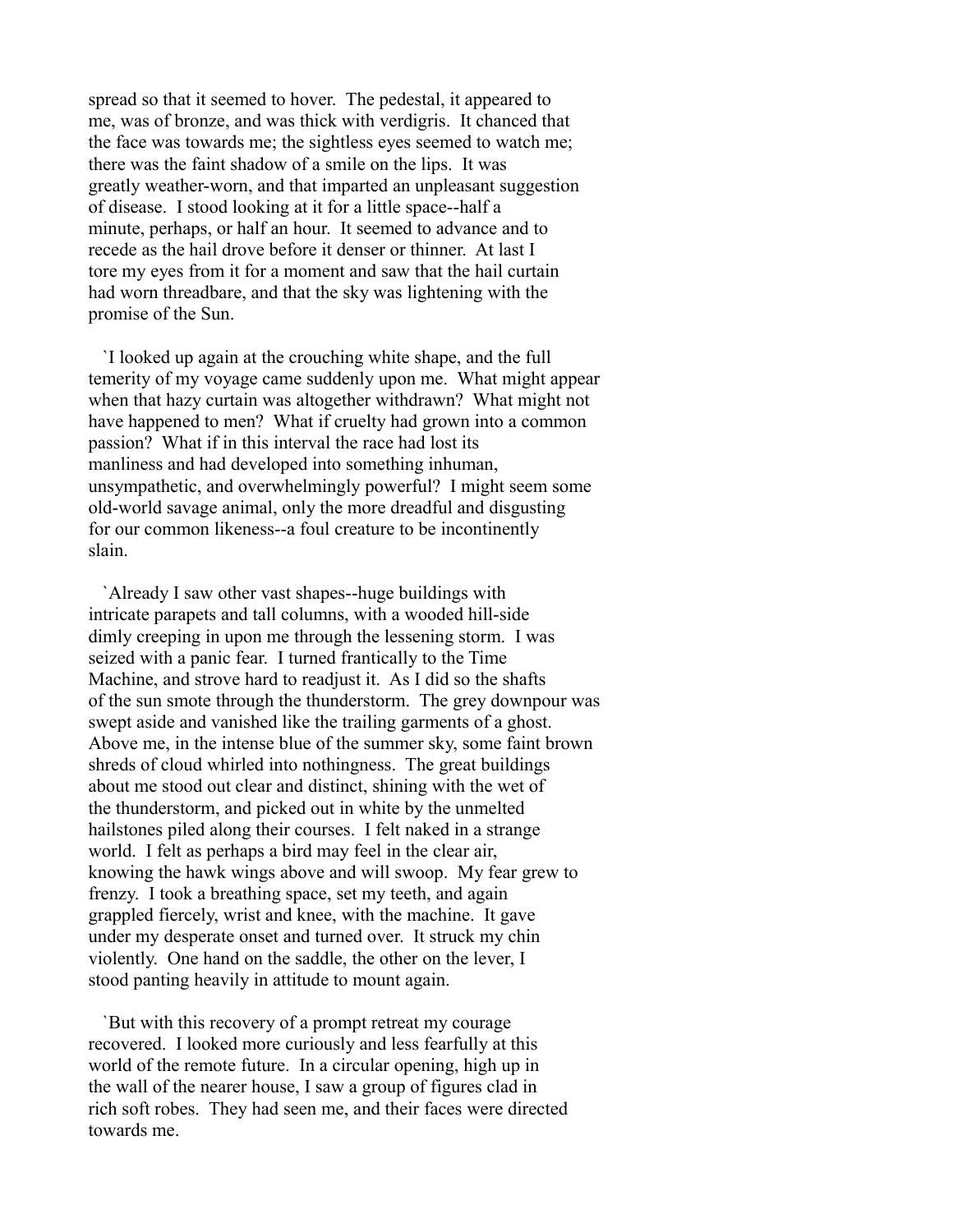`Then I heard voices approaching me. Coming through the bushes by the White Sphinx were the heads and shoulders of men running. One of these emerged in a pathway leading straight to the little lawn upon which I stood with my machine. He was a slight creature--perhaps four feet high--clad in a purple tunic, girdled at the waist with a leather belt. Sandals or buskins--I could not clearly distinguish which--were on his feet; his legs were bare to the knees, and his head was bare. Noticing that, I noticed for the first time how warm the air was.

 `He struck me as being a very beautiful and graceful creature, but indescribably frail. His flushed face reminded me of the more beautiful kind of consumptive--that hectic beauty of which we used to hear so much. At the sight of him I suddenly regained confidence. I took my hands from the machine.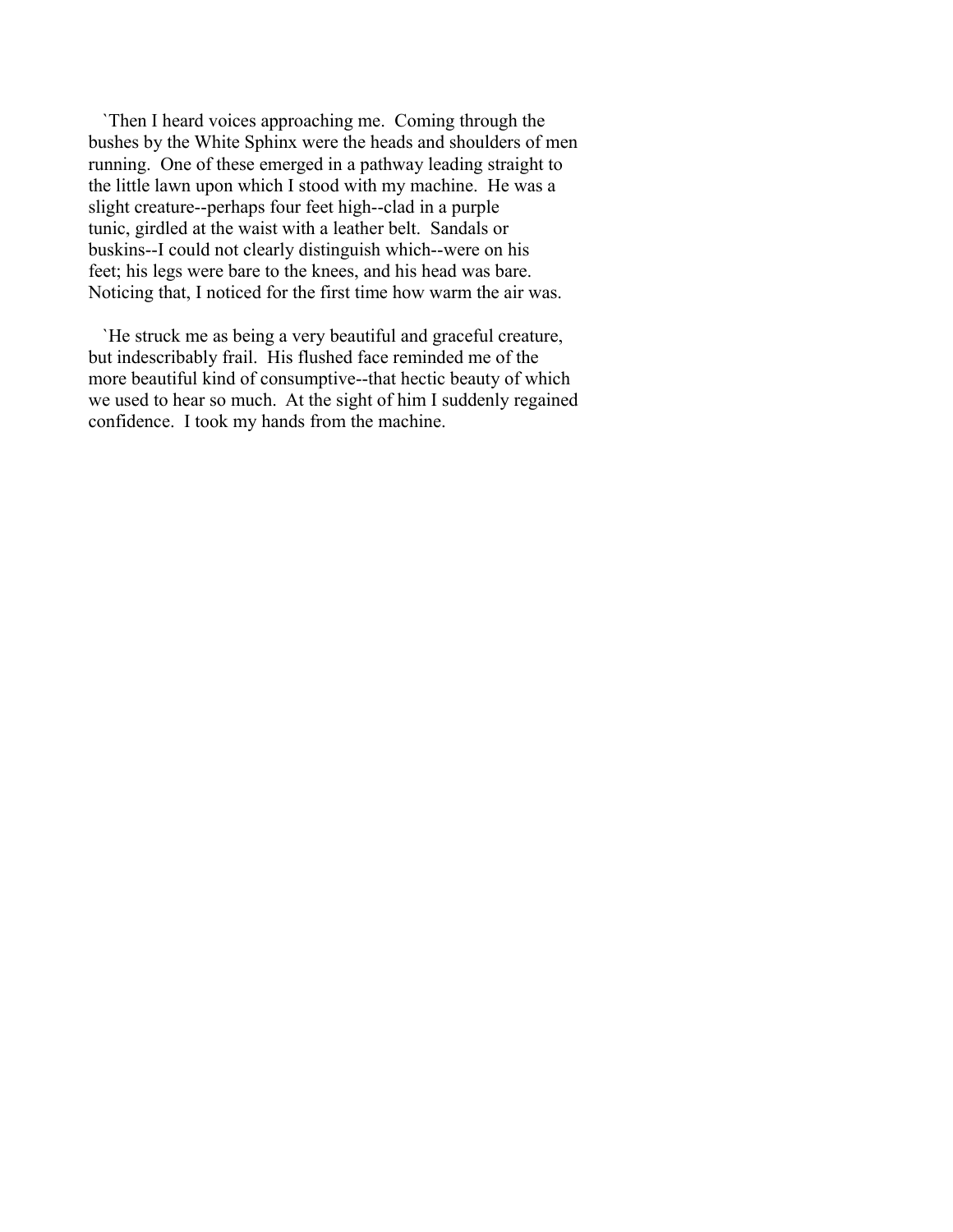`In another moment we were standing face to face, I and this fragile thing out of futurity. He came straight up to me and laughed into my eyes. The absence from his bearing of any sign of fear struck me at once. Then he turned to the two others who were following him and spoke to them in a strange and very sweet and liquid tongue.

 `There were others coming, and presently a little group of perhaps eight or ten of these exquisite creatures were about me. One of them addressed me. It came into my head, oddly enough, that my voice was too harsh and deep for them. So I shook my head, and, pointing to my ears, shook it again. He came a step forward, hesitated, and then touched my hand. Then I felt other soft little tentacles upon my back and shoulders. They wanted to make sure I was real. There was nothing in this at all alarming. Indeed, there was something in these pretty little people that inspired confidence--a graceful gentleness, a certain childlike ease. And besides, they looked so frail that I could fancy myself flinging the whole dozen of them about like nine-pins. But I made a sudden motion to warn them when I saw their little pink hands feeling at the Time Machine. Happily then, when it was not too late, I thought of a danger I had hitherto forgotten, and reaching over the bars of the machine I unscrewed the little levers that would set it in motion, and put these in my pocket. Then I turned again to see what I could do in the way of communication.

 `And then, looking more nearly into their features, I saw some further peculiarities in their Dresden-china type of prettiness. Their hair, which was uniformly curly, came to a sharp end at the neck and cheek; there was not the faintest suggestion of it on the face, and their ears were singularly minute. The mouths were small, with bright red, rather thin lips, and the little chins ran to a point. The eyes were large and mild; and--this may seem egotism on my part--I fancied even that there was a certain lack of the interest I might have expected in them.

 `As they made no effort to communicate with me, but simply stood round me smiling and speaking in soft cooing notes to each other, I began the conversation. I pointed to the Time Machine and to myself. Then hesitating for a moment how to express time, I pointed to the sun. At once a quaintly pretty little figure in chequered purple and white followed my gesture, and then astonished me by imitating the sound of thunder.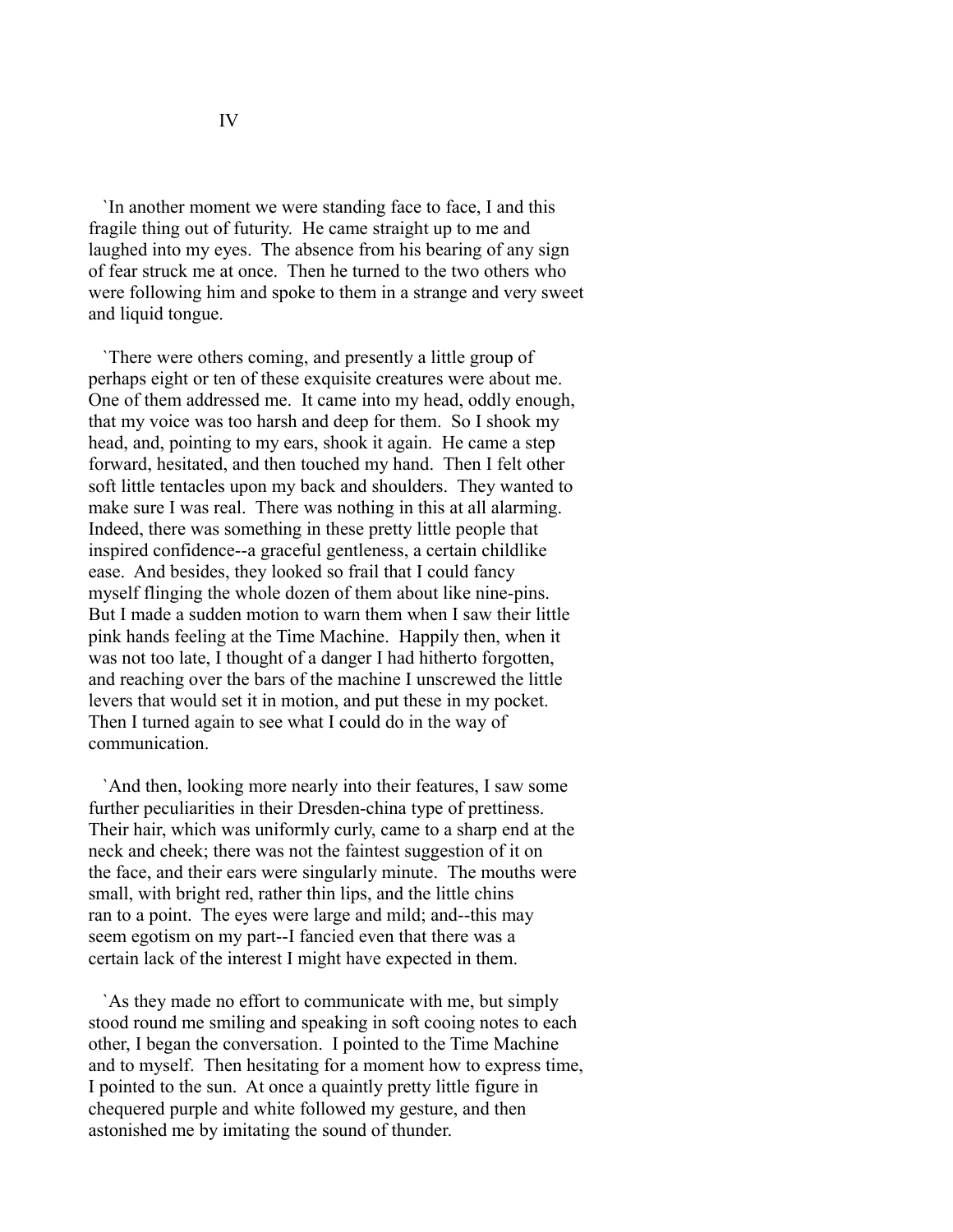`For a moment I was staggered, though the import of his gesture was plain enough. The question had come into my mind abruptly: were these creatures fools? You may hardly understand how it took me. You see I had always anticipated that the people of the year Eight Hundred and Two Thousand odd would be incredibly in front of us in knowledge, art, everything. Then one of them suddenly asked me a question that showed him to be on the intellectual level of one of our five-year-old children- asked me, in fact, if I had come from the sun in a thunderstorm! It let loose the judgment I had suspended upon their clothes, their frail light limbs, and fragile features. A flow of disappointment rushed across my mind. For a moment I felt that I had built the Time Machine in vain.

 `I nodded, pointed to the sun, and gave them such a vivid rendering of a thunderclap as startled them. They all withdrew a pace or so and bowed. Then came one laughing towards me, carrying a chain of beautiful flowers altogether new to me, and put it about my neck. The idea was received with melodious applause; and presently they were all running to and fro for flowers, and laughingly flinging them upon me until I was almost smothered with blossom. You who have never seen the like can scarcely imagine what delicate and wonderful flowers countless years of culture had created. Then someone suggested that their plaything should be exhibited in the nearest building, and so I was led past the sphinx of white marble, which had seemed to watch me all the while with a smile at my astonishment, towards a vast grey edifice of fretted stone. As I went with them the memory of my confident anticipations of a profoundly grave and intellectual posterity came, with irresistible merriment, to my mind.

 `The building had a huge entry, and was altogether of colossal dimensions. I was naturally most occupied with the growing crowd of little people, and with the big open portals that yawned before me shadowy and mysterious. My general impression of the world I saw over their heads was a tangled waste of beautiful bushes and flowers, a long neglected and yet weedless garden. I saw a number of tall spikes of strange white flowers, measuring a foot perhaps across the spread of the waxen petals. They grew scattered, as if wild, among the variegated shrubs, but, as I say, I did not examine them closely at this time. The Time Machine was left deserted on the turf among the rhododendrons.

 `The arch of the doorway was richly carved, but naturally I did not observe the carving very narrowly, though I fancied I saw suggestions of old Phoenician decorations as I passed through, and it struck me that they were very badly broken and weather-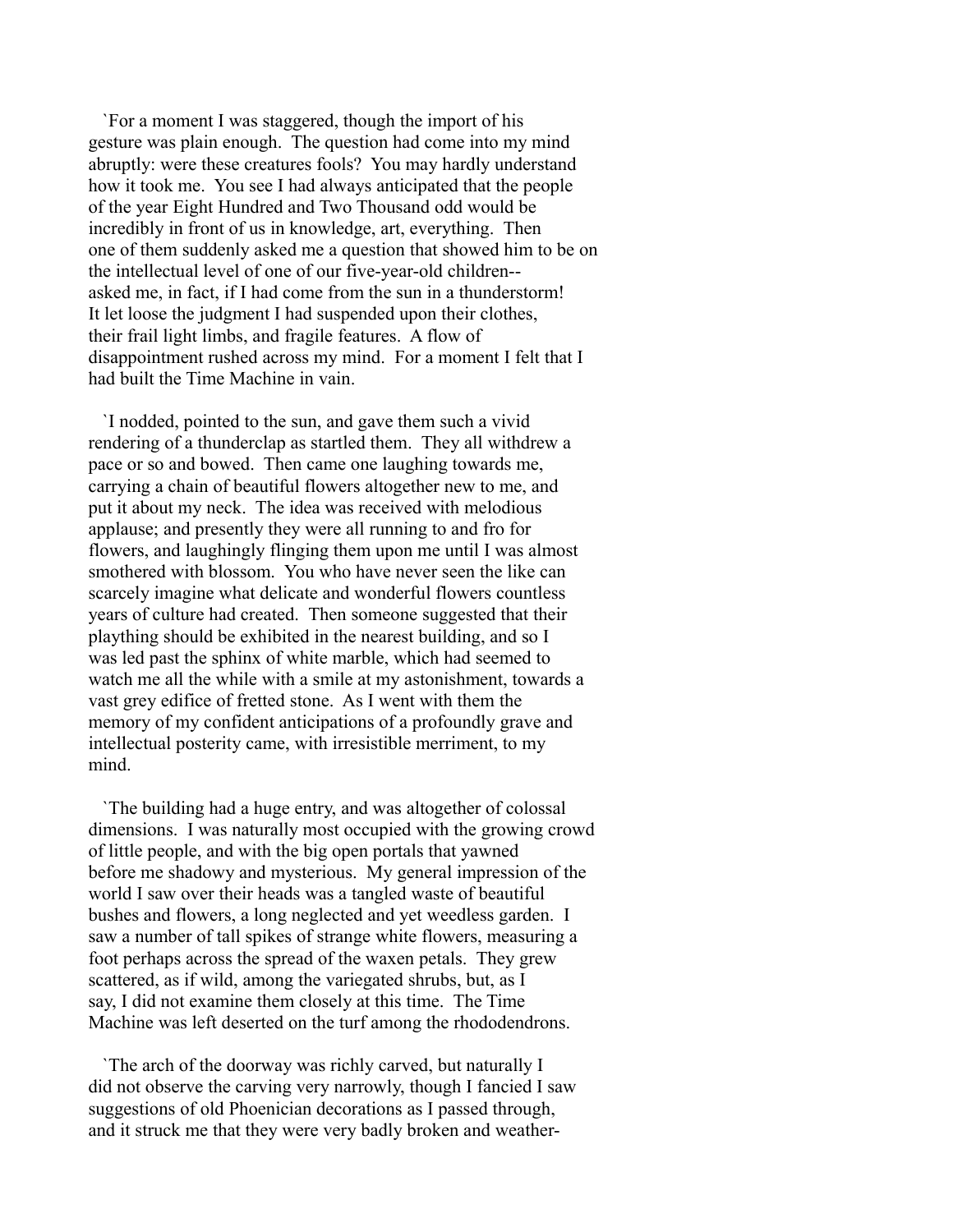worn. Several more brightly clad people met me in the doorway, and so we entered, I, dressed in dingy nineteenth-century garments, looking grotesque enough, garlanded with flowers, and surrounded by an eddying mass of bright, soft-colored robes and shining white limbs, in a melodious whirl of laughter and laughing speech.

 `The big doorway opened into a proportionately great hall hung with brown. The roof was in shadow, and the windows, partially glazed with coloured glass and partially unglazed, admitted a tempered light. The floor was made up of huge blocks of some very hard white metal, not plates nor slabs--blocks, and it was so much worn, as I judged by the going to and fro of past generations, as to be deeply channelled along the more frequented ways. Transverse to the length were innumerable tables made of slabs of polished stone, raised perhaps a foot from the floor, and upon these were heaps of fruits. Some I recognized as a kind of hypertrophied raspberry and orange, but for the most part they were strange.

 `Between the tables was scattered a great number of cushions. Upon these my conductors seated themselves, signing for me to do likewise. With a pretty absence of ceremony they began to eat the fruit with their hands, flinging peel and stalks, and so forth, into the round openings in the sides of the tables. I was not loath to follow their example, for I felt thirsty and hungry. As I did so I surveyed the hall at my leisure.

 `And perhaps the thing that struck me most was its dilapidated look. The stained-glass windows, which displayed only a geometrical pattern, were broken in many places, and the curtains that hung across the lower end were thick with dust. And it caught my eye that the corner of the marble table near me was fractured. Nevertheless, the general effect was extremely rich and picturesque. There were, perhaps, a couple of hundred people dining in the hall, and most of them, seated as near to me as they could come, were watching me with interest, their little eyes shining over the fruit they were eating. All were clad in the same soft and yet strong, silky material.

 `Fruit, by the by, was all their diet. These people of the remote future were strict vegetarians, and while I was with them, in spite of some carnal cravings, I had to be frugivorous also. Indeed, I found afterwards that horses, cattle, sheep, dogs, had followed the Ichthyosaurus into extinction. But the fruits were very delightful; one, in particular, that seemed to be in season all the time I was there--a floury thing in a three-sided husk --was especially good, and I made it my staple. At first I was puzzled by all these strange fruits, and by the strange flowers I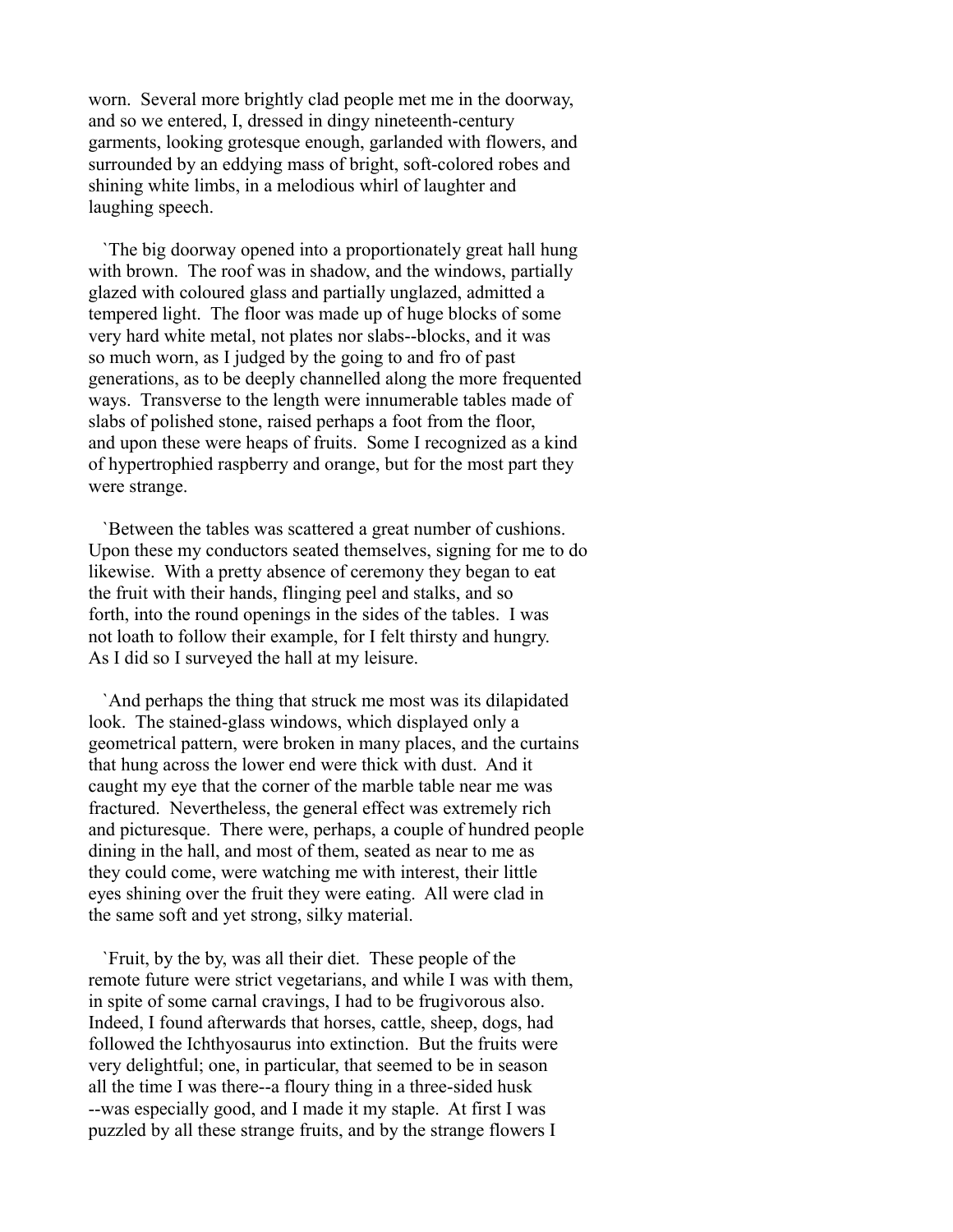saw, but later I began to perceive their import.

 `However, I am telling you of my fruit dinner in the distant future now. So soon as my appetite was a little checked, I determined to make a resolute attempt to learn the speech of these new men of mine. Clearly that was the next thing to do. The fruits seemed a convenient thing to begin upon, and holding one of these up I began a series of interrogative sounds and gestures. I had some considerable difficulty in conveying my meaning. At first my efforts met with a stare of surprise or inextinguishable laughter, but presently a fair-haired little creature seemed to grasp my intention and repeated a name. They had to chatter and explain the business at great length to each other, and my first attempts to make the exquisite little sounds of their language caused an immense amount of amusement. However, I felt like a schoolmaster amidst children, and persisted, and presently I had a score of noun substantives at least at my command; and then I got to demonstrative pronouns, and even the verb "to eat." But it was slow work, and the little people soon tired and wanted to get away from my interrogations, so I determined, rather of necessity, to let them give their lessons in little doses when they felt inclined. And very little doses I found they were before long, for I never met people more indolent or more easily fatigued.

 `A queer thing I soon discovered about my little hosts, and that was their lack of interest. They would come to me with eager cries of astonishment, like children, but like children they would soon stop examining me and wander away after some other toy. The dinner and my conversational beginnings ended, I noted for the first time that almost all those who had surrounded me at first were gone. It is odd, too, how speedily I came to disregard these little people. I went out through the portal into the sunlit world again as soon as my hunger was satisfied. I was continually meeting more of these men of the future, who would follow me a little distance, chatter and laugh about me, and, having smiled and gesticulated in a friendly way, leave me again to my own devices.

 `The calm of evening was upon the world as I emerged from the great hall, and the scene was lit by the warm glow of the setting sun. At first things were very confusing. Everything was so entirely different from the world I had known--even the flowers. The big building I had left was situated on the slope of a broad river valley, but the Thames had shifted perhaps a mile from its present position. I resolved to mount to the summit of a crest perhaps a mile and a half away, from which I could get a wider view of this our planet in the year Eight Hundred and Two Thousand Seven Hundred and One A.D. For that, I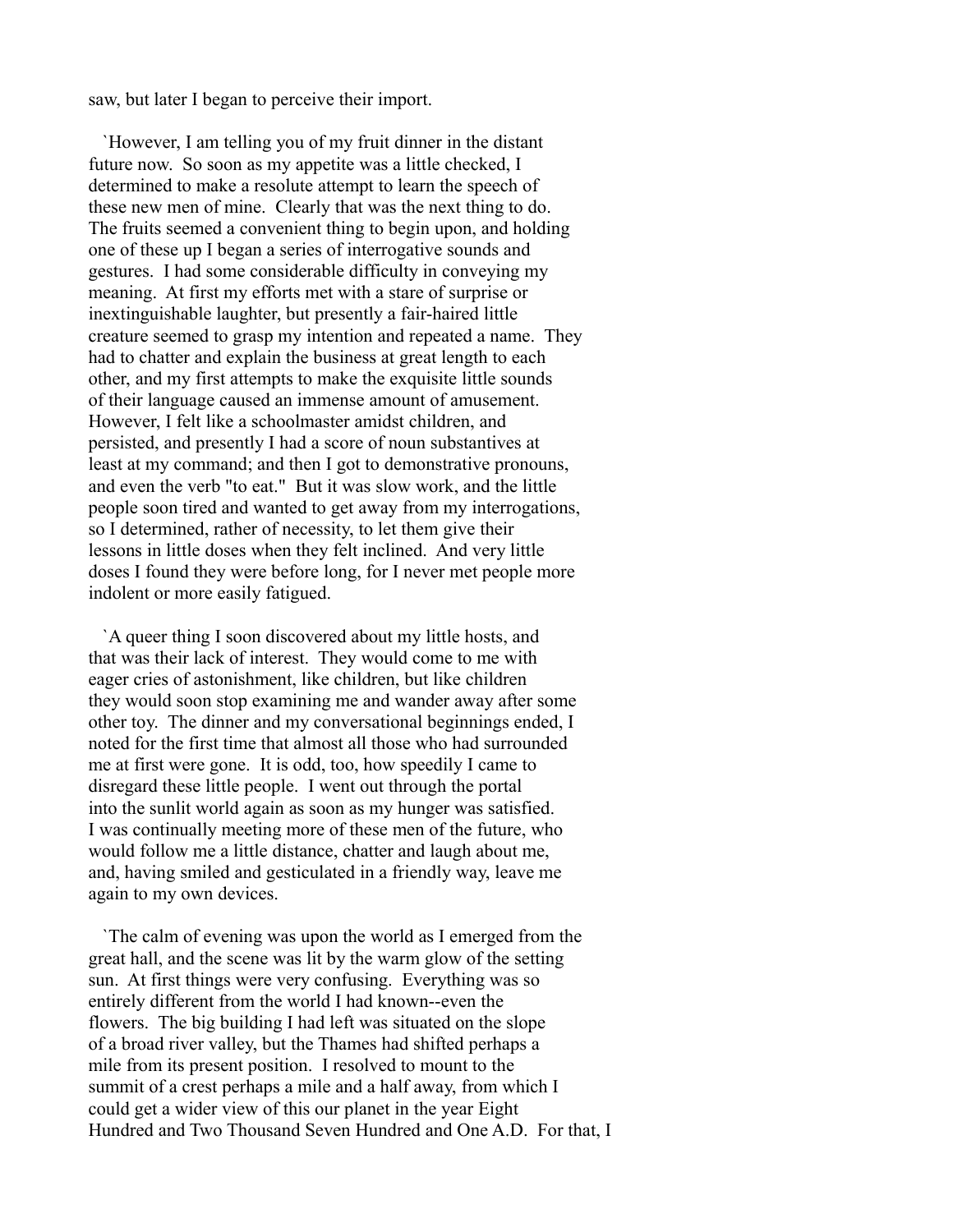should explain, was the date the little dials of my machine recorded.

 `As I walked I was watching for every impression that could possibly help to explain the condition of ruinous splendour in which I found the world--for ruinous it was. A little way up the hill, for instance, was a great heap of granite, bound together by masses of aluminium, a vast labyrinth of precipitous walls and crumpled heaps, amidst which were thick heaps of very beautiful pagoda-like plants--nettles possibly--but wonderfully tinted with brown about the leaves, and incapable of stinging. It was evidently the derelict remains of some vast structure, to what end built I could not determine. It was here that I was destined, at a later date, to have a very strange experience--the first intimation of a still stranger discovery--but of that I will speak in its proper place.

 `Looking round with a sudden thought, from a terrace on which I rested for a while, I realized that there were no small houses to be seen. Apparently the single house, and possibly even the household, had vanished. Here and there among the greenery were palace-like buildings, but the house and the cottage, which form such characteristic features of our own English landscape, had disappeared.

`"Communism," said I to myself.

 `And on the heels of that came another thought. I looked at the half-dozen little figures that were following me. Then, in a flash, I perceived that all had the same form of costume, the same soft hairless visage, and the same girlish rotundity of limb. It may seem strange, perhaps, that I had not noticed this before. But everything was so strange. Now, I saw the fact plainly enough. In costume, and in all the differences of texture and bearing that now mark off the sexes from each other, these people of the future were alike. And the children seemed to my eyes to be but the miniatures of their parents. I judged, then, that the children of that time were extremely precocious, physically at least, and I found afterwards abundant verification of my opinion.

 `Seeing the ease and security in which these people were living, I felt that this close resemblance of the sexes was after all what one would expect; for the strength of a man and the softness of a woman, the institution of the family, and the differentiation of occupations are mere militant necessities of an age of physical force; where population is balanced and abundant, much childbearing becomes an evil rather than a blessing to the State; where violence comes but rarely and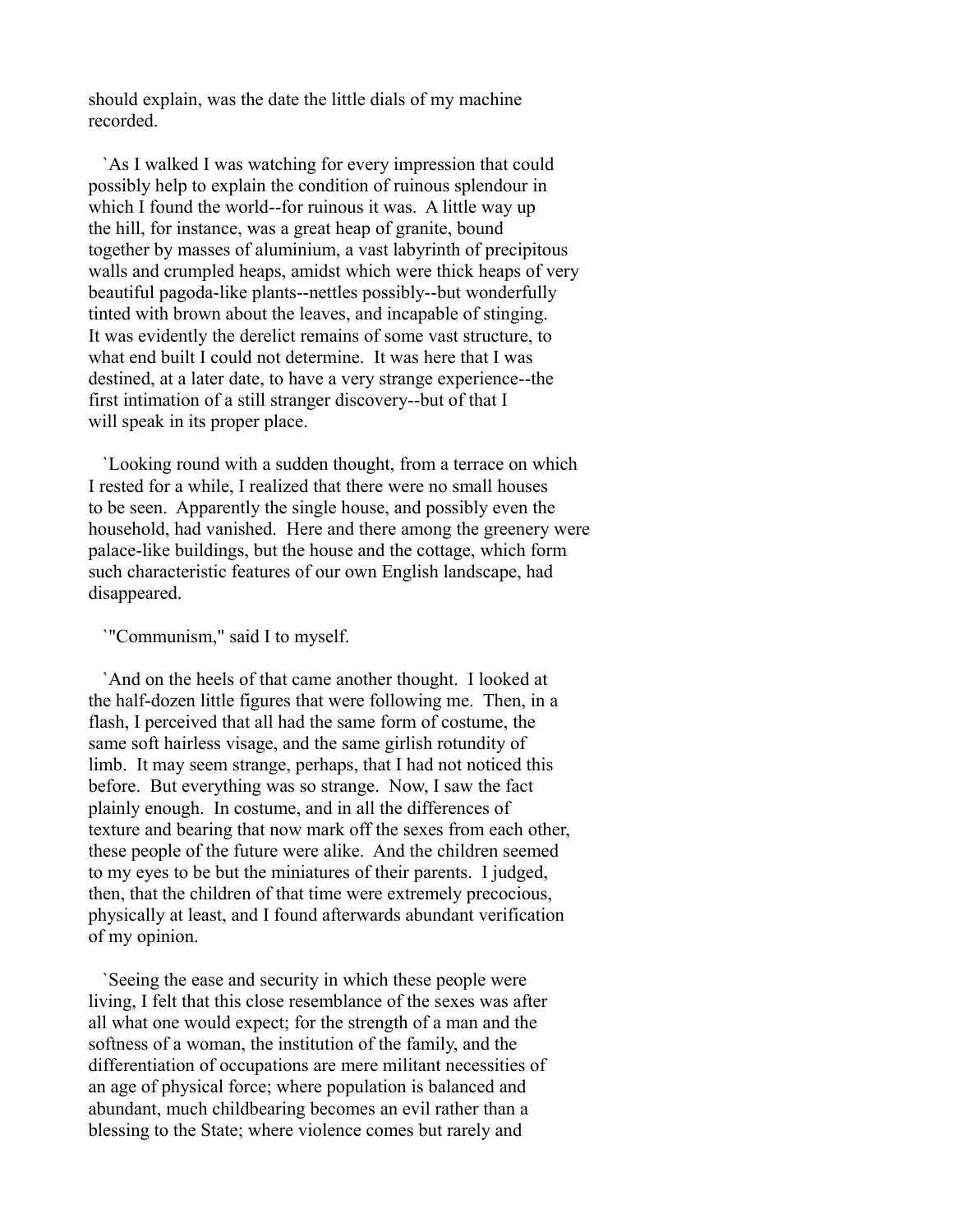off-spring are secure, there is less necessity--indeed there is no necessity--for an efficient family, and the specialization of the sexes with reference to their children's needs disappears. We see some beginnings of this even in our own time, and in this future age it was complete. This, I must remind you, was my speculation at the time. Later, I was to appreciate how far it fell short of the reality.

 `While I was musing upon these things, my attention was attracted by a pretty little structure, like a well under a cupola. I thought in a transitory way of the oddness of wells still existing, and then resumed the thread of my speculations. There were no large buildings towards the top of the hill, and as my walking powers were evidently miraculous, I was presently left alone for the first time. With a strange sense of freedom and adventure I pushed on up to the crest.

 `There I found a seat of some yellow metal that I did not recognize, corroded in places with a kind of pinkish rust and half smothered in soft moss, the arm-rests cast and filed into the resemblance of griffins' heads. I sat down on it, and I surveyed the broad view of our old world under the sunset of that long day. It was as sweet and fair a view as I have ever seen. The sun had already gone below the horizon and the west was flaming gold, touched with some horizontal bars of purple and crimson. Below was the valley of the Thames, in which the river lay like a band of burnished steel. I have already spoken of the great palaces dotted about among the variegated greenery, some in ruins and some still occupied. Here and there rose a white or silvery figure in the waste garden of the earth, here and there came the sharp vertical line of some cupola or obelisk. There were no hedges, no signs of proprietary rights, no evidences of agriculture; the whole earth had become a garden.

 `So watching, I began to put my interpretation upon the things I had seen, and as it shaped itself to me that evening, my interpretation was something in this way. (Afterwards I found I had got only a half-truth--or only a glimpse of one facet of the truth.)

 `It seemed to me that I had happened upon humanity upon the wane. The ruddy sunset set me thinking of the sunset of mankind. For the first time I began to realize an odd consequence of the social effort in which we are at present engaged. And yet, come to think, it is a logical consequence enough. Strength is the outcome of need; security sets a premium on feebleness. The work of ameliorating the conditions of life--the true civilizing process that makes life more and more secure--had gone steadily on to a climax. One triumph of a united humanity over Nature had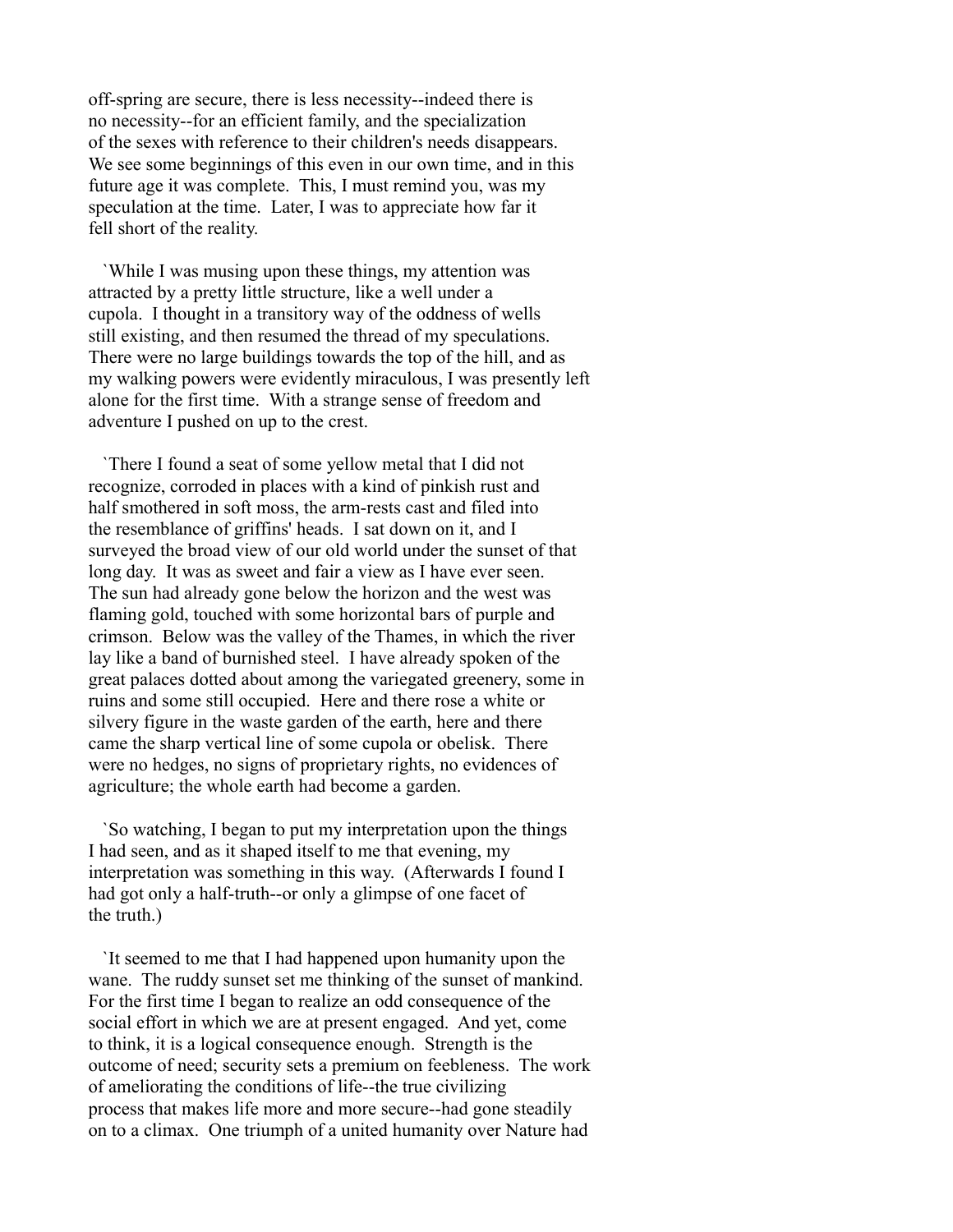followed another. Things that are now mere dreams had become projects deliberately put in hand and carried forward. And the harvest was what I saw!

 `After all, the sanitation and the agriculture of to-day are still in the rudimentary stage. The science of our time has attacked but a little department of the field of human disease, but even so, it spreads its operations very steadily and persistently. Our agriculture and horticulture destroy a weed just here and there and cultivate perhaps a score or so of wholesome plants, leaving the greater number to fight out a balance as they can. We improve our favourite plants and animals --and how few they are--gradually by selective breeding; now a new and better peach, now a seedless grape, now a sweeter and larger flower, now a more convenient breed of cattle. We improve them gradually, because our ideals are vague and tentative, and our knowledge is very limited; because Nature, too, is shy and slow in our clumsy hands. Some day all this will be better organized, and still better. That is the drift of the current in spite of the eddies. The whole world will be intelligent, educated, and co-operating; things will move faster and faster towards the subjugation of Nature. In the end, wisely and carefully we shall readjust the balance of animal and vegetable me to suit our human needs.

 `This adjustment, I say, must have been done, and done well; done indeed for all Time, in the space of Time across which my machine had leaped. The air was free from gnats, the earth from weeds or fungi; everywhere were fruits and sweet and delightful flowers; brilliant butterflies flew hither and thither. The ideal of preventive medicine was attained. Diseases had been stamped out. I saw no evidence of any contagious diseases during all my stay. And I shall have to tell you later that even the processes of putrefaction and decay had been profoundly affected by these changes.

 `Social triumphs, too, had been effected. I saw mankind housed in splendid shelters, gloriously clothed, and as yet I had found them engaged in no toil. There were no signs of struggle, neither social nor economical struggle. The shop, the advertisement, traffic, all that commerce which constitutes the body of our world, was gone. It was natural on that golden evening that I should jump at the idea of a social paradise. The difficulty of increasing population had been met, I guessed, and population had ceased to increase.

 `But with this change in condition comes inevitably adaptations to the change. What, unless biological science is a mass of errors, is the cause of human intelligence and vigour?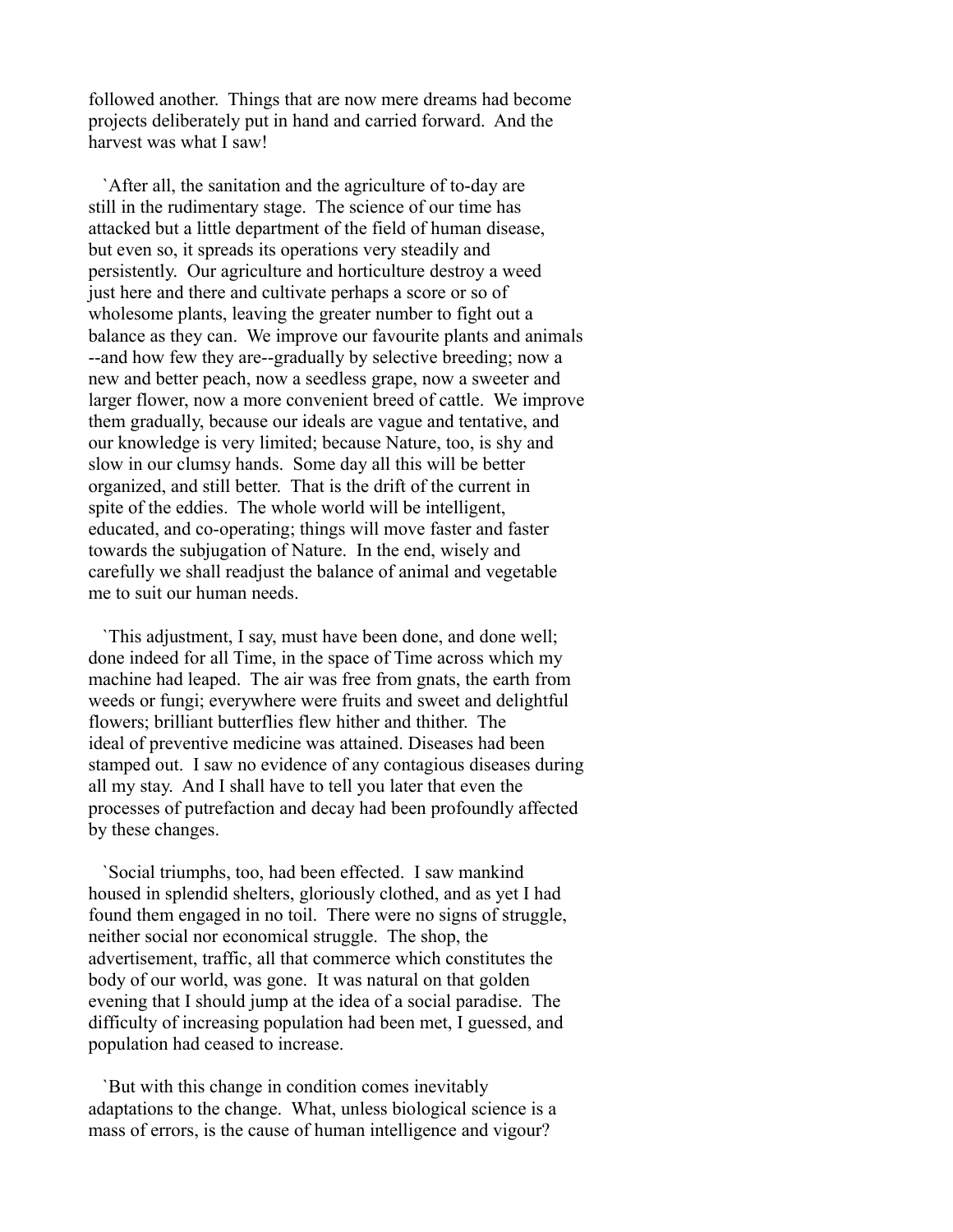Hardship and freedom: conditions under which the active, strong, and subtle survive and the weaker go to the wall; conditions that put a premium upon the loyal alliance of capable men, upon self-restraint, patience, and decision. And the institution of the family, and the emotions that arise therein, the fierce jealousy, the tenderness for offspring, parental self-devotion, all found their justification and support in the imminent dangers of the young. NOW, where are these imminent dangers? There is a sentiment arising, and it will grow, against connubial jealousy, against fierce maternity, against passion of all sorts; unnecessary things now, and things that make us uncomfortable, savage survivals, discords in a refined and pleasant life.

 `I thought of the physical slightness of the people, their lack of intelligence, and those big abundant ruins, and it strengthened my belief in a perfect conquest of Nature. For after the battle comes Quiet. Humanity had been strong, energetic, and intelligent, and had used all its abundant vitality to alter the conditions under which it lived. And now came the reaction of the altered conditions.

 `Under the new conditions of perfect comfort and security, that restless energy, that with us is strength, would become weakness. Even in our own time certain tendencies and desires, once necessary to survival, are a constant source of failure. Physical courage and the love of battle, for instance, are no great help--may even be hindrances--to a civilized man. And in a state of physical balance and security, power, intellectual as well as physical, would be out of place. For countless years I judged there had been no danger of war or solitary violence, no danger from wild beasts, no wasting disease to require strength of constitution, no need of toil. For such a life, what we should call the weak are as well equipped as the strong, are indeed no longer weak. Better equipped indeed they are, for the strong would be fretted by an energy for which there was no outlet. No doubt the exquisite beauty of the buildings I saw was the outcome of the last surgings of the now purposeless energy of mankind before it settled down into perfect harmony with the conditions under which it lived--the flourish of that triumph which began the last great peace. This has ever been the fate of energy in security; it takes to art and to eroticism, and then come languor and decay.

 `Even this artistic impetus would at last die away--had almost died in the Time I saw. To adorn themselves with flowers, to dance, to sing in the sunlight: so much was left of the artistic spirit, and no more. Even that would fade in the end into a contented inactivity. We are kept keen on the grindstone of pain and necessity, and, it seemed to me, that here was that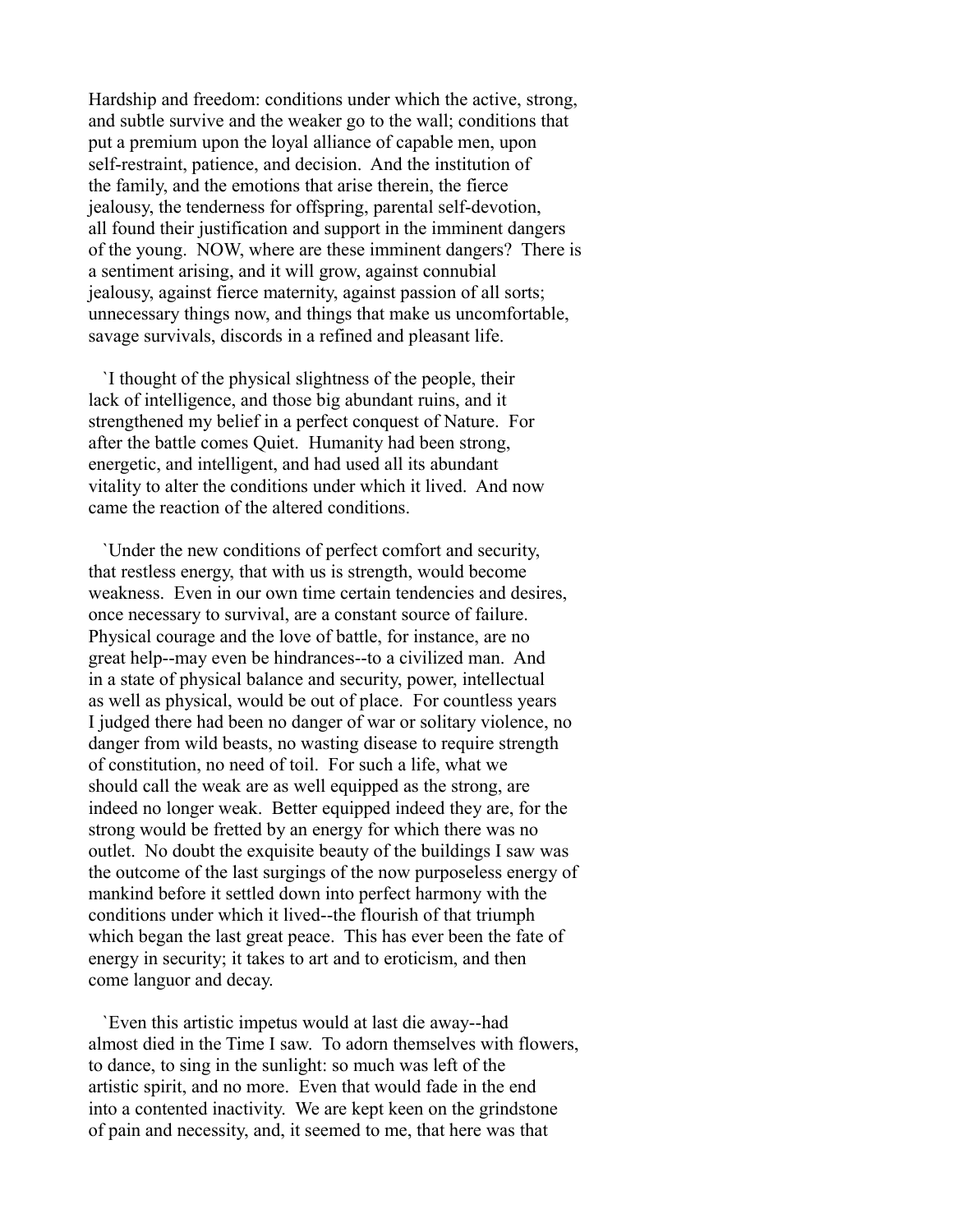hateful grindstone broken at last!

 `As I stood there in the gathering dark I thought that in this simple explanation I had mastered the problem of the world- mastered the whole secret of these delicious people. Possibly the checks they had devised for the increase of population had succeeded too well, and their numbers had rather diminished than kept stationary. That would account for the abandoned ruins. Very simple was my explanation, and plausible enough--as most wrong theories are!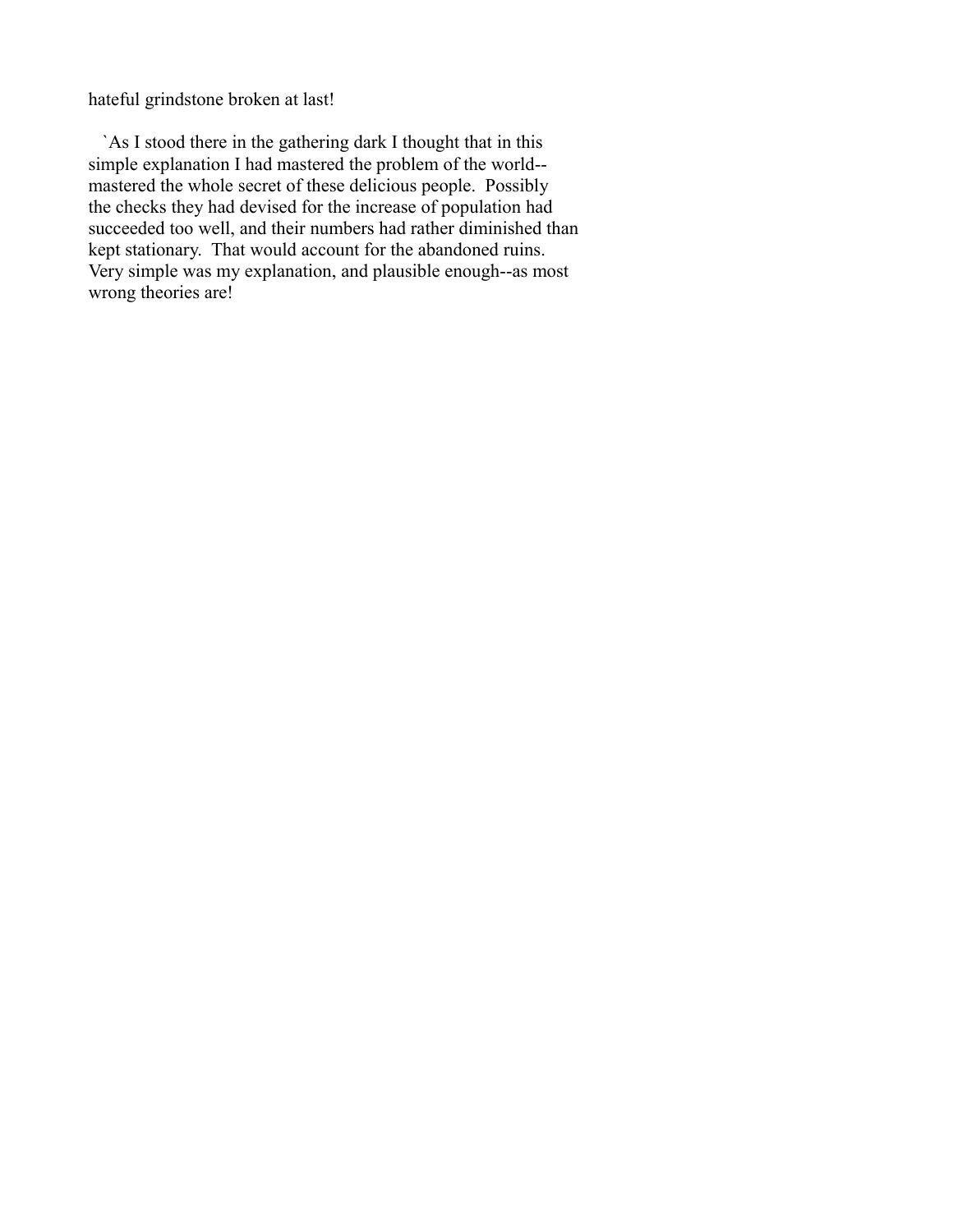`As I stood there musing over this too perfect triumph of man, the full moon, yellow and gibbous, came up out of an overflow of silver light in the north-east. The bright little figures ceased to move about below, a noiseless owl flitted by, and I shivered with the chill of the night. I determined to descend and find where I could sleep.

 `I looked for the building I knew. Then my eye travelled along to the figure of the White Sphinx upon the pedestal of bronze, growing distinct as the light of the rising moon grew brighter. I could see the silver birch against it. There was the tangle of rhododendron bushes, black in the pale light, and there was the little lawn. I looked at the lawn again. A queer doubt chilled my complacency. "No," said I stoutly to myself, "that was not the lawn."

 `But it WAS the lawn. For the white leprous face of the sphinx was towards it. Can you imagine what I felt as this conviction came home to me? But you cannot. The Time Machine was gone!

 `At once, like a lash across the face, came the possibility of losing my own age, of being left helpless in this strange new world. The bare thought of it was an actual physical sensation. I could feel it grip me at the throat and stop my breathing. In another moment I was in a passion of fear and running with great leaping strides down the slope. Once I fell headlong and cut my face; I lost no time in stanching the blood, but jumped up and ran on, with a warm trickle down my cheek and chin. All the time I ran I was saying to myself: "They have moved it a little, pushed it under the bushes out of the way." Nevertheless, I ran with all my might. All the time, with the certainty that sometimes comes with excessive dread, I knew that such assurance was folly, knew instinctively that the machine was removed out of my reach. My breath came with pain. I suppose I covered the whole distance from the hill crest to the little lawn, two miles perhaps, in ten minutes. And I am not a young man. I cursed aloud, as I ran, at my confident folly in leaving the machine, wasting good breath thereby. I cried aloud, and none answered. Not a creature seemed to be stirring in that moonlit world.

 `When I reached the lawn my worst fears were realized. Not a trace of the thing was to be seen. I felt faint and cold when I faced the empty space among the black tangle of bushes. I ran round it furiously, as if the thing might be hidden in a corner,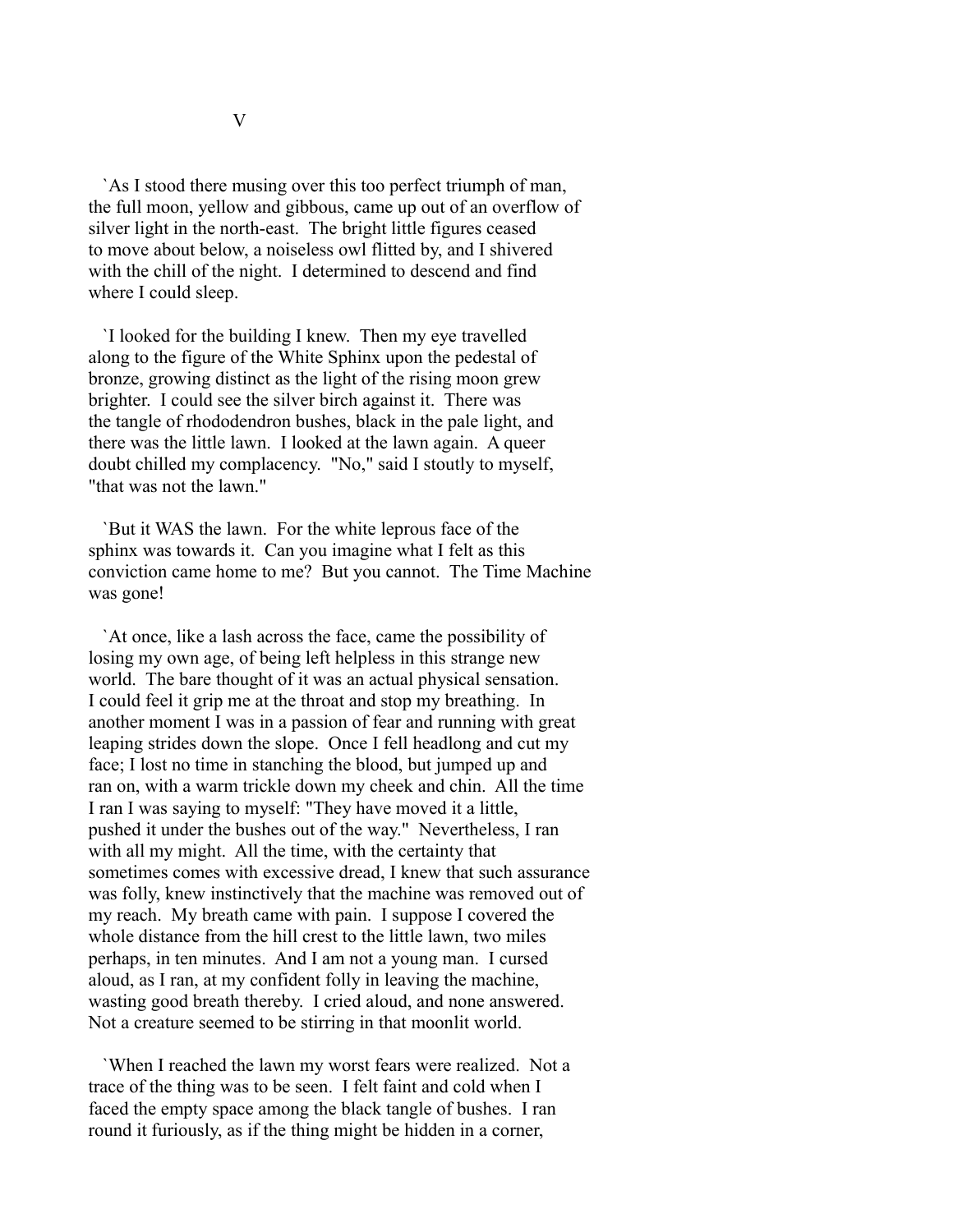and then stopped abruptly, with my hands clutching my hair. Above me towered the sphinx, upon the bronze pedestal, white, shining, leprous, in the light of the rising moon. It seemed to smile in mockery of my dismay.

 `I might have consoled myself by imagining the little people had put the mechanism in some shelter for me, had I not felt assured of their physical and intellectual inadequacy. That is what dismayed me: the sense of some hitherto unsuspected power, through whose intervention my invention had vanished. Yet, for one thing I felt assured: unless some other age had produced its exact duplicate, the machine could not have moved in time. The attachment of the levers--I will show you the method later- prevented any one from tampering with it in that way when they were removed. It had moved, and was hid, only in space. But then, where could it be?

 `I think I must have had a kind of frenzy. I remember running violently in and out among the moonlit bushes all round the sphinx, and startling some white animal that, in the dim light, I took for a small deer. I remember, too, late that night, beating the bushes with my clenched fist until my knuckles were gashed and bleeding from the broken twigs. Then, sobbing and raving in my anguish of mind, I went down to the great building of stone. The big hall was dark, silent, and deserted. I slipped on the uneven floor, and fell over one of the malachite tables, almost breaking my shin. I lit a match and went on past the dusty curtains, of which I have told you.

 `There I found a second great hall covered with cushions, upon which, perhaps, a score or so of the little people were sleeping. I have no doubt they found my second appearance strange enough, coming suddenly out of the quiet darkness with inarticulate noises and the splutter and flare of a match. For they had forgotten about matches. "Where is my Time Machine?" I began, bawling like an angry child, laying hands upon them and shaking them up together. It must have been very queer to them. Some laughed, most of them looked sorely frightened. When I saw them standing round me, it came into my head that I was doing as foolish a thing as it was possible for me to do under the circumstances, in trying to revive the sensation of fear. For, reasoning from their daylight behaviour, I thought that fear must be forgotten.

 `Abruptly, I dashed down the match, and, knocking one of the people over in my course, went blundering across the big dining-hall again, out under the moonlight. I heard cries of terror and their little feet running and stumbling this way and that. I do not remember all I did as the moon crept up the sky.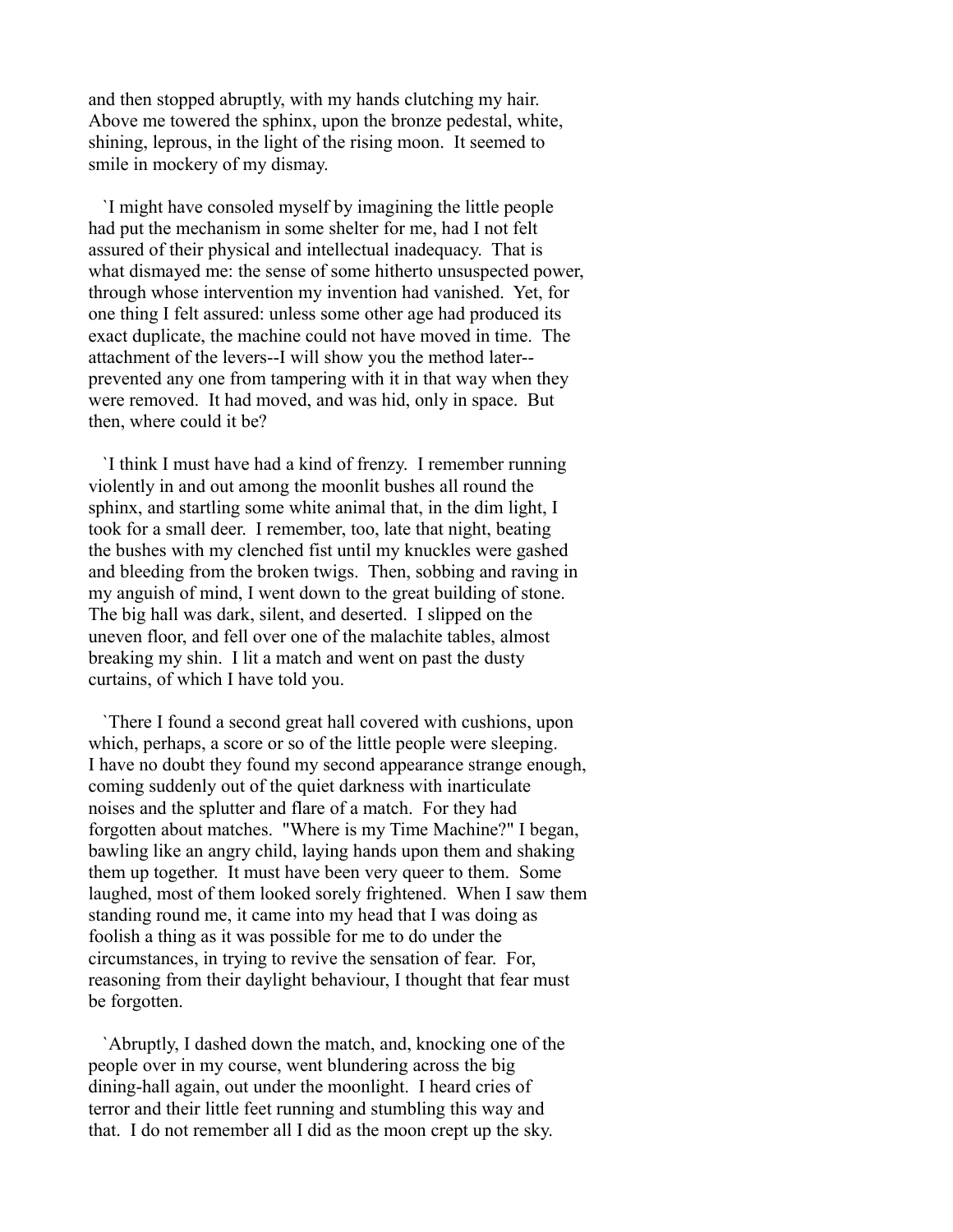I suppose it was the unexpected nature of my loss that maddened me. I felt hopelessly cut off from my own kind--a strange animal in an unknown world. I must have raved to and fro, screaming and crying upon God and Fate. I have a memory of horrible fatigue, as the long night of despair wore away; of looking in this impossible place and that; of groping among moon-lit ruins and touching strange creatures in the black shadows; at last, of lying on the ground near the sphinx and weeping with absolute wretchedness. I had nothing left but misery. Then I slept, and when I woke again it was full day, and a couple of sparrows were hopping round me on the turf within reach of my arm.

 `I sat up in the freshness of the morning, trying to remember how I had got there, and why I had such a profound sense of desertion and despair. Then things came clear in my mind. With the plain, reasonable daylight, I could look my circumstances fairly in the face. I saw the wild folly of my frenzy overnight, and I could reason with myself. "Suppose the worst?" I said. "Suppose the machine altogether lost--perhaps destroyed? It behooves me to be calm and patient, to learn the way of the people, to get a clear idea of the method of my loss, and the means of getting materials and tools; so that in the end, perhaps, I may make another." That would be my only hope, perhaps, but better than despair. And, after all, it was a beautiful and curious world.

 `But probably, the machine had only been taken away. Still, I must be calm and patient, find its hiding-place, and recover it by force or cunning. And with that I scrambled to my feet and looked about me, wondering where I could bathe. I felt weary, stiff, and travel-soiled. The freshness of the morning made me desire an equal freshness. I had exhausted my emotion. Indeed, as I went about my business, I found myself wondering at my intense excitement overnight. I made a careful examination of the ground about the little lawn. I wasted some time in futile questionings, conveyed, as well as I was able, to such of the little people as came by. They all failed to understand my gestures; some were simply stolid, some thought it was a jest and laughed at me. I had the hardest task in the world to keep my hands off their pretty laughing faces. It was a foolish impulse, but the devil begotten of fear and blind anger was ill curbed and still eager to take advantage of my perplexity. The turf gave better counsel. I found a groove ripped in it, about midway between the pedestal of the sphinx and the marks of my feet where, on arrival, I had struggled with the overturned machine. There were other signs of removal about, with queer narrow footprints like those I could imagine made by a sloth. This directed my closer attention to the pedestal. It was, as I think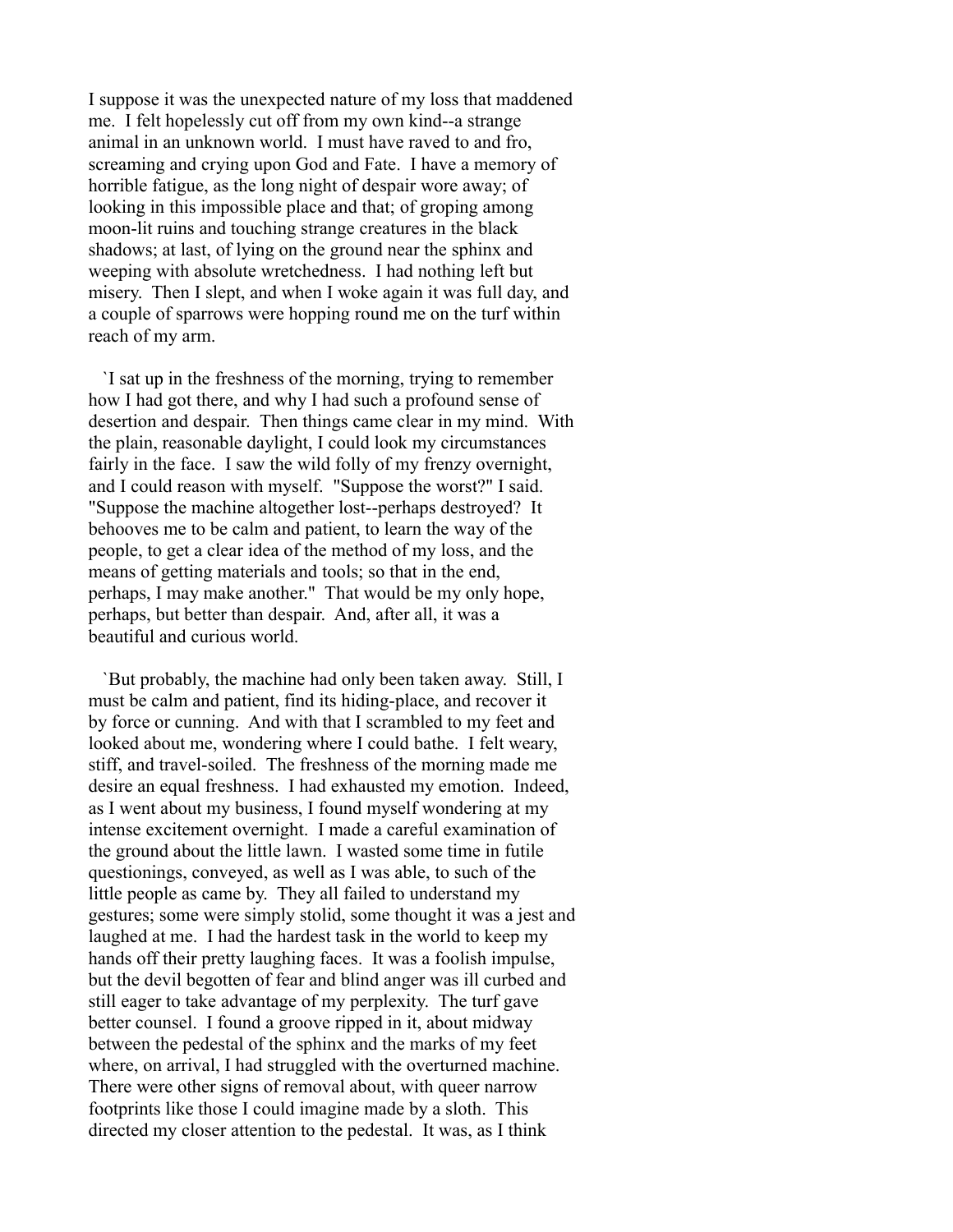I have said, of bronze. It was not a mere block, but highly decorated with deep framed panels on either side. I went and rapped at these. The pedestal was hollow. Examining the panels with care I found them discontinuous with the frames. There were no handles or keyholes, but possibly the panels, if they were doors, as I supposed, opened from within. One thing was clear enough to my mind. It took no very great mental effort to infer that my Time Machine was inside that pedestal. But how it got there was a different problem.

 `I saw the heads of two orange-clad people coming through the bushes and under some blossom-covered apple-trees towards me. I turned smiling to them and beckoned them to me. They came, and then, pointing to the bronze pedestal, I tried to intimate my wish to open it. But at my first gesture towards this they behaved very oddly. I don't know how to convey their expression to you. Suppose you were to use a grossly improper gesture to a delicate-minded woman--it is how she would look. They went off as if they had received the last possible insult. I tried a sweet-looking little chap in white next, with exactly the same result. Somehow, his manner made me feel ashamed of myself. But, as you know, I wanted the Time Machine, and I tried him once more. As he turned off, like the others, my temper got the better of me. In three strides I was after him, had him by the loose part of his robe round the neck, and began dragging him towards the sphinx. Then I saw the horror and repugnance of his face, and all of a sudden I let him go.

 `But I was not beaten yet. I banged with my fist at the bronze panels. I thought I heard something stir inside--to be explicit, I thought I heard a sound like a chuckle--but I must have been mistaken. Then I got a big pebble from the river, and came and hammered till I had flattened a coil in the decorations, and the verdigris came off in powdery flakes. The delicate little people must have heard me hammering in gusty outbreaks a mile away on either hand, but nothing came of it. I saw a crowd of them upon the slopes, looking furtively at me. At last, hot and tired, I sat down to watch the place. But I was too restless to watch long; I am too Occidental for a long vigil. I could work at a problem for years, but to wait inactive for twenty-four hours--that is another matter.

 `I got up after a time, and began walking aimlessly through the bushes towards the hill again. "Patience," said I to myself. "If you want your machine again you must leave that sphinx alone. If they mean to take your machine away, it's little good your wrecking their bronze panels, and if they don't, you will get it back as soon as you can ask for it. To sit among all those unknown things before a puzzle like that is hopeless. That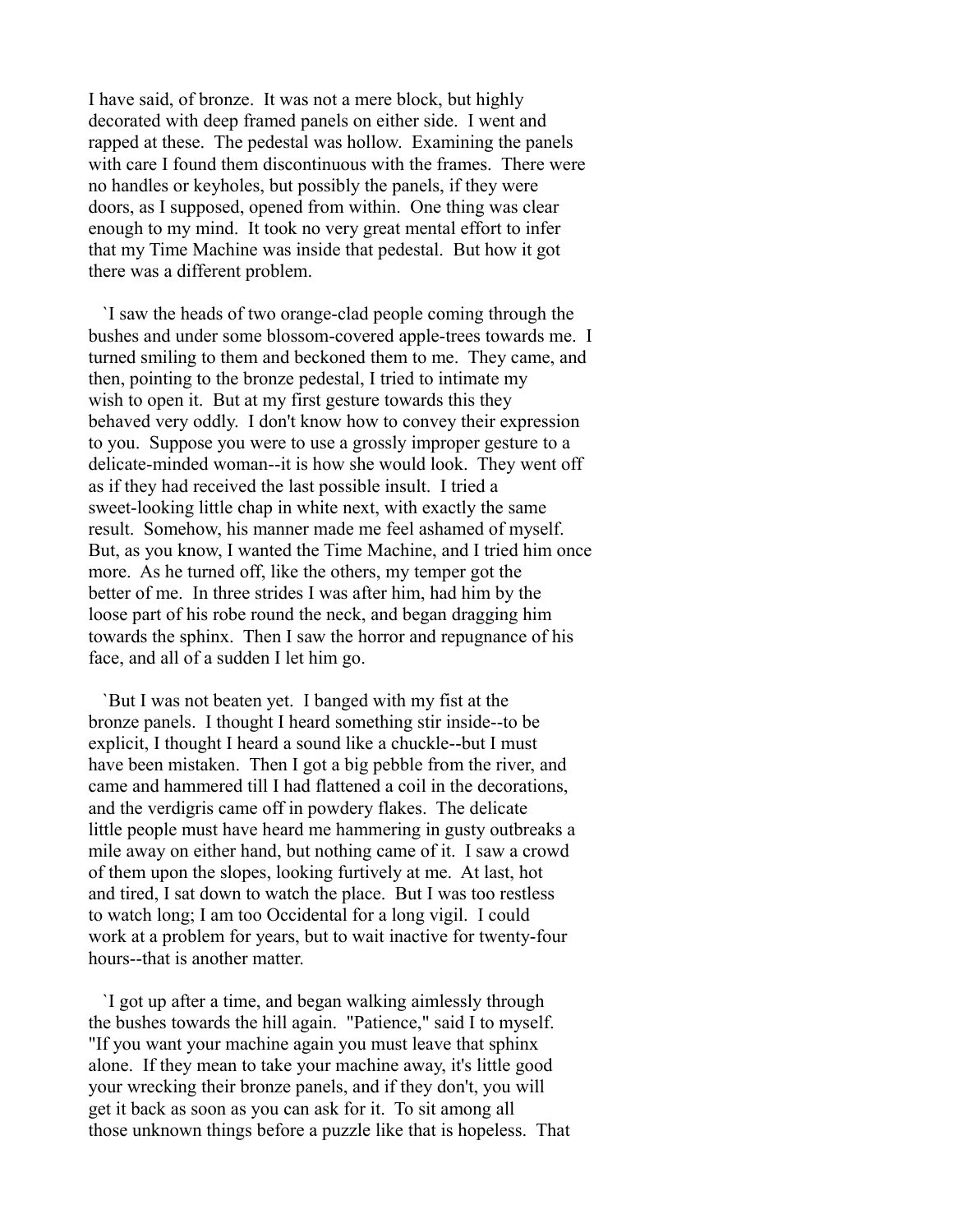way lies monomania. Face this world. Learn its ways, watch it, be careful of too hasty guesses at its meaning. In the end you will find clues to it all." Then suddenly the humour of the situation came into my mind: the thought of the years I had spent in study and toil to get into the future age, and now my passion of anxiety to get out of it. I had made myself the most complicated and the most hopeless trap that ever a man devised. Although it was at my own expense, I could not help myself. I laughed aloud.

 `Going through the big palace, it seemed to me that the little people avoided me. It may have been my fancy, or it may have had something to do with my hammering at the gates of bronze. Yet I felt tolerably sure of the avoidance. I was careful, however, to show no concern and to abstain from any pursuit of them, and in the course of a day or two things got back to the old footing. I made what progress I could in the language, and in addition I pushed my explorations here and there. Either I missed some subtle point or their language was excessively simple--almost exclusively composed of concrete substantives and verbs. There seemed to be few, if any, abstract terms, or little use of figurative language. Their sentences were usually simple and of two words, and I failed to convey or understand any but the simplest propositions. I determined to put the thought of my Time Machine and the mystery of the bronze doors under the sphinx as much as possible in a corner of memory, until my growing knowledge would lead me back to them in a natural way. Yet a certain feeling, you may understand, tethered me in a circle of a few miles round the point of my arrival.

 `So far as I could see, all the world displayed the same exuberant richness as the Thames valley. From every hill I climbed I saw the same abundance of splendid buildings, endlessly varied in material and style, the same clustering thickets of evergreens, the same blossom-laden trees and tree-ferns. Here and there water shone like silver, and beyond, the land rose into blue undulating hills, and so faded into the serenity of the sky. A peculiar feature, which presently attracted my attention, was the presence of certain circular wells, several, as it seemed to me, of a very great depth. One lay by the path up the hill, which I had followed during my first walk. Like the others, it was rimmed with bronze, curiously wrought, and protected by a little cupola from the rain. Sitting by the side of these wells, and peering down into the shafted darkness, I could see no gleam of water, nor could I start any reflection with a lighted match. But in all of them I heard a certain sound: a thud-thud-thud, like the beating of some big engine; and I discovered, from the flaring of my matches, that a steady current of air set down the shafts. Further, I threw a scrap of paper into the throat of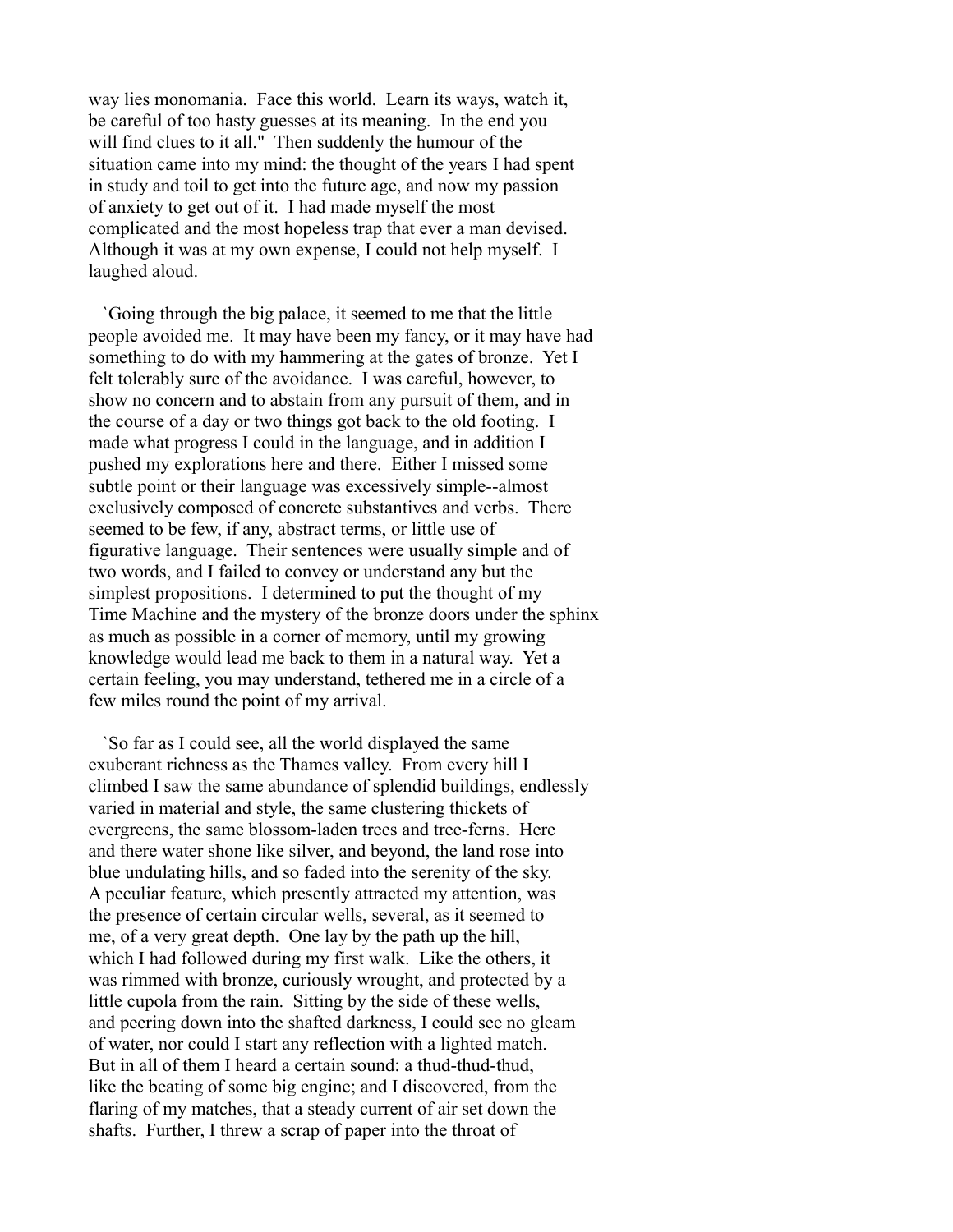one, and, instead of fluttering slowly down, it was at once sucked swiftly out of sight.

 `After a time, too, I came to connect these wells with tall towers standing here and there upon the slopes; for above them there was often just such a flicker in the air as one sees on a hot day above a sun-scorched beach. Putting things together, I reached a strong suggestion of an extensive system of subterranean ventilation, whose true import it was difficult to imagine. I was at first inclined to associate it with the sanitary apparatus of these people. It was an obvious conclusion, but it was absolutely wrong.

 `And here I must admit that I learned very little of drains and bells and modes of conveyance, and the like conveniences, during my time in this real future. In some of these visions of Utopias and coming times which I have read, there is a vast amount of detail about building, and social arrangements, and so forth. But while such details are easy enough to obtain when the whole world is contained in one's imagination, they are altogether inaccessible to a real traveller amid such realities as I found here. Conceive the tale of London which a negro, fresh from Central Africa, would take back to his tribe! What would he know of railway companies, of social movements, of telephone and telegraph wires, of the Parcels Delivery Company, and postal orders and the like? Yet we, at least, should be willing enough to explain these things to him! And even of what he knew, how much could he make his untravelled friend either apprehend or believe? Then, think how narrow the gap between a negro and a white man of our own times, and how wide the interval between myself and these of the Golden Age! I was sensible of much which was unseen, and which contributed to my comfort; but save for a general impression of automatic organization, I fear I can convey very little of the difference to your mind.

 `In the matter of sepulchre, for instance, I could see no signs of crematoria nor anything suggestive of tombs. But it occurred to me that, possibly, there might be cemeteries (or crematoria) somewhere beyond the range of my explorings. This, again, was a question I deliberately put to myself, and my curiosity was at first entirely defeated upon the point. The thing puzzled me, and I was led to make a further remark, which puzzled me still more: that aged and infirm among this people there were none.

 `I must confess that my satisfaction with my first theories of an automatic civilization and a decadent humanity did not long endure. Yet I could think of no other. Let me put my difficulties. The several big palaces I had explored were mere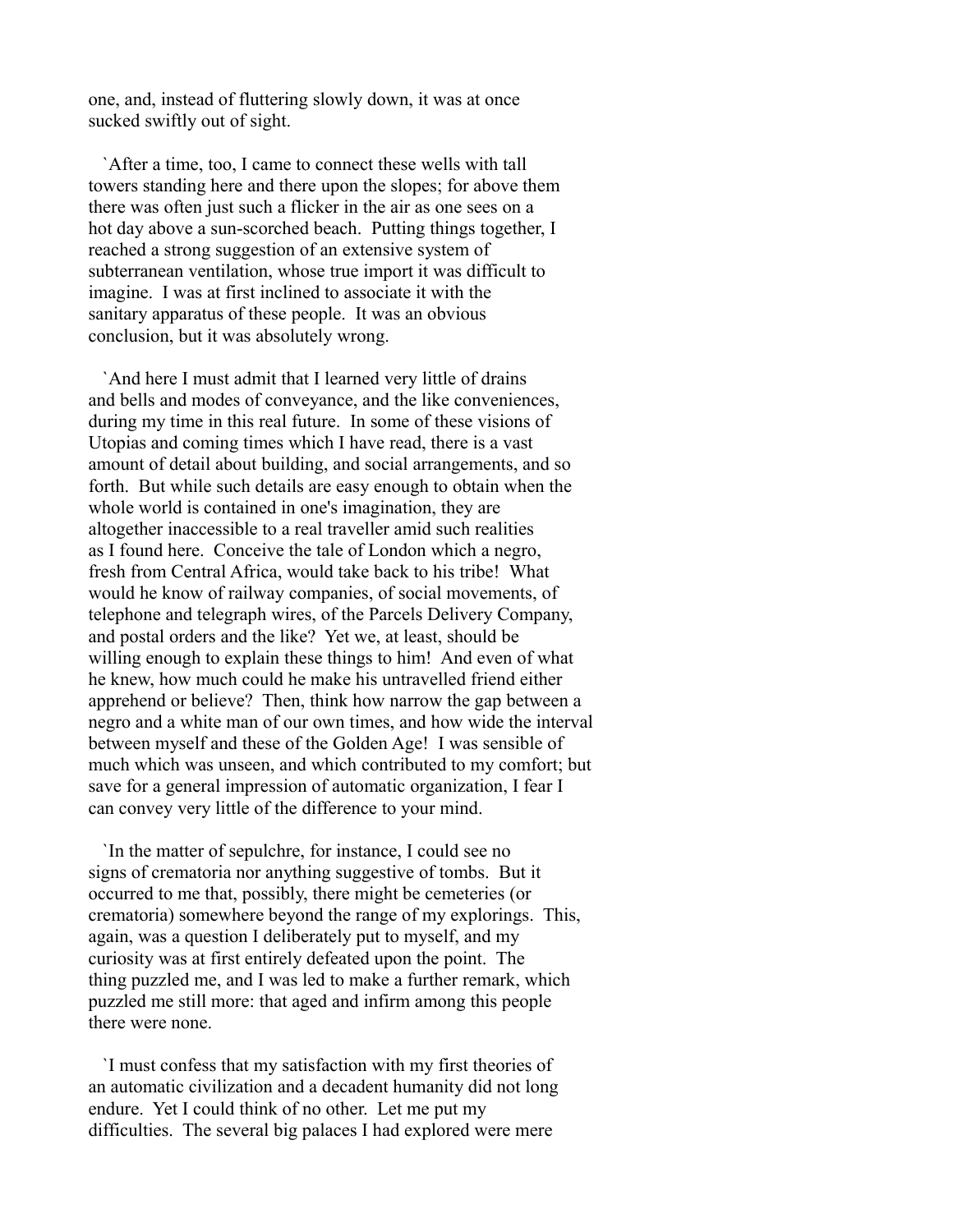living places, great dining-halls and sleeping apartments. I could find no machinery, no appliances of any kind. Yet these people were clothed in pleasant fabrics that must at times need renewal, and their sandals, though undecorated, were fairly complex specimens of metalwork. Somehow such things must be made. And the little people displayed no vestige of a creative tendency. There were no shops, no workshops, no sign of importations among them. They spent all their time in playing gently, in bathing in the river, in making love in a half-playful fashion, in eating fruit and sleeping. I could not see how things were kept going.

 `Then, again, about the Time Machine: something, I knew not what, had taken it into the hollow pedestal of the White Sphinx. Why? For the life of me I could not imagine. Those waterless wells, too, those flickering pillars. I felt I lacked a clue. I felt--how shall I put it? Suppose you found an inscription, with sentences here and there in excellent plain English, and interpolated therewith, others made up of words, of letters even, absolutely unknown to you? Well, on the third day of my visit, that was how the world of Eight Hundred and Two Thousand Seven Hundred and One presented itself to me!

 `That day, too, I made a friend--of a sort. It happened that, as I was watching some of the little people bathing in a shallow, one of them was seized with cramp and began drifting downstream. The main current ran rather swiftly, but not too strongly for even a moderate swimmer. It will give you an idea, therefore, of the strange deficiency in these creatures, when I tell you that none made the slightest attempt to rescue the weakly crying little thing which was drowning before their eyes. When I realized this, I hurriedly slipped off my clothes, and, wading in at a point lower down, I caught the poor mite and drew her safe to land. A little rubbing of the limbs soon brought her round, and I had the satisfaction of seeing she was all right before I left her. I had got to such a low estimate of her kind that I did not expect any gratitude from her. In that, however, I was wrong.

 `This happened in the morning. In the afternoon I met my little woman, as I believe it was, as I was returning towards my centre from an exploration, and she received me with cries of delight and presented me with a big garland of flowers- evidently made for me and me alone. The thing took my imagination. Very possibly I had been feeling desolate. At any rate I did my best to display my appreciation of the gift. We were soon seated together in a little stone arbour, engaged in conversation, chiefly of smiles. The creature's friendliness affected me exactly as a child's might have done. We passed each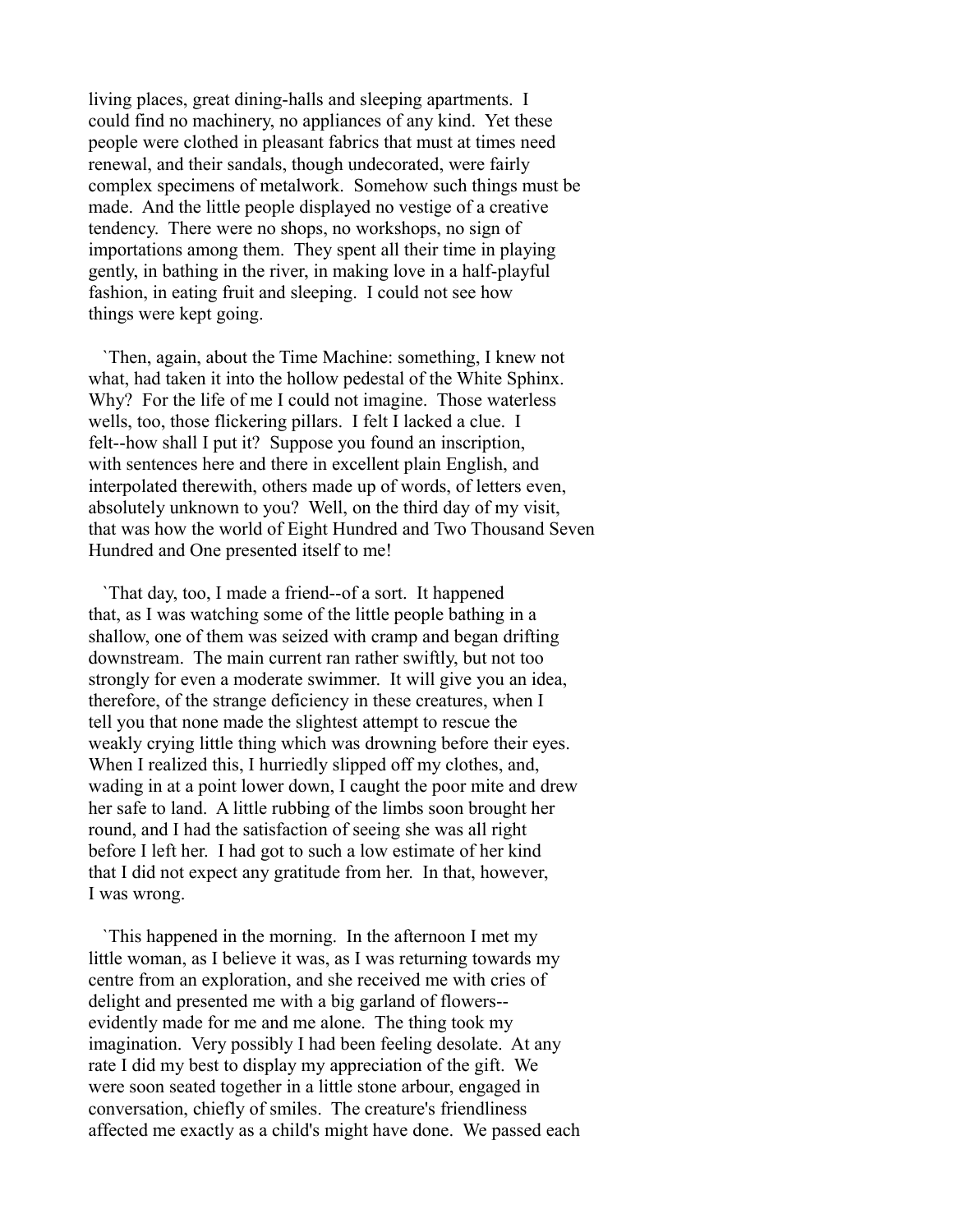other flowers, and she kissed my hands. I did the same to hers. Then I tried talk, and found that her name was Weena, which, though I don't know what it meant, somehow seemed appropriate enough. That was the beginning of a queer friendship which lasted a week, and ended--as I will tell you!

 `She was exactly like a child. She wanted to be with me always. She tried to follow me everywhere, and on my next journey out and about it went to my heart to tire her down, and leave her at last, exhausted and calling after me rather plaintively. But the problems of the world had to be mastered. I had not, I said to myself, come into the future to carry on a miniature flirtation. Yet her distress when I left her was very great, her expostulations at the parting were sometimes frantic, and I think, altogether, I had as much trouble as comfort from her devotion. Nevertheless she was, somehow, a very great comfort. I thought it was mere childish affection that made her cling to me. Until it was too late, I did not clearly know what I had inflicted upon her when I left her. Nor until it was too late did I clearly understand what she was to me. For, by merely seeming fond of me, and showing in her weak, futile way that she cared for me, the little doll of a creature presently gave my return to the neighbourhood of the White Sphinx almost the feeling of coming home; and I would watch for her tiny figure of white and gold so soon as I came over the hill.

 `It was from her, too, that I learned that fear had not yet left the world. She was fearless enough in the daylight, and she had the oddest confidence in me; for once, in a foolish moment, I made threatening grimaces at her, and she simply laughed at them. But she dreaded the dark, dreaded shadows, dreaded black things. Darkness to her was the one thing dreadful. It was a singularly passionate emotion, and it set me thinking and observing. I discovered then, among other things, that these little people gathered into the great houses after dark, and slept in droves. To enter upon them without a light was to put them into a tumult of apprehension. I never found one out of doors, or one sleeping alone within doors, after dark. Yet I was still such a blockhead that I missed the lesson of that fear, and in spite of Weena's distress I insisted upon sleeping away from these slumbering multitudes.

 `It troubled her greatly, but in the end her odd affection for me triumphed, and for five of the nights of our acquaintance, including the last night of all, she slept with her head pillowed on my arm. But my story slips away from me as I speak of her. It must have been the night before her rescue that I was awakened about dawn. I had been restless, dreaming most disagreeably that I was drowned, and that sea anemones were feeling over my face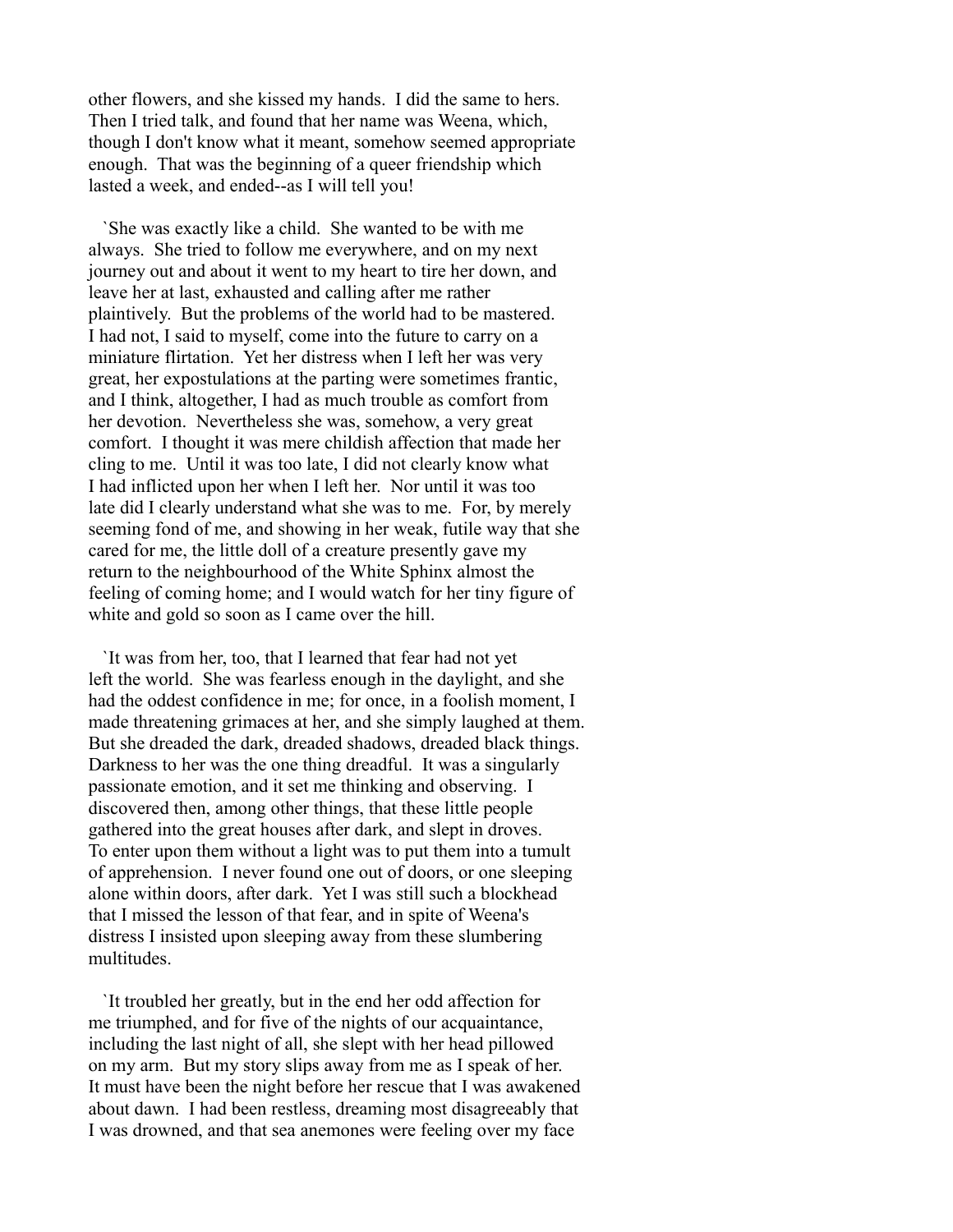with their soft palps. I woke with a start, and with an odd fancy that some greyish animal had just rushed out of the chamber. I tried to get to sleep again, but I felt restless and uncomfortable. It was that dim grey hour when things are just creeping out of darkness, when everything is colourless and clear cut, and yet unreal. I got up, and went down into the great hall, and so out upon the flagstones in front of the palace. I thought I would make a virtue of necessity, and see the sunrise.

 `The moon was setting, and the dying moonlight and the first pallor of dawn were mingled in a ghastly half-light. The bushes were inky black, the ground a sombre grey, the sky colourless and cheerless. And up the hill I thought I could see ghosts. There several times, as I scanned the slope, I saw white figures. Twice I fancied I saw a solitary white, ape-like creature running rather quickly up the hill, and once near the ruins I saw a leash of them carrying some dark body. They moved hastily. I did not see what became of them. It seemed that they vanished among the bushes. The dawn was still indistinct, you must understand. I was feeling that chill, uncertain, early-morning feeling you may have known. I doubted my eyes.

 `As the eastern sky grew brighter, and the light of the day came on and its vivid colouring returned upon the world once more, I scanned the view keenly. But I saw no vestige of my white figures. They were mere creatures of the half light. "They must have been ghosts," I said; "I wonder whence they dated." For a queer notion of Grant Allen's came into my head, and amused me. If each generation die and leave ghosts, he argued, the world at last will get overcrowded with them. On that theory they would have grown innumerable some Eight Hundred Thousand Years hence, and it was no great wonder to see four at once. But the jest was unsatisfying, and I was thinking of these figures all the morning, until Weena's rescue drove them out of my head. I associated them in some indefinite way with the white animal I had startled in my first passionate search for the Time Machine. But Weena was a pleasant substitute. Yet all the same, they were soon destined to take far deadlier possession of my mind.

 `I think I have said how much hotter than our own was the weather of this Golden Age. I cannot account for it. It may be that the sun was hotter, or the earth nearer the sun. It is usual to assume that the sun will go on cooling steadily in the future. But people, unfamiliar with such speculations as those of the younger Darwin, forget that the planets must ultimately fall back one by one into the parent body. As these catastrophes occur, the sun will blaze with renewed energy; and it may be that some inner planet had suffered this fate. Whatever the reason,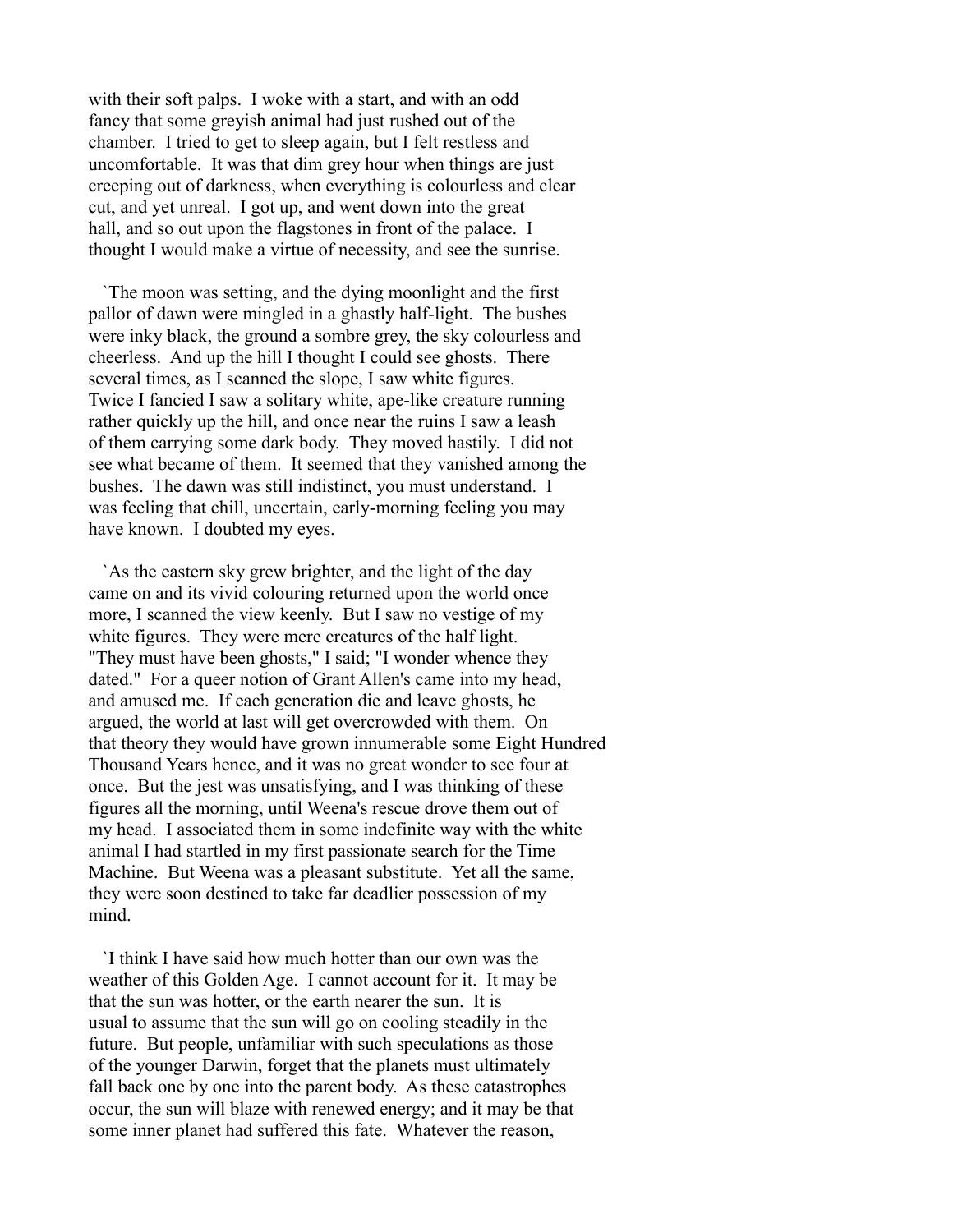the fact remains that the sun was very much hotter than we know it.

 `Well, one very hot morning--my fourth, I think--as I was seeking shelter from the heat and glare in a colossal ruin near the great house where I slept and fed, there happened this strange thing: Clambering among these heaps of masonry, I found a narrow gallery, whose end and side windows were blocked by fallen masses of stone. By contrast with the brilliancy outside, it seemed at first impenetrably dark to me. I entered it groping, for the change from light to blackness made spots of colour swim before me. Suddenly I halted spellbound. A pair of eyes, luminous by reflection against the daylight without, was watching me out of the darkness.

 `The old instinctive dread of wild beasts came upon me. I clenched my hands and steadfastly looked into the glaring eyeballs. I was afraid to turn. Then the thought of the absolute security in which humanity appeared to be living came to my mind. And then I remembered that strange terror of the dark. Overcoming my fear to some extent, I advanced a step and spoke. I will admit that my voice was harsh and ill-controlled. I put out my hand and touched something soft. At once the eyes darted sideways, and something white ran past me. I turned with my heart in my mouth, and saw a queer little ape-like figure, its head held down in a peculiar manner, running across the sunlit space behind me. It blundered against a block of granite, staggered aside, and in a moment was hidden in a black shadow beneath another pile of ruined masonry.

 `My impression of it is, of course, imperfect; but I know it was a dull white, and had strange large greyish-red eyes; also that there was flaxen hair on its head and down its back. But, as I say, it went too fast for me to see distinctly. I cannot even say whether it ran on all-fours, or only with its forearms held very low. After an instant's pause I followed it into the second heap of ruins. I could not find it at first; but, after a time in the profound obscurity, I came upon one of those round well-like openings of which I have told you, half closed by a fallen pillar. A sudden thought came to me. Could this Thing have vanished down the shaft? I lit a match, and, looking down, I saw a small, white, moving creature, with large bright eyes which regarded me steadfastly as it retreated. It made me shudder. It was so like a human spider! It was clambering down the wall, and now I saw for the first time a number of metal foot and hand rests forming a kind of ladder down the shaft. Then the light burned my fingers and fell out of my hand, going out as it dropped, and when I had lit another the little monster had disappeared.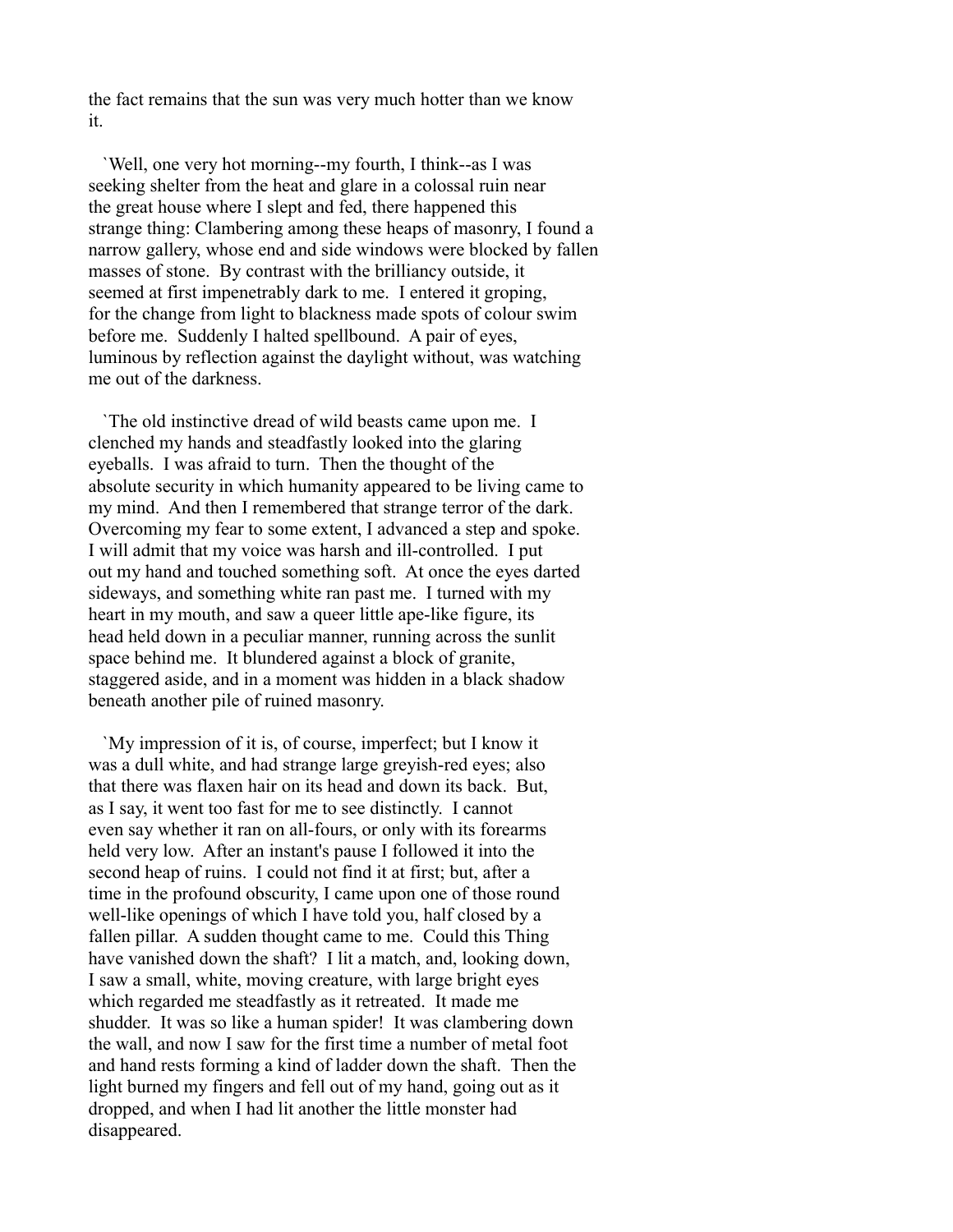`I do not know how long I sat peering down that well. It was not for some time that I could succeed in persuading myself that the thing I had seen was human. But, gradually, the truth dawned on me: that Man had not remained one species, but had differentiated into two distinct animals: that my graceful children of the Upper-world were not the sole descendants of our generation, but that this bleached, obscene, nocturnal Thing, which had flashed before me, was also heir to all the ages.

 `I thought of the flickering pillars and of my theory of an underground ventilation. I began to suspect their true import. And what, I wondered, was this Lemur doing in my scheme of a perfectly balanced organization? How was it related to the indolent serenity of the beautiful Upper-worlders? And what was hidden down there, at the foot of that shaft? I sat upon the edge of the well telling myself that, at any rate, there was nothing to fear, and that there I must descend for the solution of my difficulties. And withal I was absolutely afraid to go! As I hesitated, two of the beautiful Upper-world people came running in their amorous sport across the daylight in the shadow. The male pursued the female, flinging flowers at her as he ran.

 `They seemed distressed to find me, my arm against the overturned pillar, peering down the well. Apparently it was considered bad form to remark these apertures; for when I pointed to this one, and tried to frame a question about it in their tongue, they were still more visibly distressed and turned away. But they were interested by my matches, and I struck some to amuse them. I tried them again about the well, and again I failed. So presently I left them, meaning to go back to Weena, and see what I could get from her. But my mind was already in revolution; my guesses and impressions were slipping and sliding to a new adjustment. I had now a clue to the import of these wells, to the ventilating towers, to the mystery of the ghosts; to say nothing of a hint at the meaning of the bronze gates and the fate of the Time Machine! And very vaguely there came a suggestion towards the solution of the economic problem that had puzzled me.

 `Here was the new view. Plainly, this second species of Man was subterranean. There were three circumstances in particular which made me think that its rare emergence above ground was the outcome of a long-continued underground habit. In the first place, there was the bleached look common in most animals that live largely in the dark--the white fish of the Kentucky caves, for instance. Then, those large eyes, with that capacity for reflecting light, are common features of nocturnal things- witness the owl and the cat. And last of all, that evident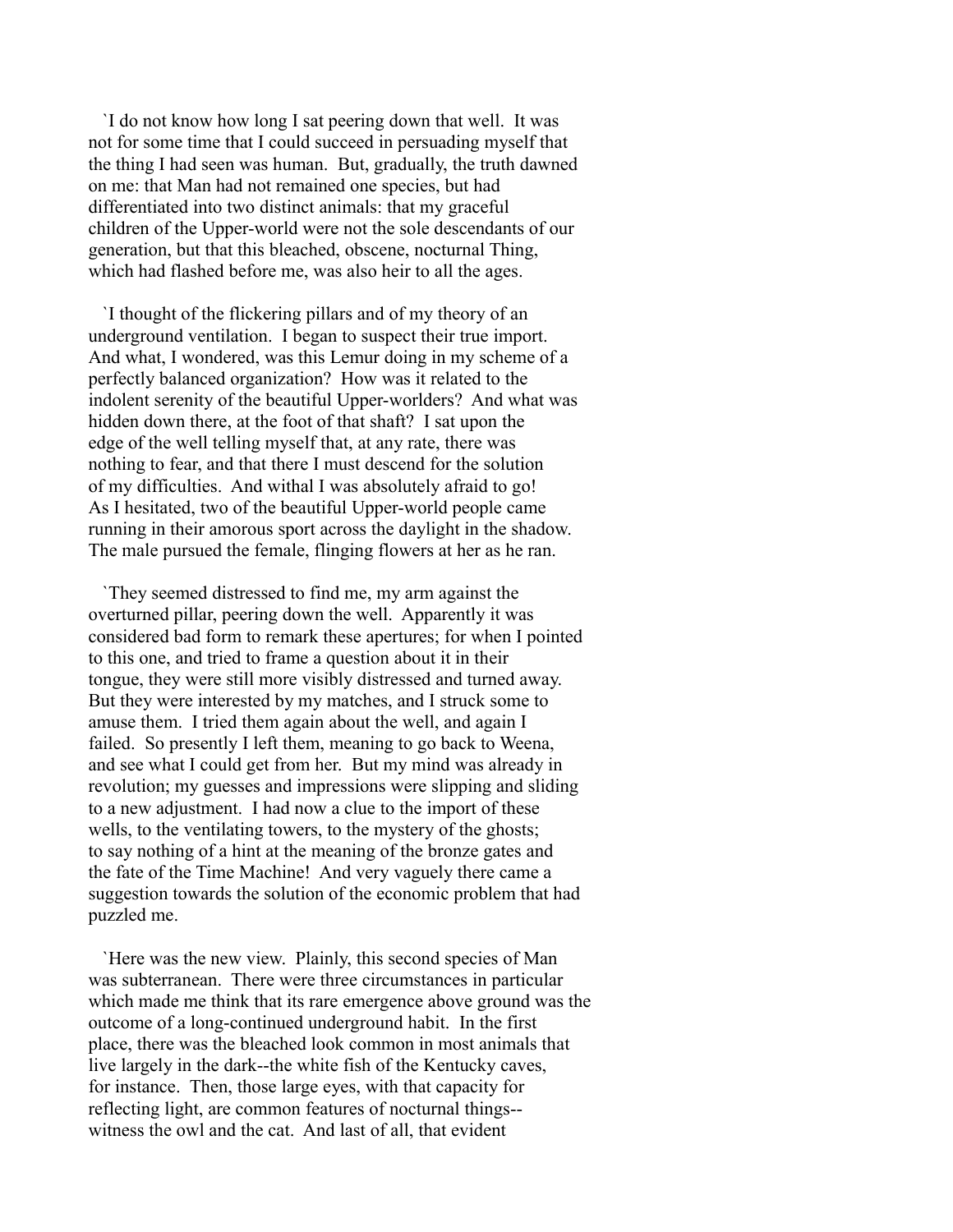confusion in the sunshine, that hasty yet fumbling awkward flight towards dark shadow, and that peculiar carriage of the head while in the light--all reinforced the theory of an extreme sensitiveness of the retina.

 `Beneath my feet, then, the earth must be tunnelled enormously, and these tunnellings were the habitat of the new race. The presence of ventilating shafts and wells along the hill slopes--everywhere, in fact except along the river valley --showed how universal were its ramifications. What so natural, then, as to assume that it was in this artificial Underworld that such work as was necessary to the comfort of the daylight race was done? The notion was so plausible that I at once accepted it, and went on to assume the how of this splitting of the human species. I dare say you will anticipate the shape of my theory; though, for myself, I very soon felt that it fell far short of the truth.

 `At first, proceeding from the problems of our own age, it seemed clear as daylight to me that the gradual widening of the present merely temporary and social difference between the Capitalist and the Labourer, was the key to the whole position. No doubt it will seem grotesque enough to you--and wildly incredible!--and yet even now there are existing circumstances to point that way. There is a tendency to utilize underground space for the less ornamental purposes of civilization; there is the Metropolitan Railway in London, for instance, there are new electric railways, there are subways, there are underground workrooms and restaurants, and they increase and multiply. Evidently, I thought, this tendency had increased till Industry had gradually lost its birthright in the sky. I mean that it had gone deeper and deeper into larger and ever larger underground factories, spending a still-increasing amount of its time therein, till, in the end--! Even now, does not an East-end worker live in such artificial conditions as practically to be cut off from the natural surface of the earth?

 `Again, the exclusive tendency of richer people--due, no doubt, to the increasing refinement of their education, and the widening gulf between them and the rude violence of the poor- is already leading to the closing, in their interest, of considerable portions of the surface of the land. About London, for instance, perhaps half the prettier country is shut in against intrusion. And this same widening gulf--which is due to the length and expense of the higher educational process and the increased facilities for and temptations towards refined habits on the part of the rich--will make that exchange between class and class, that promotion by intermarriage which at present retards the splitting of our species along lines of social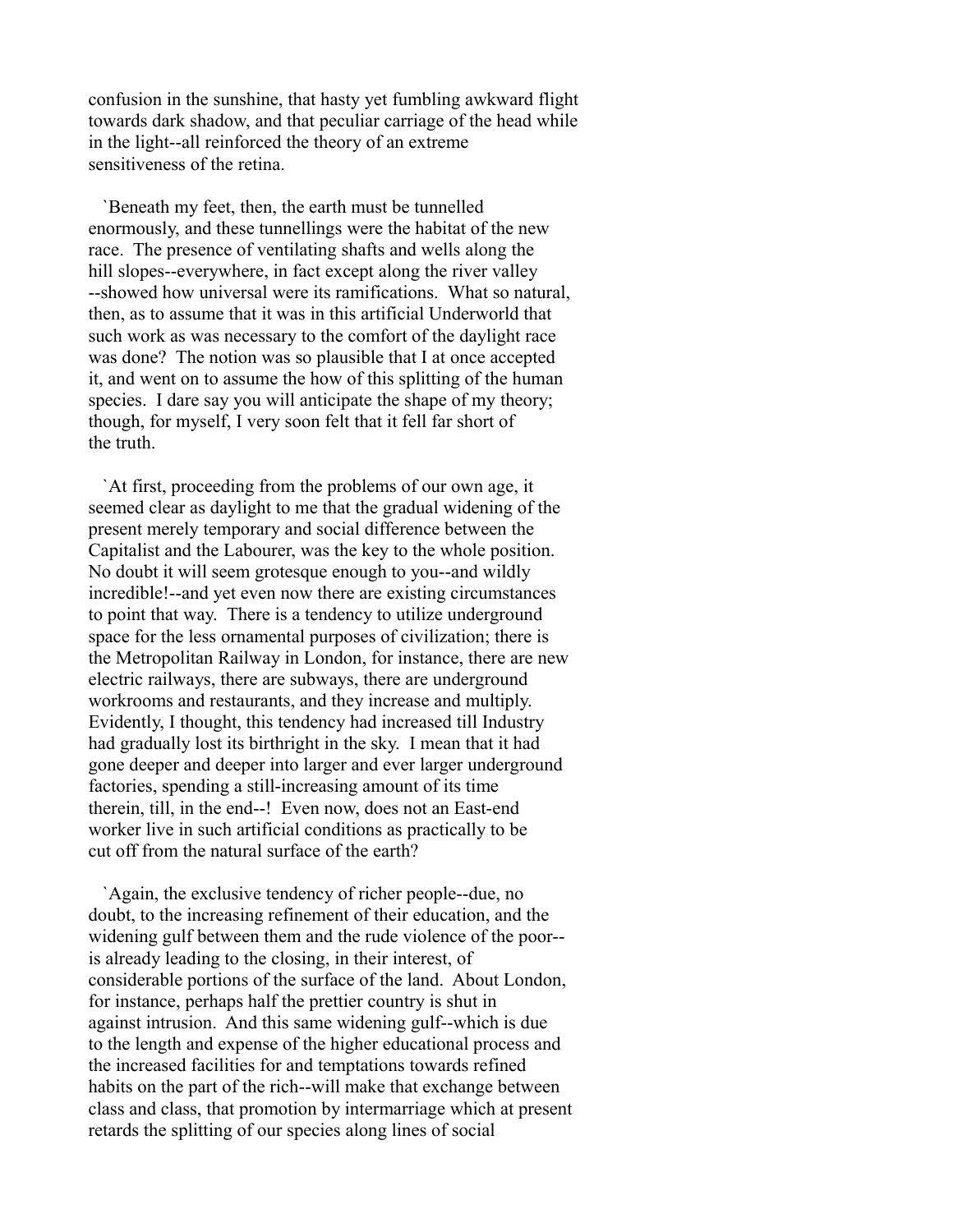stratification, less and less frequent. So, in the end, above ground you must have the Haves, pursuing pleasure and comfort and beauty, and below ground the Have-nots, the Workers getting continually adapted to the conditions of their labour. Once they were there, they would no doubt have to pay rent, and not a little of it, for the ventilation of their caverns; and if they refused, they would starve or be suffocated for arrears. Such of them as were so constituted as to be miserable and rebellious would die; and, in the end, the balance being permanent, the survivors would become as well adapted to the conditions of underground life, and as happy in their way, as the Upper-world people were to theirs. As it seemed to me, the refined beauty and the etiolated pallor followed naturally enough.

 `The great triumph of Humanity I had dreamed of took a different shape in my mind. It had been no such triumph of moral education and general co-operation as I had imagined. Instead, I saw a real aristocracy, armed with a perfected science and working to a logical conclusion the industrial system of to-day. Its triumph had not been simply a triumph over Nature, but a triumph over Nature and the fellow-man. This, I must warn you, was my theory at the time. I had no convenient cicerone in the pattern of the Utopian books. My explanation may be absolutely wrong. I still think it is the most plausible one. But even on this supposition the balanced civilization that was at last attained must have long since passed its zenith, and was now far fallen into decay. The too-perfect security of the Upper-worlders had led them to a slow movement of degeneration, to a general dwindling in size, strength, and intelligence. That I could see clearly enough already. What had happened to the Under-grounders I did not yet suspect; but from what I had seen of the Morlocks--that, by the by, was the name by which these creatures were called--I could imagine that the modification of the human type was even far more profound than among the "Eloi," the beautiful race that I already knew.

 `Then came troublesome doubts. Why had the Morlocks taken my Time Machine? For I felt sure it was they who had taken it. Why, too, if the Eloi were masters, could they not restore the machine to me? And why were they so terribly afraid of the dark? I proceeded, as I have said, to question Weena about this Under-world, but here again I was disappointed. At first she would not understand my questions, and presently she refused to answer them. She shivered as though the topic was unendurable. And when I pressed her, perhaps a little harshly, she burst into tears. They were the only tears, except my own, I ever saw in that Golden Age. When I saw them I ceased abruptly to trouble about the Morlocks, and was only concerned in banishing these signs of the human inheritance from Weena's eyes. And very soon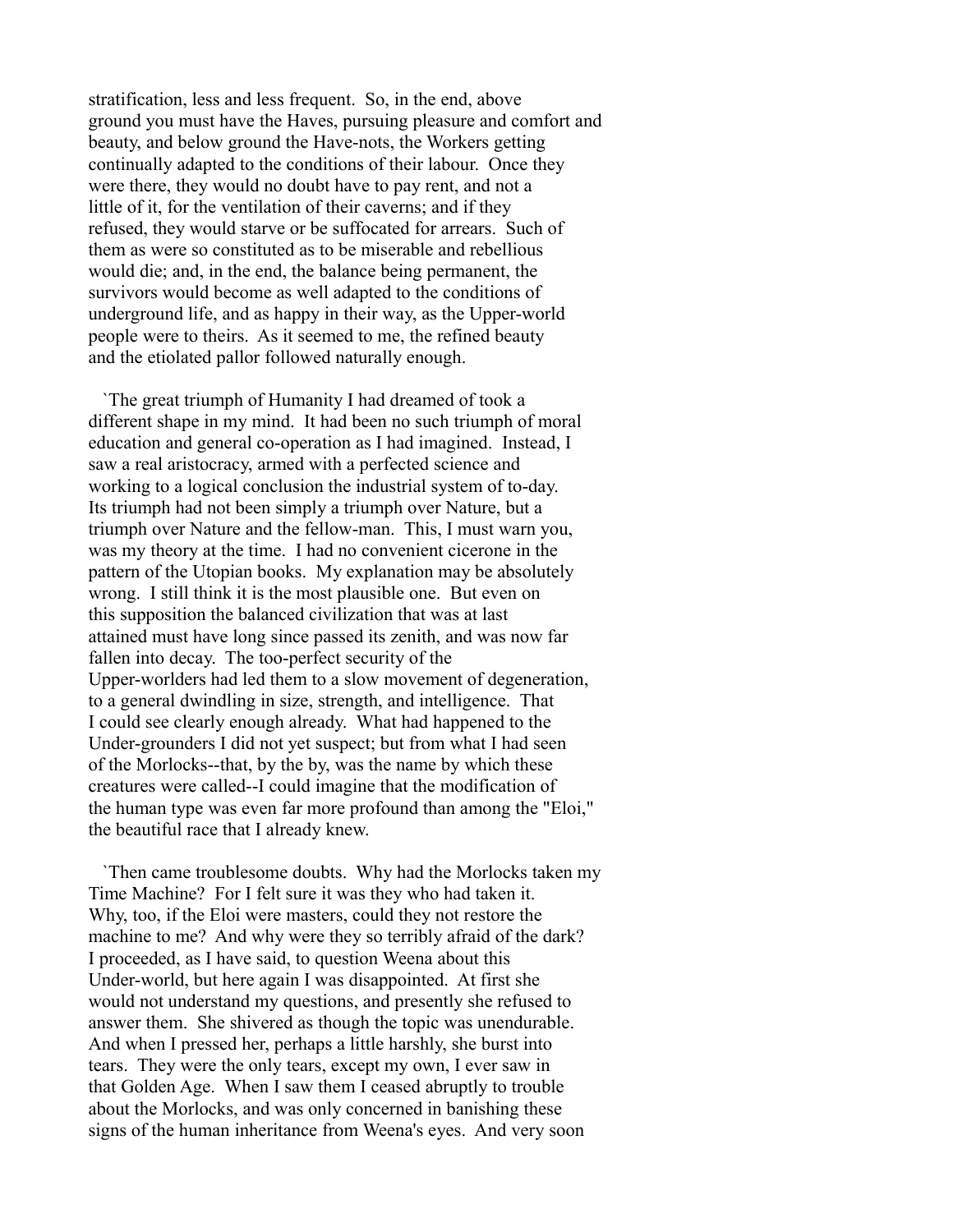she was smiling and clapping her hands, while I solemnly burned a match.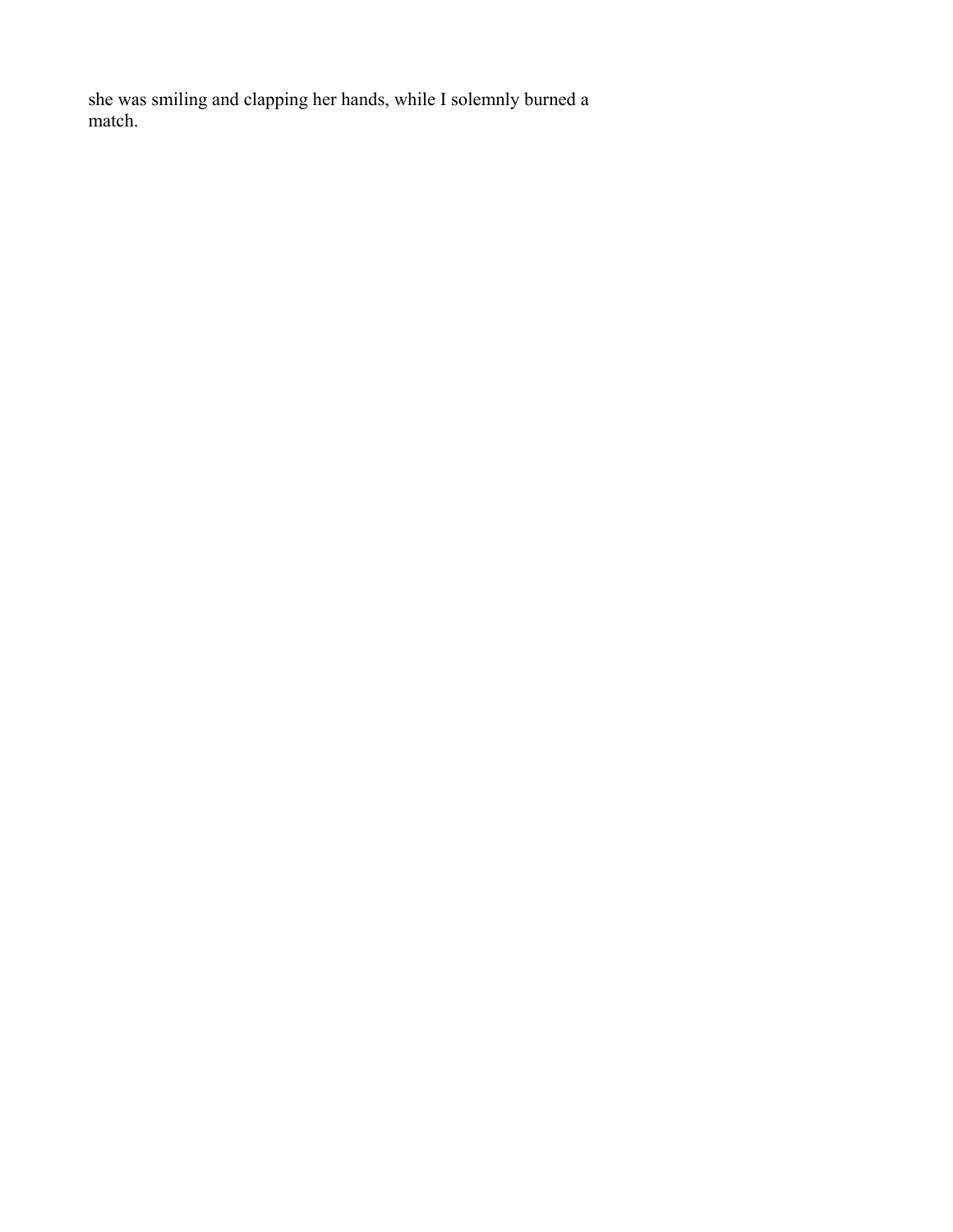`It may seem odd to you, but it was two days before I could follow up the new-found clue in what was manifestly the proper way. I felt a peculiar shrinking from those pallid bodies. They were just the half-bleached colour of the worms and things one sees preserved in spirit in a zoological museum. And they were filthily cold to the touch. Probably my shrinking was largely due to the sympathetic influence of the Eloi, whose disgust of the Morlocks I now began to appreciate.

 `The next night I did not sleep well. Probably my health was a little disordered. I was oppressed with perplexity and doubt. Once or twice I had a feeling of intense fear for which I could perceive no definite reason. I remember creeping noiselessly into the great hall where the little people were sleeping in the moonlight--that night Weena was among them--and feeling reassured by their presence. It occurred to me even then, that in the course of a few days the moon must pass through its last quarter, and the nights grow dark, when the appearances of these unpleasant creatures from below, these whitened Lemurs, this new vermin that had replaced the old, might be more abundant. And on both these days I had the restless feeling of one who shirks an inevitable duty. I felt assured that the Time Machine was only to be recovered by boldly penetrating these underground mysteries. Yet I could not face the mystery. If only I had had a companion it would have been different. But I was so horribly alone, and even to clamber down into the darkness of the well appalled me. I don't know if you will understand my feeling, but I never felt quite safe at my back.

 `It was this restlessness, this insecurity, perhaps, that drove me further and further afield in my exploring expeditions. Going to the south-westward towards the rising country that is now called Combe Wood, I observed far off, in the direction of nineteenth-century Banstead, a vast green structure, different in character from any I had hitherto seen. It was larger than the largest of the palaces or ruins I knew, and the facade had an Oriental look: the face of it having the lustre, as well as the pale-green tint, a kind of bluish-green, of a certain type of Chinese porcelain. This difference in aspect suggested a difference in use, and I was minded to push on and explore. But the day was growing late, and I had come upon the sight of the place after a long and tiring circuit; so I resolved to hold over the adventure for the following day, and I returned to the welcome and the caresses of little Weena. But next morning I perceived clearly enough that my curiosity regarding the Palace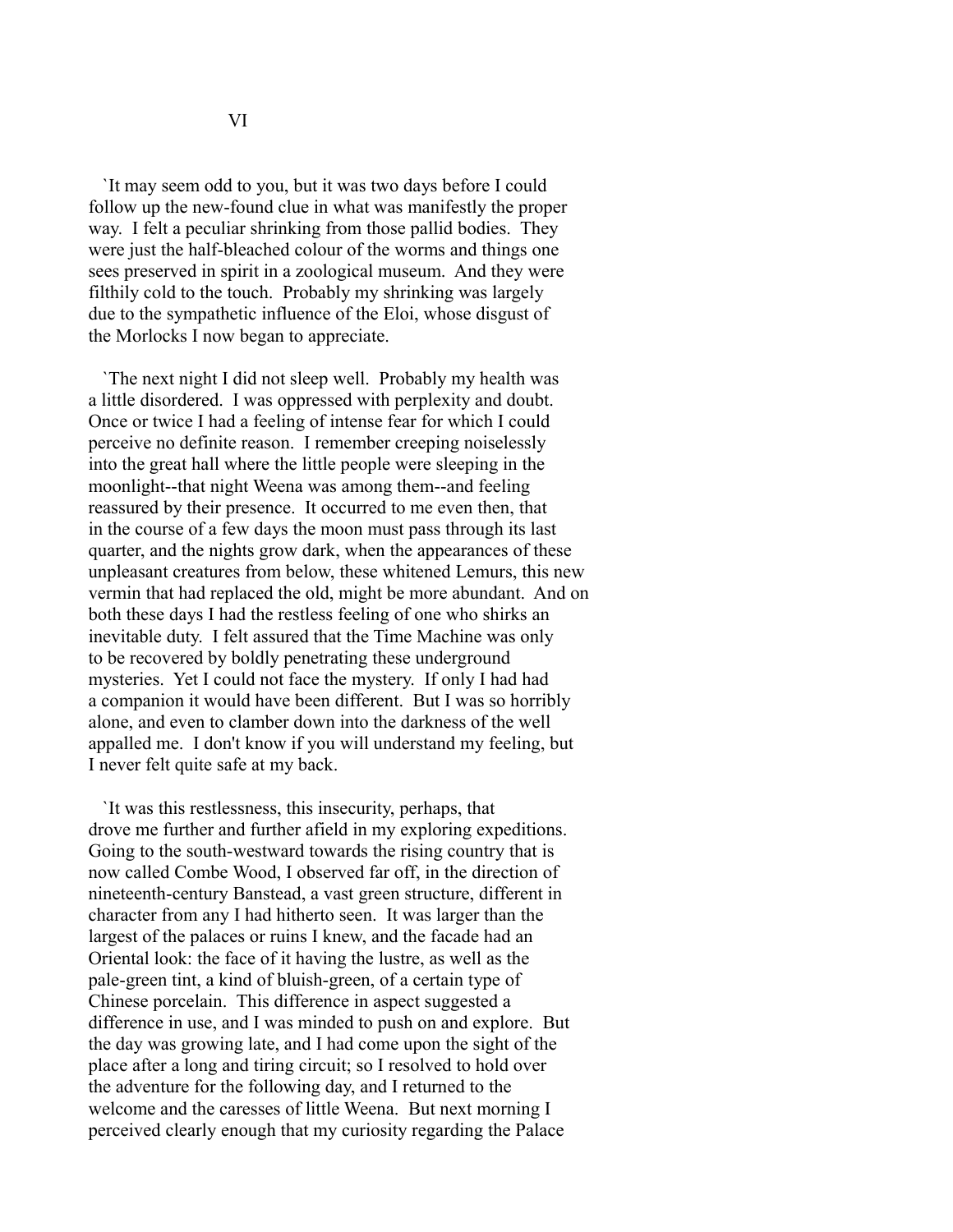of Green Porcelain was a piece of self-deception, to enable me to shirk, by another day, an experience I dreaded. I resolved I would make the descent without further waste of time, and started out in the early morning towards a well near the ruins of granite and aluminium.

 `Little Weena ran with me. She danced beside me to the well, but when she saw me lean over the mouth and look downward, she seemed strangely disconcerted. "Good-bye, Little Weena," I said, kissing her; and then putting her down, I began to feel over the parapet for the climbing hooks. Rather hastily, I may as well confess, for I feared my courage might leak away! At first she watched me in amazement. Then she gave a most piteous cry, and running to me, she began to pull at me with her little hands. I think her opposition nerved me rather to proceed. I shook her off, perhaps a little roughly, and in another moment I was in the throat of the well. I saw her agonized face over the parapet, and smiled to reassure her. Then I had to look down at the unstable hooks to which I clung.

 `I had to clamber down a shaft of perhaps two hundred yards. The descent was effected by means of metallic bars projecting from the sides of the well, and these being adapted to the needs of a creature much smaller and lighter than myself, I was speedily cramped and fatigued by the descent. And not simply fatigued! One of the bars bent suddenly under my weight, and almost swung me off into the blackness beneath. For a moment I hung by one hand, and after that experience I did not dare to rest again. Though my arms and back were presently acutely painful, I went on clambering down the sheer descent with as quick a motion as possible. Glancing upward, I saw the aperture, a small blue disk, in which a star was visible, while little Weena's head showed as a round black projection. The thudding sound of a machine below grew louder and more oppressive. Everything save that little disk above was profoundly dark, and when I looked up again Weena had disappeared.

 `I was in an agony of discomfort. I had some thought of trying to go up the shaft again, and leave the Under-world alone. But even while I turned this over in my mind I continued to descend. At last, with intense relief, I saw dimly coming up, a foot to the right of me, a slender loophole in the wall. Swinging myself in, I found it was the aperture of a narrow horizontal tunnel in which I could lie down and rest. It was not too soon. My arms ached, my back was cramped, and I was trembling with the prolonged terror of a fall. Besides this, the unbroken darkness had had a distressing effect upon my eyes. The air was full of the throb and hum of machinery pumping air down the shaft.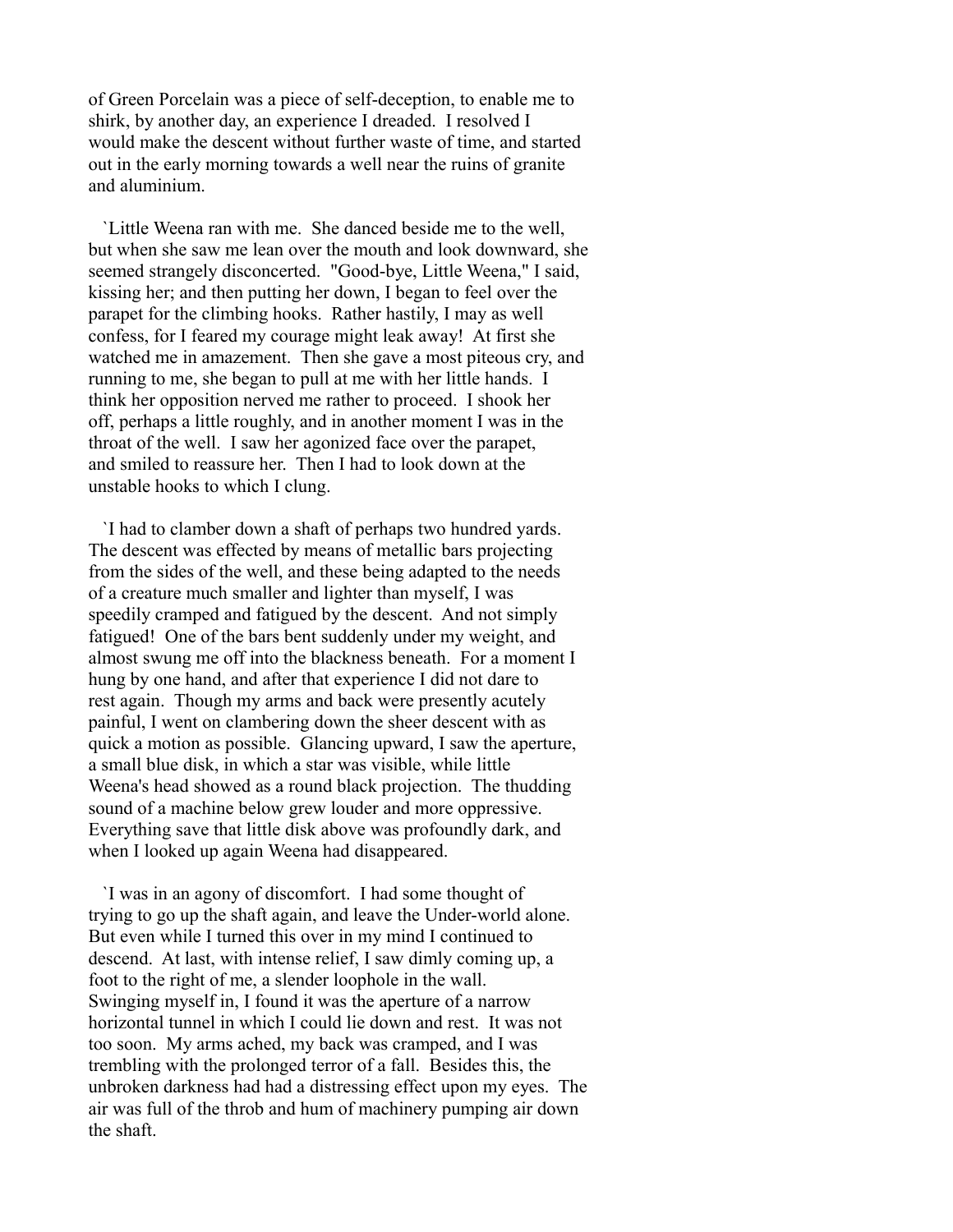`I do not know how long I lay. I was roused by a soft hand touching my face. Starting up in the darkness I snatched at my matches and, hastily striking one, I saw three stooping white creatures similar to the one I had seen above ground in the ruin, hastily retreating before the light. Living, as they did, in what appeared to me impenetrable darkness, their eyes were abnormally large and sensitive, just as are the pupils of the abysmal fishes, and they reflected the light in the same way. I have no doubt they could see me in that rayless obscurity, and they did not seem to have any fear of me apart from the light. But, so soon as I struck a match in order to see them, they fled incontinently, vanishing into dark gutters and tunnels, from which their eyes glared at me in the strangest fashion.

 `I tried to call to them, but the language they had was apparently different from that of the Over-world people; so that I was needs left to my own unaided efforts, and the thought of flight before exploration was even then in my mind. But I said to myself, "You are in for it now," and, feeling my way along the tunnel, I found the noise of machinery grow louder. Presently the walls fell away from me, and I came to a large open space, and striking another match, saw that I had entered a vast arched cavern, which stretched into utter darkness beyond the range of my light. The view I had of it was as much as one could see in the burning of a match.

 `Necessarily my memory is vague. Great shapes like big machines rose out of the dimness, and cast grotesque black shadows, in which dim spectral Morlocks sheltered from the glare. The place, by the by, was very stuffy and oppressive, and the faint halitus of freshly shed blood was in the air. Some way down the central vista was a little table of white metal, laid with what seemed a meal. The Morlocks at any rate were carnivorous! Even at the time, I remember wondering what large animal could have survived to furnish the red joint I saw. It was all very indistinct: the heavy smell, the big unmeaning shapes, the obscene figures lurking in the shadows, and only waiting for the darkness to come at me again! Then the match burned down, and stung my fingers, and fell, a wriggling red spot in the blackness.

 `I have thought since how particularly ill-equipped I was for such an experience. When I had started with the Time Machine, I had started with the absurd assumption that the men of the Future would certainly be infinitely ahead of ourselves in all their appliances. I had come without arms, without medicine, without anything to smoke--at times I missed tobacco frightfully--even without enough matches. If only I had thought of a Kodak! I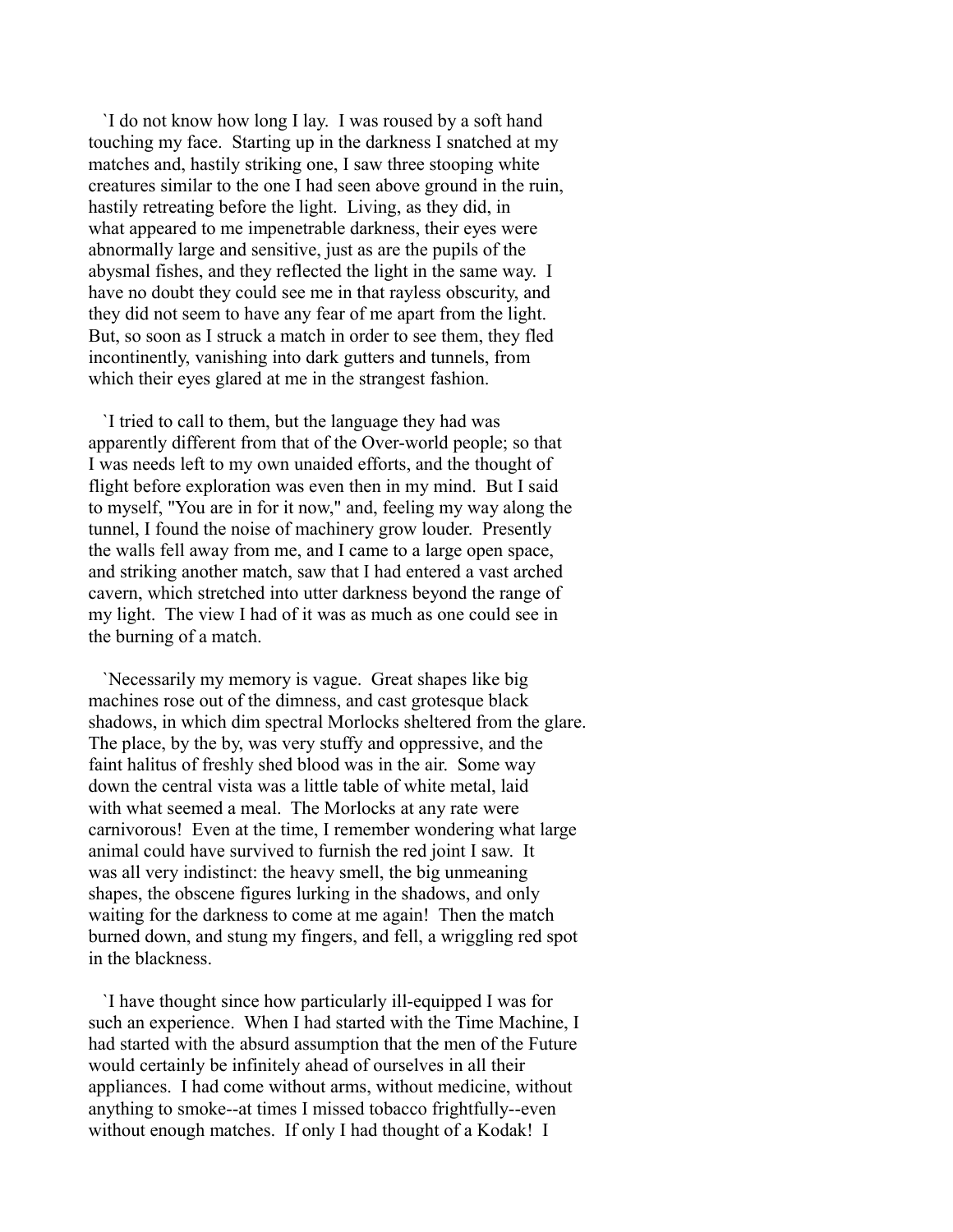could have flashed that glimpse of the Underworld in a second, and examined it at leisure. But, as it was, I stood there with only the weapons and the powers that Nature had endowed me with--hands, feet, and teeth; these, and four safety-matches that still remained to me.

 `I was afraid to push my way in among all this machinery in the dark, and it was only with my last glimpse of light I discovered that my store of matches had run low. It had never occurred to me until that moment that there was any need to economize them, and I had wasted almost half the box in astonishing the Upper-worlders, to whom fire was a novelty. Now, as I say, I had four left, and while I stood in the dark, a hand touched mine, lank fingers came feeling over my face, and I was sensible of a peculiar unpleasant odour. I fancied I heard the breathing of a crowd of those dreadful little beings about me. I felt the box of matches in my hand being gently disengaged, and other hands behind me plucking at my clothing. The sense of these unseen creatures examining me was indescribably unpleasant. The sudden realization of my ignorance of their ways of thinking and doing came home to me very vividly in the darkness. I shouted at them as loudly as I could. They started away, and then I could feel them approaching me again. They clutched at me more boldly, whispering odd sounds to each other. I shivered violently, and shouted again rather discordantly. This time they were not so seriously alarmed, and they made a queer laughing noise as they came back at me. I will confess I was horribly frightened. I determined to strike another match and escape under the protection of its glare. I did so, and eking out the flicker with a scrap of paper from my pocket, I made good my retreat to the narrow tunnel. But I had scarce entered this when my light was blown out and in the blackness I could hear the Morlocks rustling like wind among leaves, and pattering like the rain, as they hurried after me.

 `In a moment I was clutched by several hands, and there was no mistaking that they were trying to haul me back. I struck another light, and waved it in their dazzled faces. You can scarce imagine how nauseatingly inhuman they looked--those pale, chinless faces and great, lidless, pinkish-grey eyes!--as they stared in their blindness and bewilderment. But I did not stay to look, I promise you: I retreated again, and when my second match had ended, I struck my third. It had almost burned through when I reached the opening into the shaft. I lay down on the edge, for the throb of the great pump below made me giddy. Then I felt sideways for the projecting hooks, and, as I did so, my feet were grasped from behind, and I was violently tugged backward. I lit my last match . . . and it incontinently went out. But I had my hand on the climbing bars now, and, kicking violently, I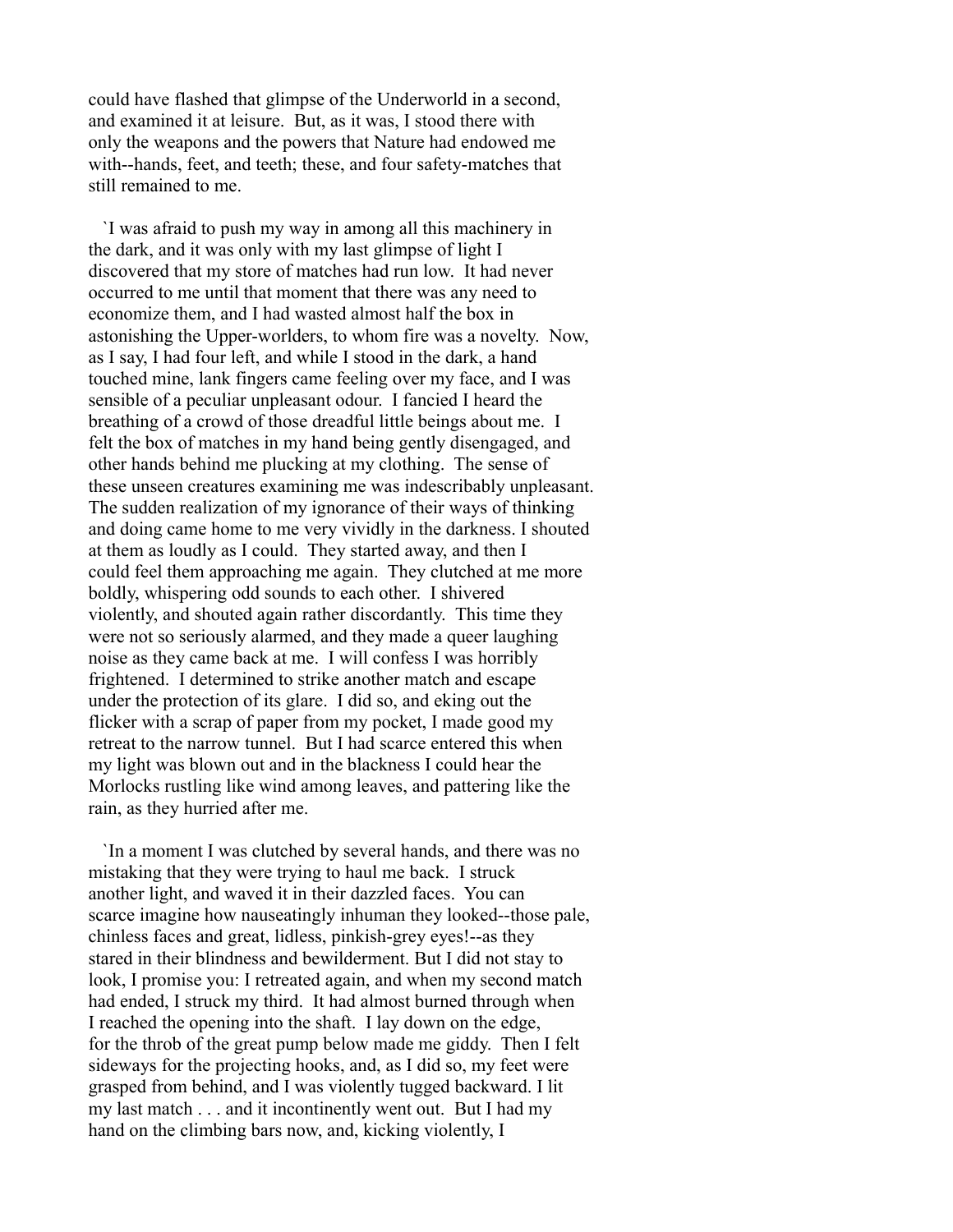disengaged myself from the clutches of the Morlocks and was speedily clambering up the shaft, while they stayed peering and blinking up at me: all but one little wretch who followed me for some way, and wellnigh secured my boot as a trophy.

 `That climb seemed interminable to me. With the last twenty or thirty feet of it a deadly nausea came upon me. I had the greatest difficulty in keeping my hold. The last few yards was a frightful struggle against this faintness. Several times my head swam, and I felt all the sensations of falling. At last, however, I got over the well-mouth somehow, and staggered out of the ruin into the blinding sunlight. I fell upon my face. Even the soil smelt sweet and clean. Then I remember Weena kissing my hands and ears, and the voices of others among the Eloi. Then, for a time, I was insensible.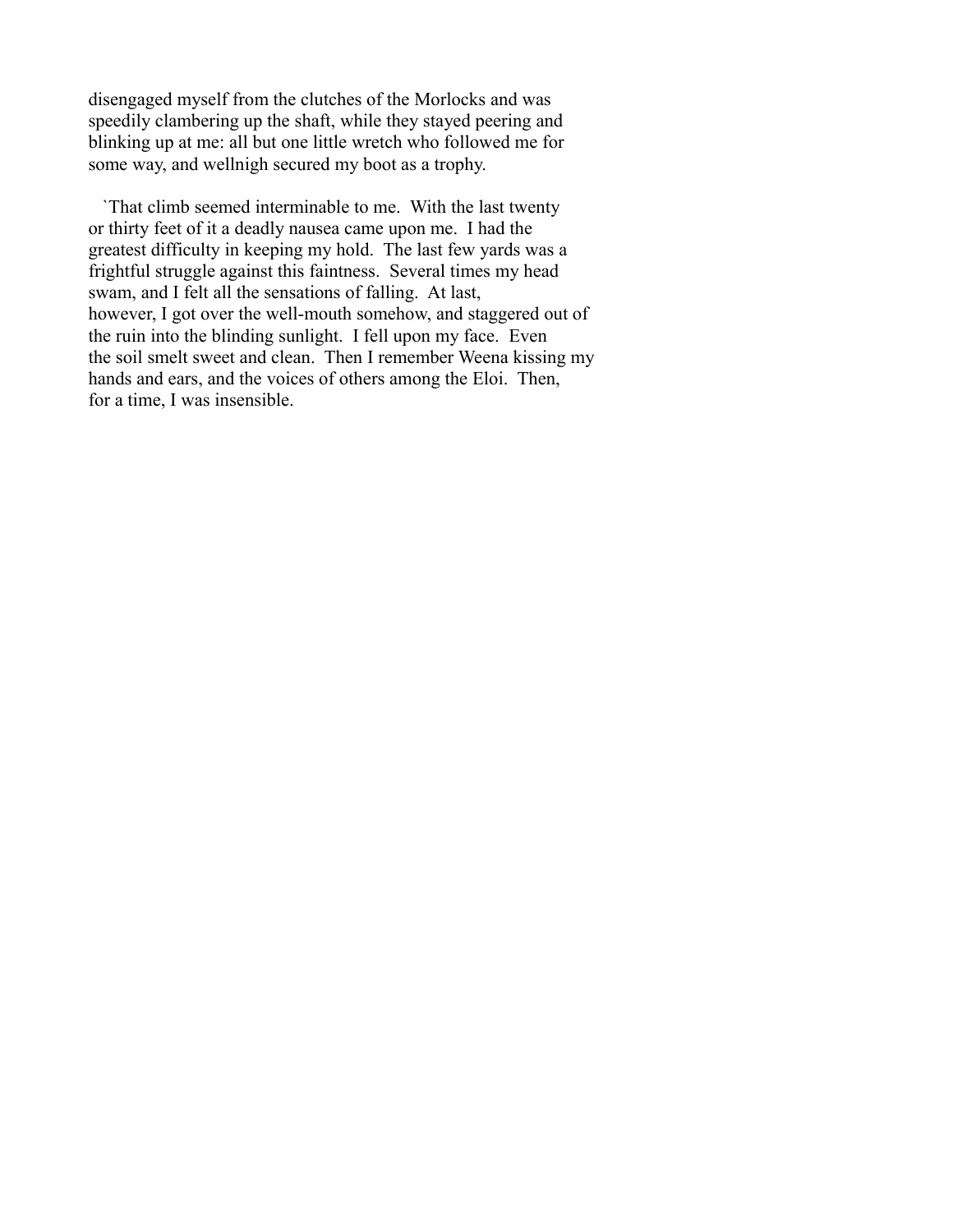`Now, indeed, I seemed in a worse case than before. Hitherto, except during my night's anguish at the loss of the Time Machine, I had felt a sustaining hope of ultimate escape, but that hope was staggered by these new discoveries. Hitherto I had merely thought myself impeded by the childish simplicity of the little people, and by some unknown forces which I had only to understand to overcome; but there was an altogether new element in the sickening quality of the Morlocks--a something inhuman and malign. Instinctively I loathed them. Before, I had felt as a man might feel who had fallen into a pit: my concern was with the pit and how to get out of it. Now I felt like a beast in a trap, whose enemy would come upon him soon.

 `The enemy I dreaded may surprise you. It was the darkness of the new moon. Weena had put this into my head by some at first incomprehensible remarks about the Dark Nights. It was not now such a very difficult problem to guess what the coming Dark Nights might mean. The moon was on the wane: each night there was a longer interval of darkness. And I now understood to some slight degree at least the reason of the fear of the little Upper-world people for the dark. I wondered vaguely what foul villainy it might be that the Morlocks did under the new moon. I felt pretty sure now that my second hypothesis was all wrong. The Upper-world people might once have been the favoured aristocracy, and the Morlocks their mechanical servants: but that had long since passed away. The two species that had resulted from the evolution of man were sliding down towards, or had already arrived at, an altogether new relationship. The Eloi, like the Carolingian kings, had decayed to a mere beautiful futility. They still possessed the earth on sufferance: since the Morlocks, subterranean for innumerable generations, had come at last to find the daylit surface intolerable. And the Morlocks made their garments, I inferred, and maintained them in their habitual needs, perhaps through the survival of an old habit of service. They did it as a standing horse paws with his foot, or as a man enjoys killing animals in sport: because ancient and departed necessities had impressed it on the organism. But, clearly, the old order was already in part reversed. The Nemesis of the delicate ones was creeping on apace. Ages ago, thousands of generations ago, man had thrust his brother man out of the ease and the sunshine. And now that brother was coming back changed! Already the Eloi had begun to learn one old lesson anew. They were becoming reacquainted with Fear. And suddenly there came into my head the memory of the meat I had seen in the Under-world. It seemed odd how it floated into my mind: not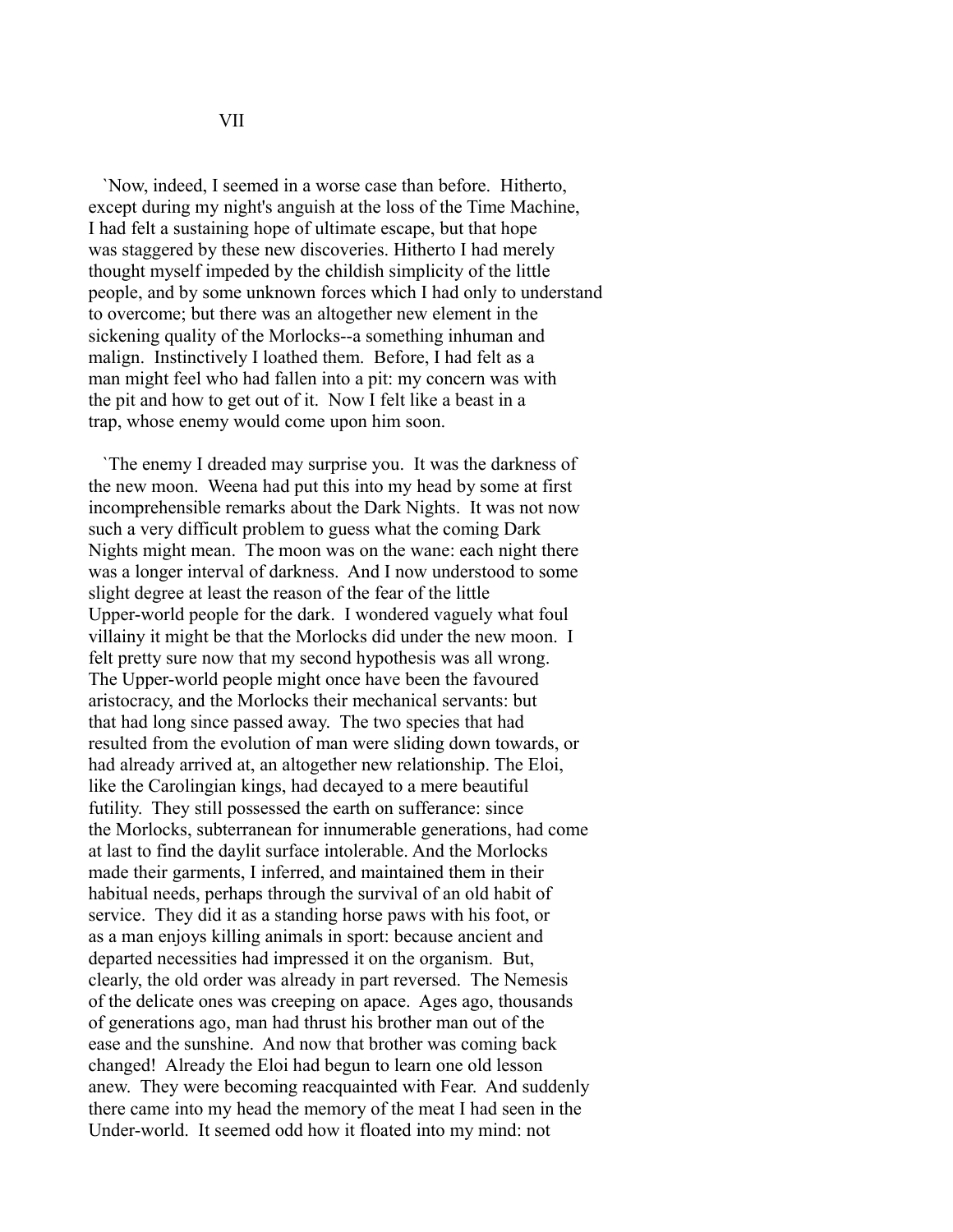stirred up as it were by the current of my meditations, but coming in almost like a question from outside. I tried to recall the form of it. I had a vague sense of something familiar, but I could not tell what it was at the time.

 `Still, however helpless the little people in the presence of their mysterious Fear, I was differently constituted. I came out of this age of ours, this ripe prime of the human race, when Fear does not paralyse and mystery has lost its terrors. I at least would defend myself. Without further delay I determined to make myself arms and a fastness where I might sleep. With that refuge as a base, I could face this strange world with some of that confidence I had lost in realizing to what creatures night by night I lay exposed. I felt I could never sleep again until my bed was secure from them. I shuddered with horror to think how they must already have examined me.

 `I wandered during the afternoon along the valley of the Thames, but found nothing that commended itself to my mind as inaccessible. All the buildings and trees seemed easily practicable to such dexterous climbers as the Morlocks, to judge by their wells, must be. Then the tall pinnacles of the Palace of Green Porcelain and the polished gleam of its walls came back to my memory; and in the evening, taking Weena like a child upon my shoulder, I went up the hills towards the south-west. The distance, I had reckoned, was seven or eight miles, but it must have been nearer eighteen. I had first seen the place on a moist afternoon when distances are deceptively diminished. In addition, the heel of one of my shoes was loose, and a nail was working through the sole--they were comfortable old shoes I wore about indoors--so that I was lame. And it was already long past sunset when I came in sight of the palace, silhouetted black against the pale yellow of the sky.

 `Weena had been hugely delighted when I began to carry her, but after a while she desired me to let her down, and ran along by the side of me, occasionally darting off on either hand to pick flowers to stick in my pockets. My pockets had always puzzled Weena, but at the last she had concluded that they were an eccentric kind of vase for floral decoration. At least she utilized them for that purpose. And that reminds me! In changing my jacket I found . . .'

 The Time Traveller paused, put his hand into his pocket, and silently placed two withered flowers, not unlike very large white mallows, upon the little table. Then he resumed his narrative.

 `As the hush of evening crept over the world and we proceeded over the hill crest towards Wimbledon, Weena grew tired and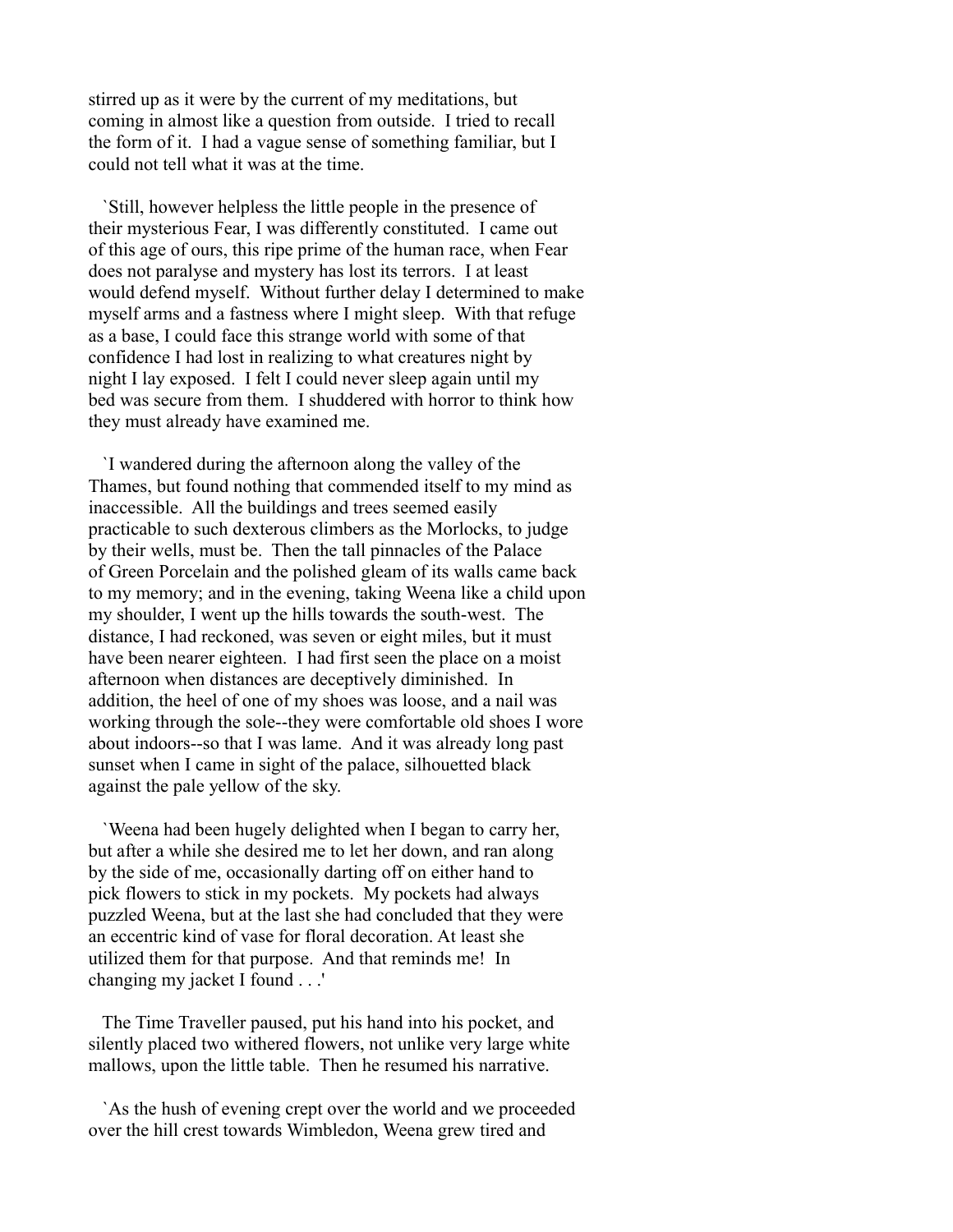wanted to return to the house of grey stone. But I pointed out the distant pinnacles of the Palace of Green Porcelain to her, and contrived to make her understand that we were seeking a refuge there from her Fear. You know that great pause that comes upon things before the dusk? Even the breeze stops in the trees. To me there is always an air of expectation about that evening stillness. The sky was clear, remote, and empty save for a few horizontal bars far down in the sunset. Well, that night the expectation took the colour of my fears. In that darkling calm my senses seemed preternaturally sharpened. I fancied I could even feel the hollowness of the ground beneath my feet: could, indeed, almost see through it the Morlocks on their ant-hill going hither and thither and waiting for the dark. In my excitement I fancied that they would receive my invasion of their burrows as a declaration of war. And why had they taken my Time Machine?

 `So we went on in the quiet, and the twilight deepened into night. The clear blue of the distance faded, and one star after another came out. The ground grew dim and the trees black. Weena's fears and her fatigue grew upon her. I took her in my arms and talked to her and caressed her. Then, as the darkness grew deeper, she put her arms round my neck, and, closing her eyes, tightly pressed her face against my shoulder. So we went down a long slope into a valley, and there in the dimness I almost walked into a little river. This I waded, and went up the opposite side of the valley, past a number of sleeping houses, and by a statue--a Faun, or some such figure, MINUS the head. Here too were acacias. So far I had seen nothing of the Morlocks, but it was yet early in the night, and the darker hours before the old moon rose were still to come.

 `From the brow of the next hill I saw a thick wood spreading wide and black before me. I hesitated at this. I could see no end to it, either to the right or the left. Feeling tired--my feet, in particular, were very sore--I carefully lowered Weena from my shoulder as I halted, and sat down upon the turf. I could no longer see the Palace of Green Porcelain, and I was in doubt of my direction. I looked into the thickness of the wood and thought of what it might hide. Under that dense tangle of branches one would be out of sight of the stars. Even were there no other lurking danger--a danger I did not care to let my imagination loose upon--there would still be all the roots to stumble over and the tree-boles to strike against.

 `I was very tired, too, after the excitements of the day; so I decided that I would not face it, but would pass the night upon the open hill.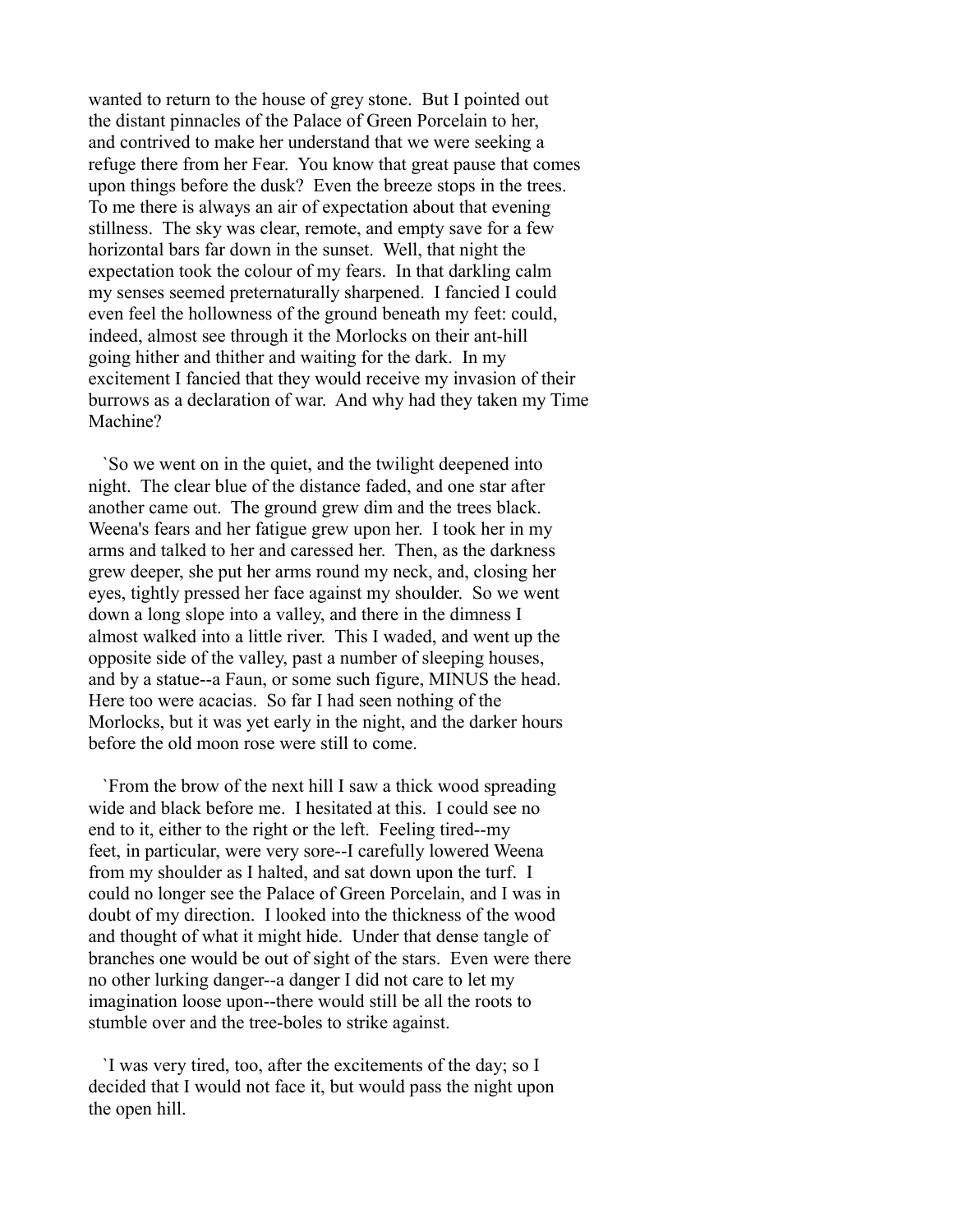`Weena, I was glad to find, was fast asleep. I carefully wrapped her in my jacket, and sat down beside her to wait for the moonrise. The hill-side was quiet and deserted, but from the black of the wood there came now and then a stir of living things. Above me shone the stars, for the night was very clear. I felt a certain sense of friendly comfort in their twinkling. All the old constellations had gone from the sky, however: that slow movement which is imperceptible in a hundred human lifetimes, had long since rearranged them in unfamiliar groupings. But the Milky Way, it seemed to me, was still the same tattered streamer of star-dust as of yore. Southward (as I judged it) was a very bright red star that was new to me; it was even more splendid than our own green Sirius. And amid all these scintillating points of light one bright planet shone kindly and steadily like the face of an old friend.

 `Looking at these stars suddenly dwarfed my own troubles and all the gravities of terrestrial life. I thought of their unfathomable distance, and the slow inevitable drift of their movements out of the unknown past into the unknown future. I thought of the great precessional cycle that the pole of the earth describes. Only forty times had that silent revolution occurred during all the years that I had traversed. And during these few revolutions all the activity, all the traditions, the complex organizations, the nations, languages, literatures, aspirations, even the mere memory of Man as I knew him, had been swept out of existence. Instead were these frail creatures who had forgotten their high ancestry, and the white Things of which I went in terror. Then I thought of the Great Fear that was between the two species, and for the first time, with a sudden shiver, came the clear knowledge of what the meat I had seen might be. Yet it was too horrible! I looked at little Weena sleeping beside me, her face white and starlike under the stars, and forthwith dismissed the thought.

 `Through that long night I held my mind off the Morlocks as well as I could, and whiled away the time by trying to fancy I could find signs of the old constellations in the new confusion. The sky kept very clear, except for a hazy cloud or so. No doubt I dozed at times. Then, as my vigil wore on, came a faintness in the eastward sky, like the reflection of some colourless fire, and the old moon rose, thin and peaked and white. And close behind, and overtaking it, and overflowing it, the dawn came, pale at first, and then growing pink and warm. No Morlocks had approached us. Indeed, I had seen none upon the hill that night. And in the confidence of renewed day it almost seemed to me that my fear had been unreasonable. I stood up and found my foot with the loose heel swollen at the ankle and painful under the heel; so I sat down again, took off my shoes, and flung them away.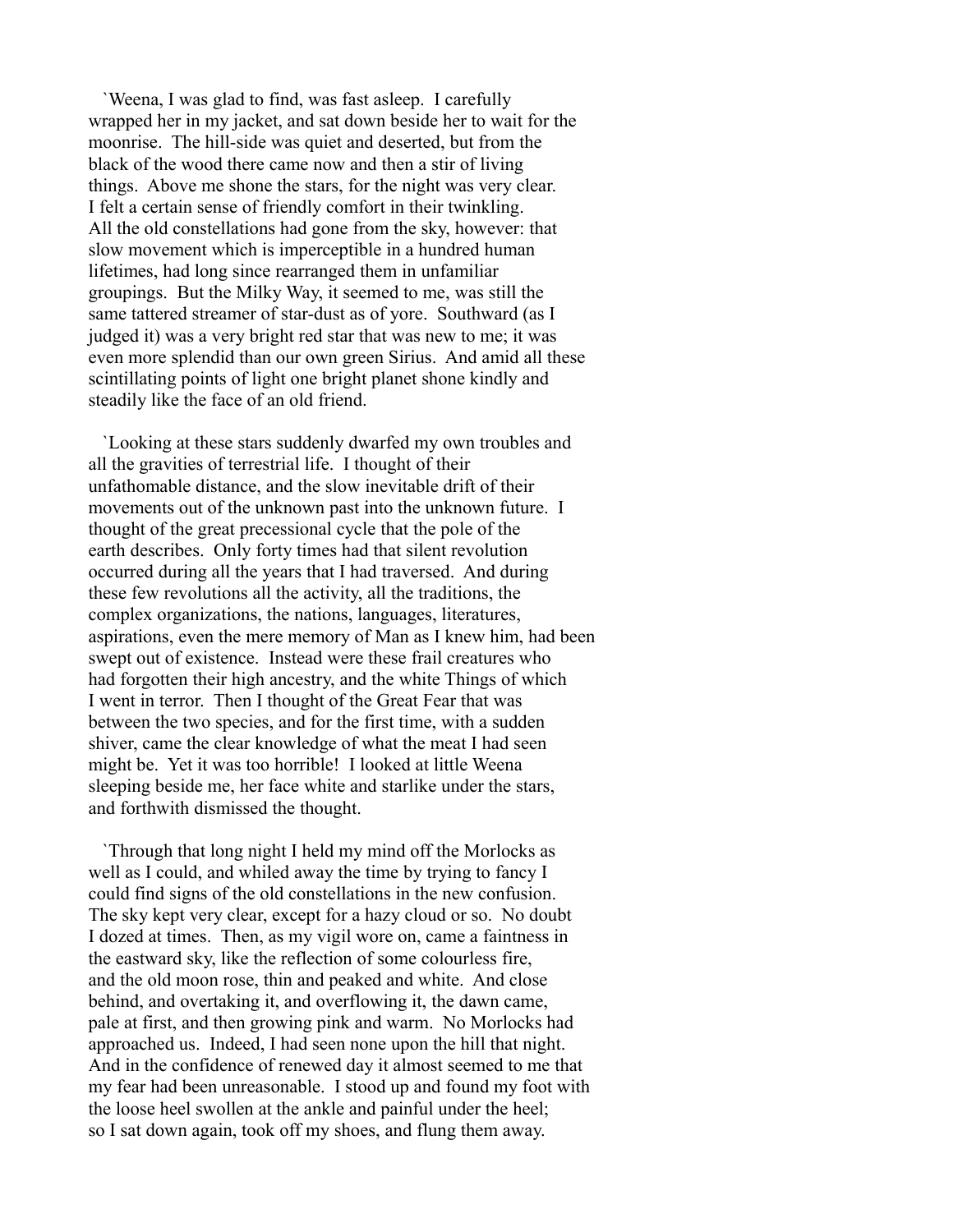`I awakened Weena, and we went down into the wood, now green and pleasant instead of black and forbidding. We found some fruit wherewith to break our fast. We soon met others of the dainty ones, laughing and dancing in the sunlight as though there was no such thing in nature as the night. And then I thought once more of the meat that I had seen. I felt assured now of what it was, and from the bottom of my heart I pitied this last feeble rill from the great flood of humanity. Clearly, at some time in the Long-Ago of human decay the Morlocks' food had run short. Possibly they had lived on rats and such-like vermin. Even now man is far less discriminating and exclusive in his food than he was--far less than any monkey. His prejudice against human flesh is no deep-seated instinct. And so these inhuman sons of men----! I tried to look at the thing in a scientific spirit. After all, they were less human and more remote than our cannibal ancestors of three or four thousand years ago. And the intelligence that would have made this state of things a torment had gone. Why should I trouble myself? These Eloi were mere fatted cattle, which the ant-like Morlocks preserved and preyed upon--probably saw to the breeding of. And there was Weena dancing at my side!

 `Then I tried to preserve myself from the horror that was coming upon me, by regarding it as a rigorous punishment of human selfishness. Man had been content to live in ease and delight upon the labours of his fellow-man, had taken Necessity as his watchword and excuse, and in the fullness of time Necessity had come home to him. I even tried a Carlyle-like scorn of this wretched aristocracy in decay. But this attitude of mind was impossible. However great their intellectual degradation, the Eloi had kept too much of the human form not to claim my sympathy, and to make me perforce a sharer in their degradation and their Fear.

 `I had at that time very vague ideas as to the course I should pursue. My first was to secure some safe place of refuge, and to make myself such arms of metal or stone as I could contrive. That necessity was immediate. In the next place, I hoped to procure some means of fire, so that I should have the weapon of a torch at hand, for nothing, I knew, would be more efficient against these Morlocks. Then I wanted to arrange some contrivance to break open the doors of bronze under the White Sphinx. I had in mind a battering ram. I had a persuasion that if I could enter those doors and carry a blaze of light before me I should discover the Time Machine and escape. I could not imagine the Morlocks were strong enough to move it far away. Weena I had resolved to bring with me to our own time. And turning such schemes over in my mind I pursued our way towards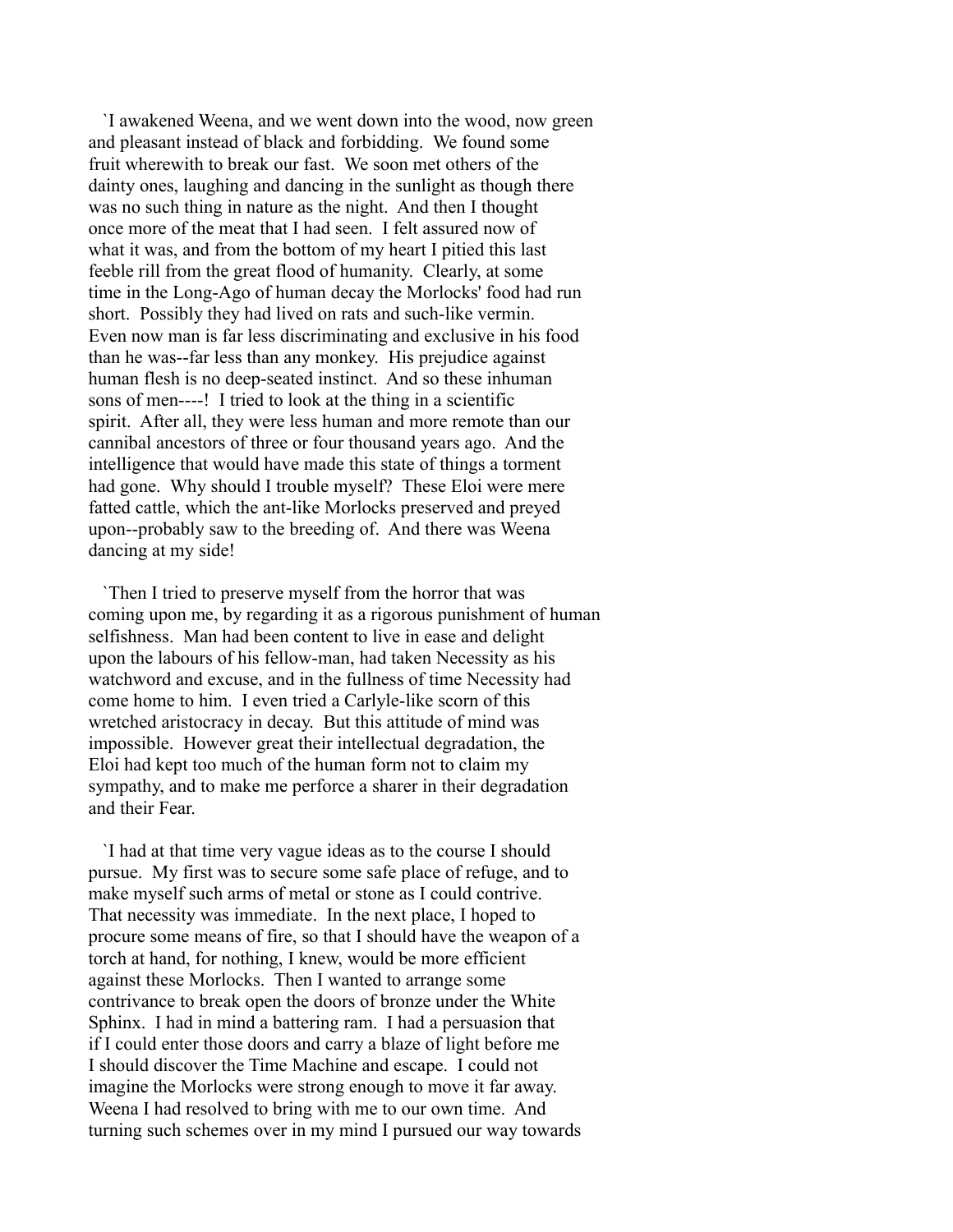the building which my fancy had chosen as our dwelling.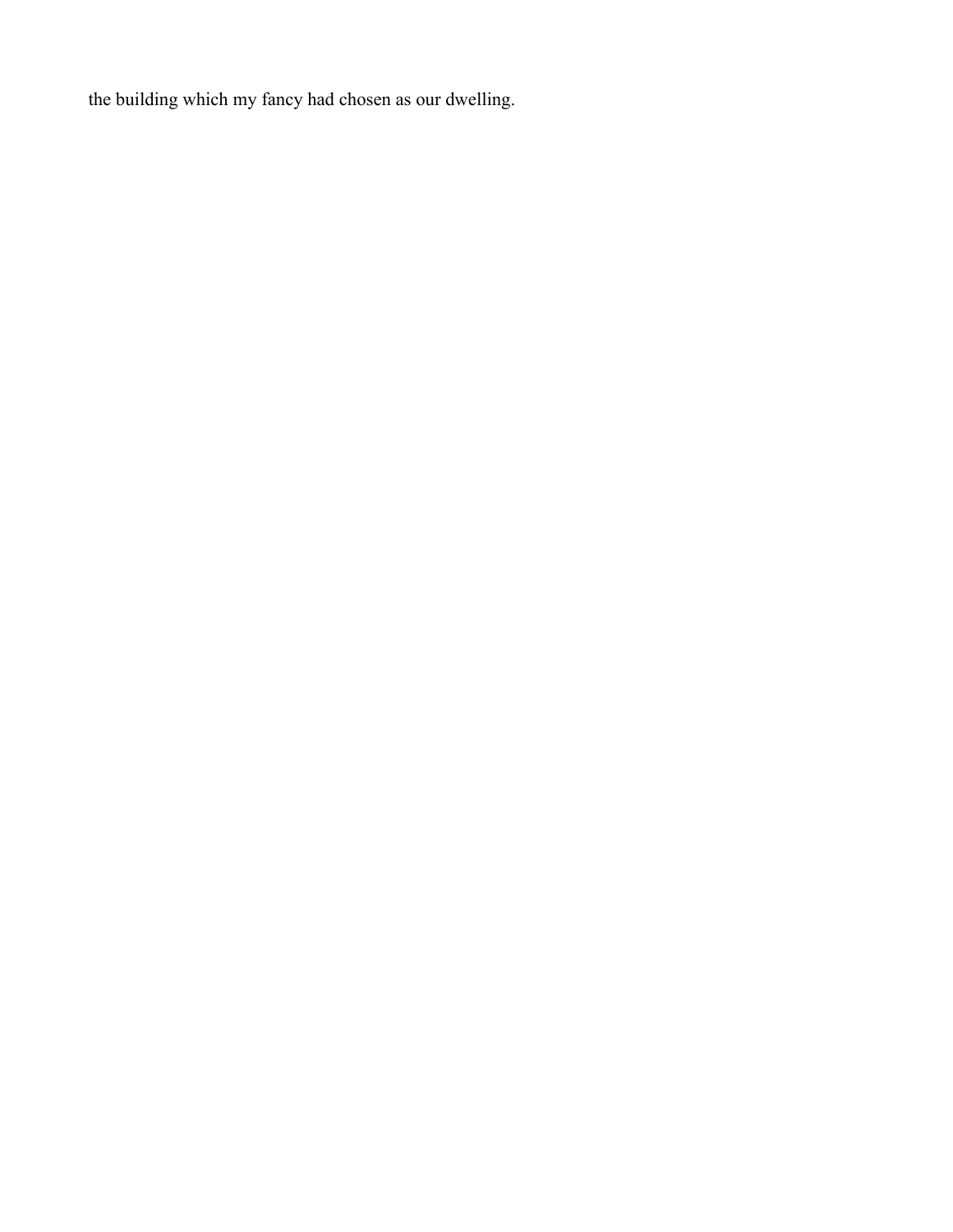`I found the Palace of Green Porcelain, when we approached it about noon, deserted and falling into ruin. Only ragged vestiges of glass remained in its windows, and great sheets of the green facing had fallen away from the corroded metallic framework. It lay very high upon a turfy down, and looking north-eastward before I entered it, I was surprised to see a large estuary, or even creek, where I judged Wandsworth and Battersea must once have been. I thought then--though I never followed up the thought--of what might have happened, or might be happening, to the living things in the sea.

 `The material of the Palace proved on examination to be indeed porcelain, and along the face of it I saw an inscription in some unknown character. I thought, rather foolishly, that Weena might help me to interpret this, but I only learned that the bare idea of writing had never entered her head. She always seemed to me, I fancy, more human than she was, perhaps because her affection was so human.

 `Within the big valves of the door--which were open and broken--we found, instead of the customary hall, a long gallery lit by many side windows. At the first glance I was reminded of a museum. The tiled floor was thick with dust, and a remarkable array of miscellaneous objects was shrouded in the same grey covering. Then I perceived, standing strange and gaunt in the centre of the hall, what was clearly the lower part of a huge skeleton. I recognized by the oblique feet that it was some extinct creature after the fashion of the Megatherium. The skull and the upper bones lay beside it in the thick dust, and in one place, where rain-water had dropped through a leak in the roof, the thing itself had been worn away. Further in the gallery was the huge skeleton barrel of a Brontosaurus. My museum hypothesis was confirmed. Going towards the side I found what appeared to be sloping shelves, and clearing away the thick dust, I found the old familiar glass cases of our own time. But they must have been air-tight to judge from the fair preservation of some of their contents.

 `Clearly we stood among the ruins of some latter-day South Kensington! Here, apparently, was the Palaeontological Section, and a very splendid array of fossils it must have been, though the inevitable process of decay that had been staved off for a time, and had, through the extinction of bacteria and fungi, lost ninety-nine hundredths of its force, was nevertheless, with extreme sureness if with extreme slowness at work again upon all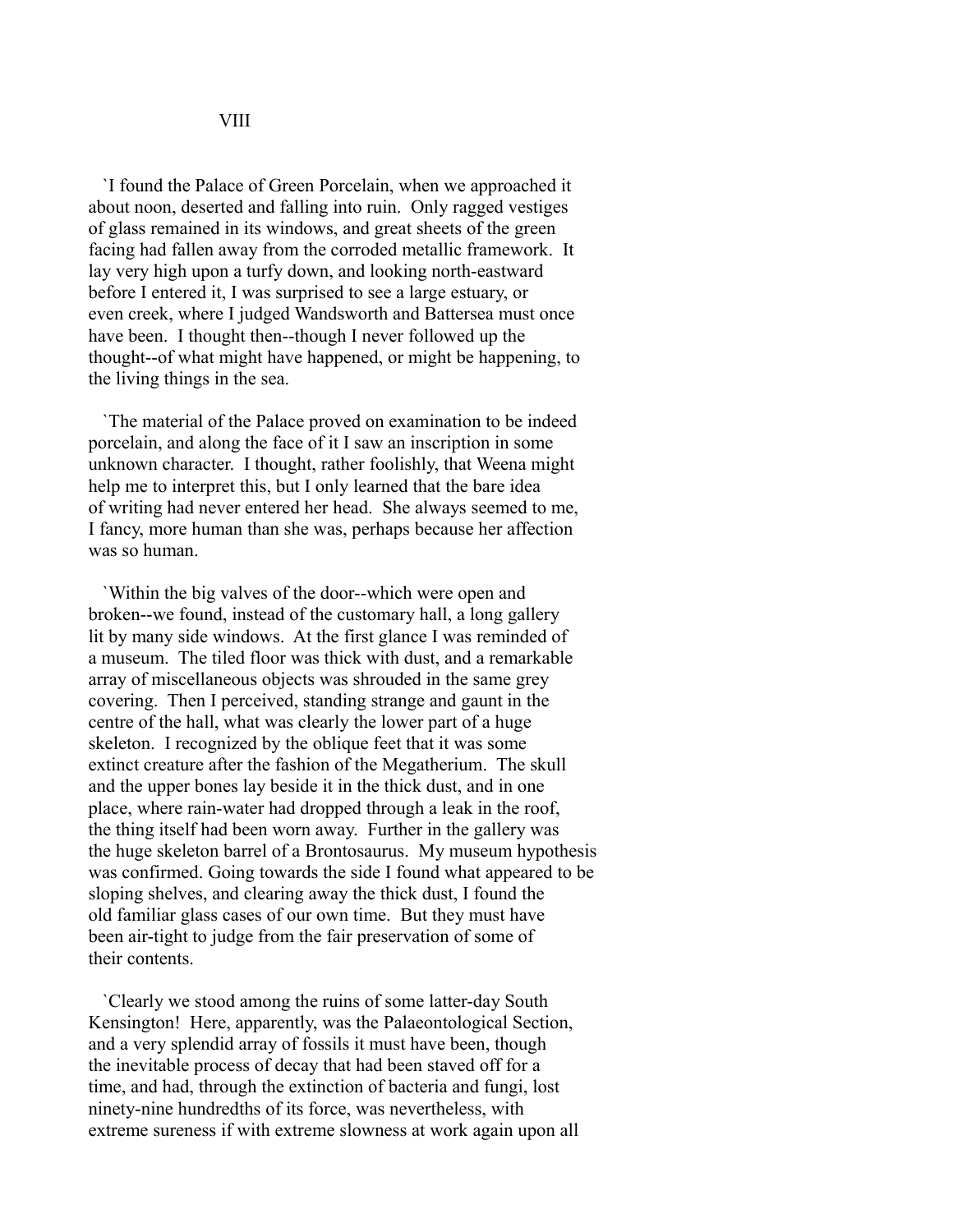its treasures. Here and there I found traces of the little people in the shape of rare fossils broken to pieces or threaded in strings upon reeds. And the cases had in some instances been bodily removed--by the Morlocks as I judged. The place was very silent. The thick dust deadened our footsteps. Weena, who had been rolling a sea urchin down the sloping glass of a case, presently came, as I stared about me, and very quietly took my hand and stood beside me.

 `And at first I was so much surprised by this ancient monument of an intellectual age, that I gave no thought to the possibilities it presented. Even my preoccupation about the Time Machine receded a little from my mind.

 `To judge from the size of the place, this Palace of Green Porcelain had a great deal more in it than a Gallery of Palaeontology; possibly historical galleries; it might be, even a library! To me, at least in my present circumstances, these would be vastly more interesting than this spectacle of oldtime geology in decay. Exploring, I found another short gallery running transversely to the first. This appeared to be devoted to minerals, and the sight of a block of sulphur set my mind running on gunpowder. But I could find no saltpeter; indeed, no nitrates of any kind. Doubtless they had deliquesced ages ago. Yet the sulphur hung in my mind, and set up a train of thinking. As for the rest of the contents of that gallery, though on the whole they were the best preserved of all I saw, I had little interest. I am no specialist in mineralogy, and I went on down a very ruinous aisle running parallel to the first hall I had entered. Apparently this section had been devoted to natural history, but everything had long since passed out of recognition. A few shrivelled and blackened vestiges of what had once been stuffed animals, desiccated mummies in jars that had once held spirit, a brown dust of departed plants: that was all! I was sorry for that, because I should have been glad to trace the patent readjustments by which the conquest of animated nature had been attained. Then we came to a gallery of simply colossal proportions, but singularly ill-lit, the floor of it running downward at a slight angle from the end at which I entered. At intervals white globes hung from the ceiling--many of them cracked and smashed--which suggested that originally the place had been artificially lit. Here I was more in my element, for rising on either side of me were the huge bulks of big machines, all greatly corroded and many broken down, but some still fairly complete. You know I have a certain weakness for mechanism, and I was inclined to linger among these; the more so as for the most part they had the interest of puzzles, and I could make only the vaguest guesses at what they were for. I fancied that if I could solve their puzzles I should find myself in possession of powers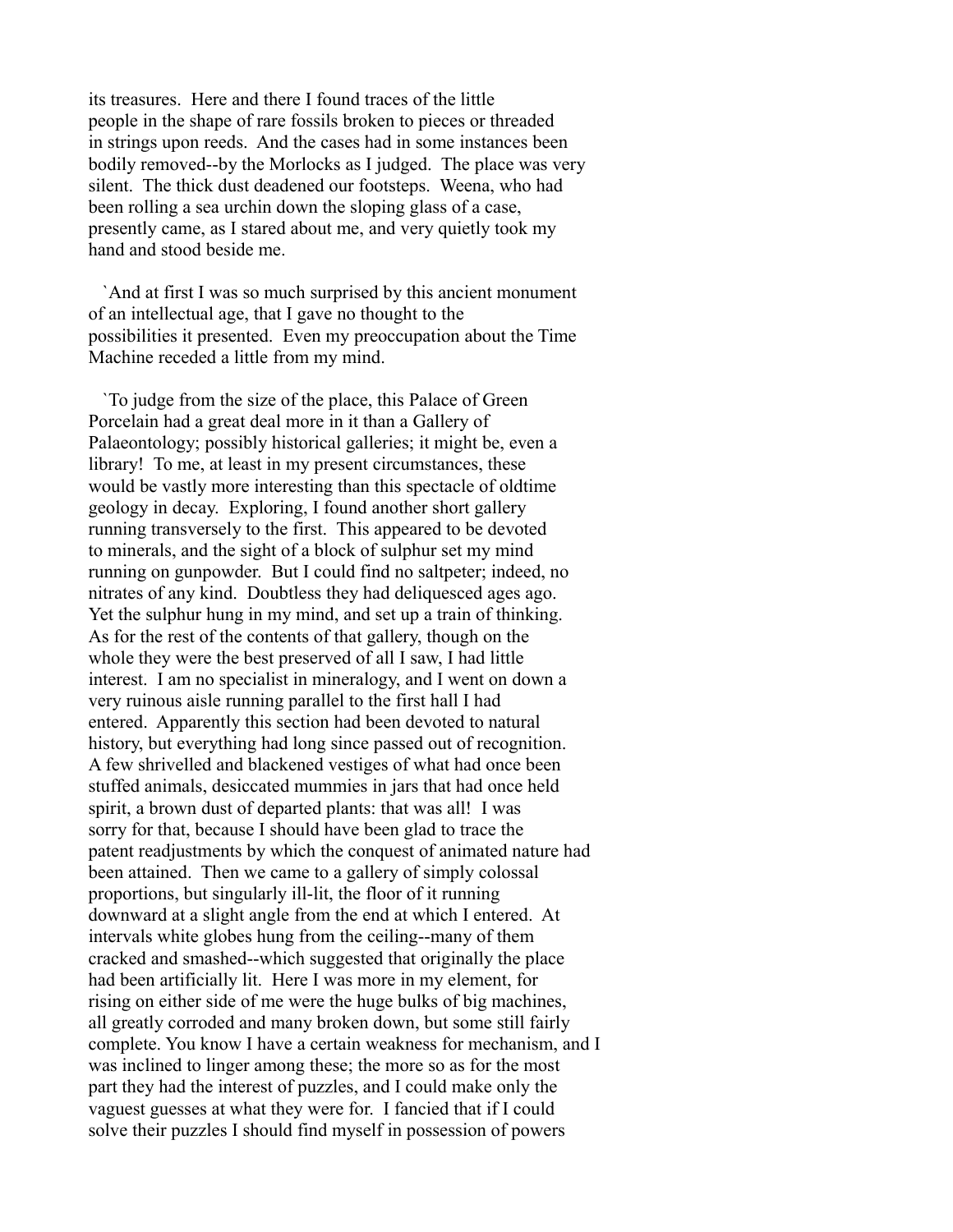that might be of use against the Morlocks.

 `Suddenly Weena came very close to my side. So suddenly that she startled me. Had it not been for her I do not think I should have noticed that the floor of the gallery sloped at all. [Footnote: It may be, of course, that the floor did not slope, but that the museum was built into the side of a hill.-ED.] The end I had come in at was quite above ground, and was lit by rare slit-like windows. As you went down the length, the ground came up against these windows, until at last there was a pit like the "area" of a London house before each, and only a narrow line of daylight at the top. I went slowly along, puzzling about the machines, and had been too intent upon them to notice the gradual diminution of the light, until Weena's increasing apprehensions drew my attention. Then I saw that the gallery ran down at last into a thick darkness. I hesitated, and then, as I looked round me, I saw that the dust was less abundant and its surface less even. Further away towards the dimness, it appeared to be broken by a number of small narrow footprints. My sense of the immediate presence of the Morlocks revived at that. I felt that I was wasting my time in the academic examination of machinery. I called to mind that it was already far advanced in the afternoon, and that I had still no weapon, no refuge, and no means of making a fire. And then down in the remote blackness of the gallery I heard a peculiar pattering, and the same odd noises I had heard down the well.

 `I took Weena's hand. Then, struck with a sudden idea, I left her and turned to a machine from which projected a lever not unlike those in a signal-box. Clambering upon the stand, and grasping this lever in my hands, I put all my weight upon it sideways. Suddenly Weena, deserted in the central aisle, began to whimper. I had judged the strength of the lever pretty correctly, for it snapped after a minute's strain, and I rejoined her with a mace in my hand more than sufficient, I judged, for any Morlock skull I might encounter. And I longed very much to kill a Morlock or so. Very inhuman, you may think, to want to go killing one's own descendants! But it was impossible, somehow, to feel any humanity in the things. Only my disinclination to leave Weena, and a persuasion that if I began to slake my thirst for murder my Time Machine might suffer, restrained me from going straight down the gallery and killing the brutes I heard.

 `Well, mace in one hand and Weena in the other, I went out of that gallery and into another and still larger one, which at the first glance reminded me of a military chapel hung with tattered flags. The brown and charred rags that hung from the sides of it, I presently recognized as the decaying vestiges of books. They had long since dropped to pieces, and every semblance of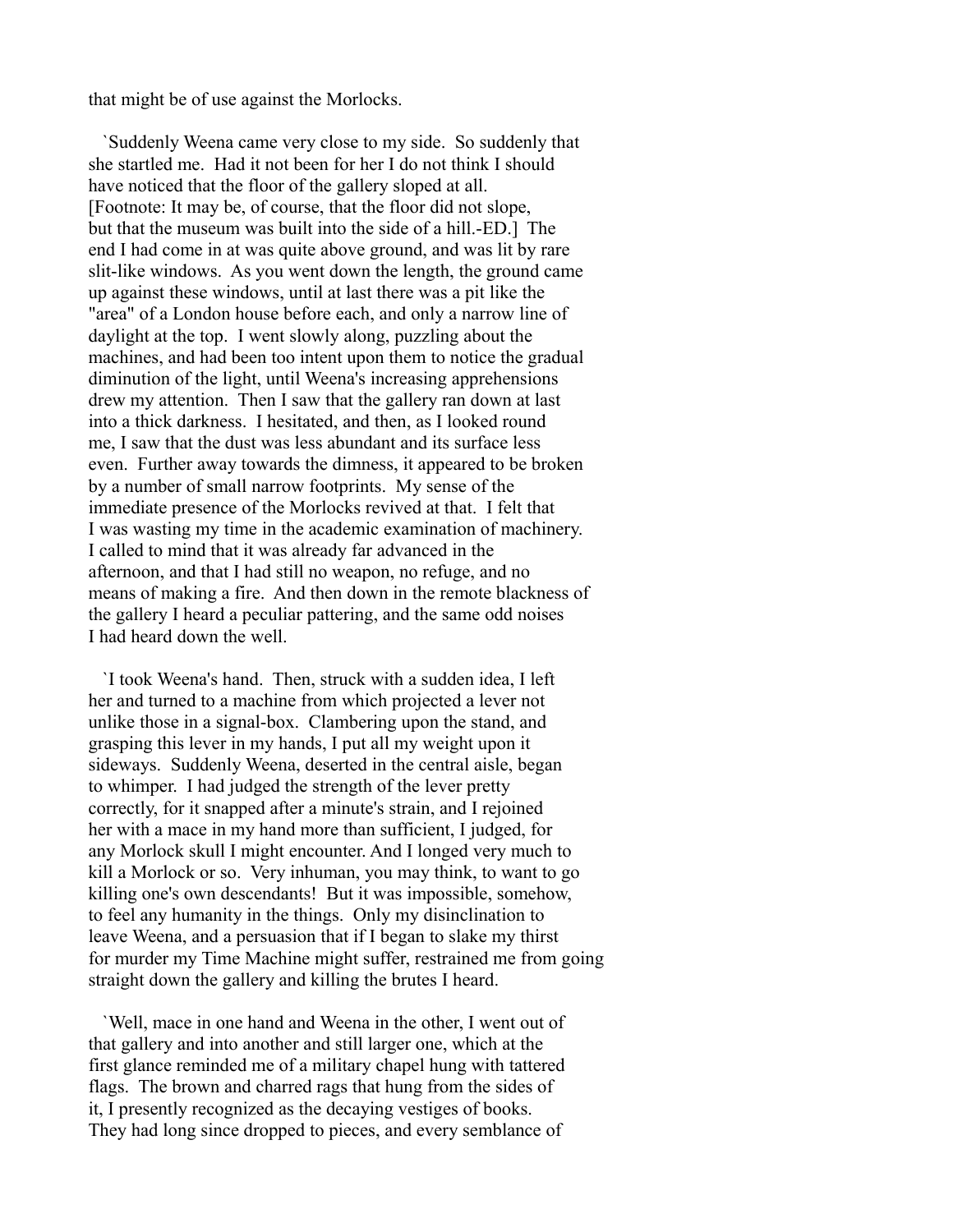print had left them. But here and there were warped boards and cracked metallic clasps that told the tale well enough. Had I been a literary man I might, perhaps, have moralized upon the futility of all ambition. But as it was, the thing that struck me with keenest force was the enormous waste of labour to which this sombre wilderness of rotting paper testified. At the time I will confess that I thought chiefly of the PHILOSOPHICAL TRANSACTIONS and my own seventeen papers upon physical optics.

 `Then, going up a broad staircase, we came to what may once have been a gallery of technical chemistry. And here I had not a little hope of useful discoveries. Except at one end where the roof had collapsed, this gallery was well preserved. I went eagerly to every unbroken case. And at last, in one of the really air-tight cases, I found a box of matches. Very eagerly I tried them. They were perfectly good. They were not even damp. I turned to Weena. "Dance," I cried to her in her own tongue. For now I had a weapon indeed against the horrible creatures we feared. And so, in that derelict museum, upon the thick soft carpeting of dust, to Weena's huge delight, I solemnly performed a kind of composite dance, whistling THE LAND OF THE LEAL as cheerfully as I could. In part it was a modest CANCAN, in part a step dance, in part a skirt-dance (so far as my tail-coat permitted), and in part original. For I am naturally inventive, as you know.

 `Now, I still think that for this box of matches to have escaped the wear of time for immemorial years was a most strange, as for me it was a most fortunate thing. Yet, oddly enough, I found a far unlikelier substance, and that was camphor. I found it in a sealed jar, that by chance, I suppose, had been really hermetically sealed. I fancied at first that it was paraffin wax, and smashed the glass accordingly. But the odour of camphor was unmistakable. In the universal decay this volatile substance had chanced to survive, perhaps through many thousands of centuries. It reminded me of a sepia painting I had once seen done from the ink of a fossil Belemnite that must have perished and become fossilized millions of years ago. I was about to throw it away, but I remembered that it was inflammable and burned with a good bright flame--was, in fact, an excellent candle--and I put it in my pocket. I found no explosives, however, nor any means of breaking down the bronze doors. As yet my iron crowbar was the most helpful thing I had chanced upon. Nevertheless I left that gallery greatly elated.

 `I cannot tell you all the story of that long afternoon. It would require a great effort of memory to recall my explorations in at all the proper order. I remember a long gallery of rusting stands of arms, and how I hesitated between my crowbar and a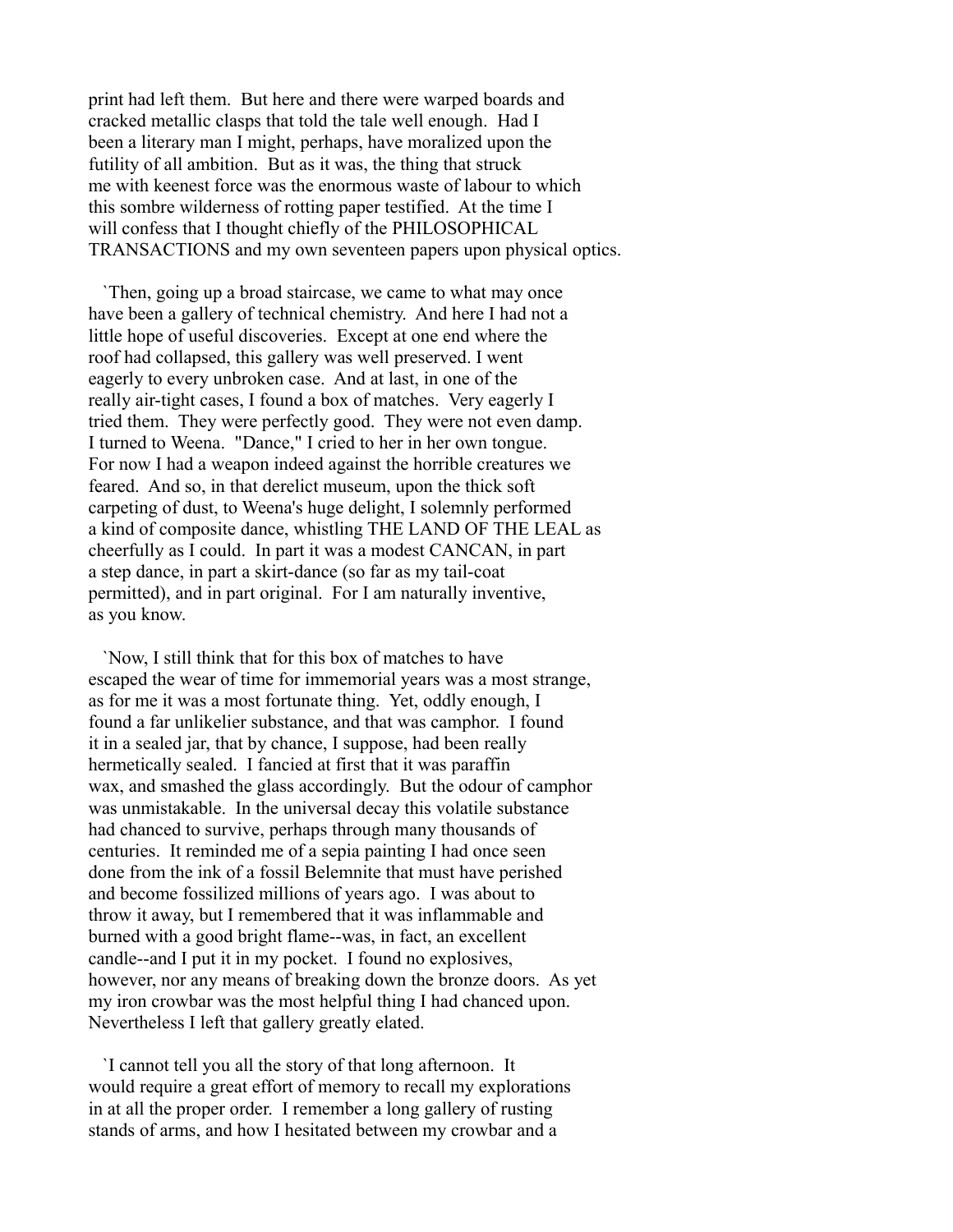hatchet or a sword. I could not carry both, however, and my bar of iron promised best against the bronze gates. There were numbers of guns, pistols, and rifles. The most were masses of rust, but many were of some new metal, and still fairly sound. But any cartridges or powder there may once have been had rotted into dust. One corner I saw was charred and shattered; perhaps, I thought, by an explosion among the specimens. In another place was a vast array of idols--Polynesian, Mexican, Grecian, Phoenician, every country on earth I should think. And here, yielding to an irresistible impulse, I wrote my name upon the nose of a steatite monster from South America that particularly took my fancy.

 `As the evening drew on, my interest waned. I went through gallery after gallery, dusty, silent, often ruinous, the exhibits sometimes mere heaps of rust and lignite, sometimes fresher. In one place I suddenly found myself near the model of a tin-mine, and then by the merest accident I discovered, in an air-tight case, two dynamite cartridges! I shouted "Eureka!" and smashed the case with joy. Then came a doubt. I hesitated. Then, selecting a little side gallery, I made my essay. I never felt such a disappointment as I did in waiting five, ten, fifteen minutes for an explosion that never came. Of course the things were dummies, as I might have guessed from their presence. I really believe that had they not been so, I should have rushed off incontinently and blown Sphinx, bronze doors, and (as it proved) my chances of finding the Time Machine, all together into nonexistence.

 `It was after that, I think, that we came to a little open court within the palace. It was turfed, and had three fruittrees. So we rested and refreshed ourselves. Towards sunset I began to consider our position. Night was creeping upon us, and my inaccessible hiding-place had still to be found. But that troubled me very little now. I had in my possession a thing that was, perhaps, the best of all defences against the Morlocks--I had matches! I had the camphor in my pocket, too, if a blaze were needed. It seemed to me that the best thing we could do would be to pass the night in the open, protected by a fire. In the morning there was the getting of the Time Machine. Towards that, as yet, I had only my iron mace. But now, with my growing knowledge, I felt very differently towards those bronze doors. Up to this, I had refrained from forcing them, largely because of the mystery on the other side. They had never impressed me as being very strong, and I hoped to find my bar of iron not altogether inadequate for the work.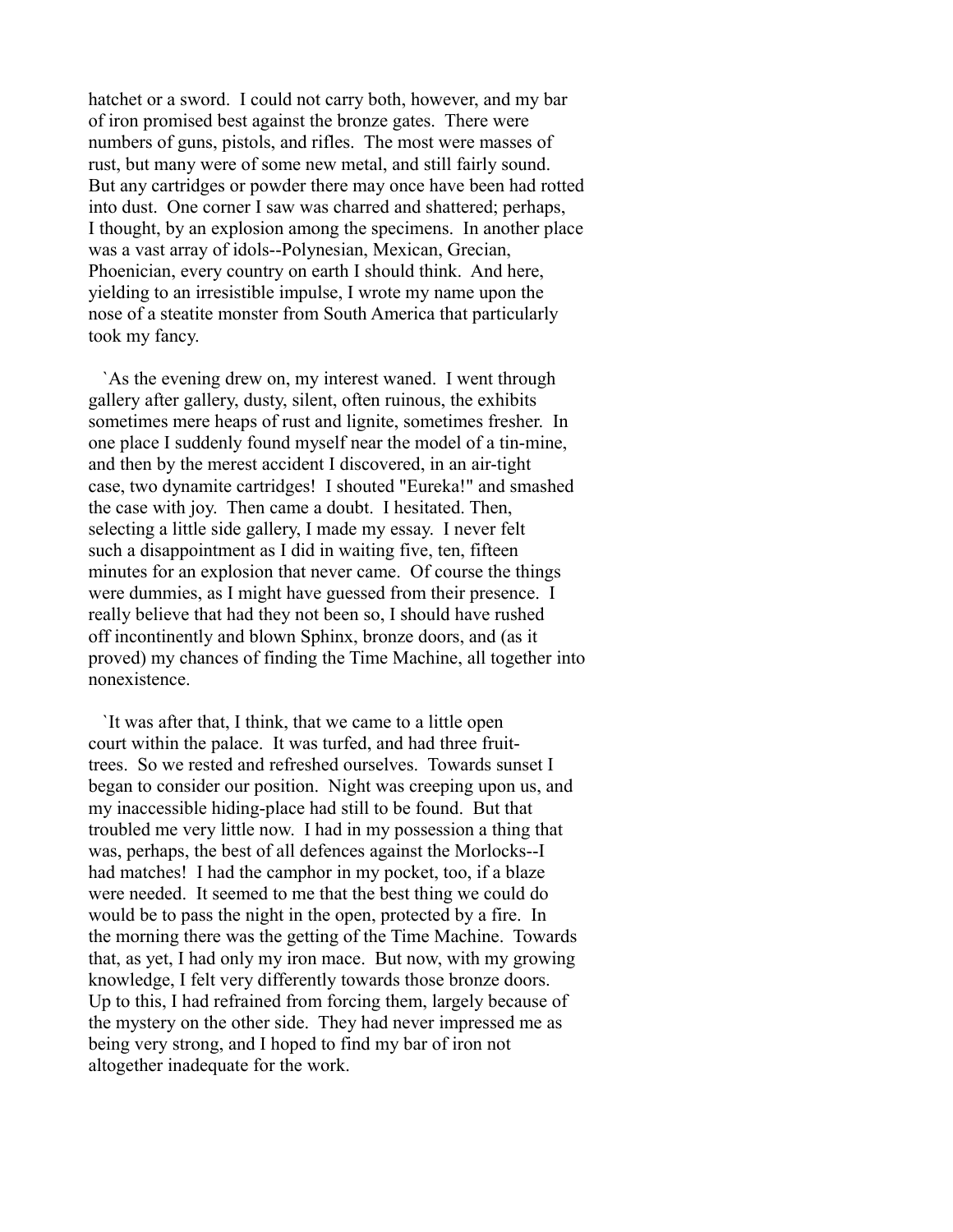`We emerged from the palace while the sun was still in part above the horizon. I was determined to reach the White Sphinx early the next morning, and ere the dusk I purposed pushing through the woods that had stopped me on the previous journey. My plan was to go as far as possible that night, and then, building a fire, to sleep in the protection of its glare. Accordingly, as we went along I gathered any sticks or dried grass I saw, and presently had my arms full of such litter. Thus loaded, our progress was slower than I had anticipated, and besides Weena was tired. And I began to suffer from sleepiness too; so that it was full night before we reached the wood. Upon the shrubby hill of its edge Weena would have stopped, fearing the darkness before us; but a singular sense of impending calamity, that should indeed have served me as a warning, drove me onward. I had been without sleep for a night and two days, and I was feverish and irritable. I felt sleep coming upon me, and the Morlocks with it.

 `While we hesitated, among the black bushes behind us, and dim against their blackness, I saw three crouching figures. There was scrub and long grass all about us, and I did not feel safe from their insidious approach. The forest, I calculated, was rather less than a mile across. If we could get through it to the bare hill-side, there, as it seemed to me, was an altogether safer resting-place; I thought that with my matches and my camphor I could contrive to keep my path illuminated through the woods. Yet it was evident that if I was to flourish matches with my hands I should have to abandon my firewood; so, rather reluctantly, I put it down. And then it came into my head that I would amaze our friends behind by lighting it. I was to discover the atrocious folly of this proceeding, but it came to my mind as an ingenious move for covering our retreat.

 `I don't know if you have ever thought what a rare thing flame must be in the absence of man and in a temperate climate. The sun's heat is rarely strong enough to burn, even when it is focused by dewdrops, as is sometimes the case in more tropical districts. Lightning may blast and blacken, but it rarely gives rise to widespread fire. Decaying vegetation may occasionally smoulder with the heat of its fermentation, but this rarely results in flame. In this decadence, too, the art of fire-making had been forgotten on the earth. The red tongues that went licking up my heap of wood were an altogether new and strange thing to Weena.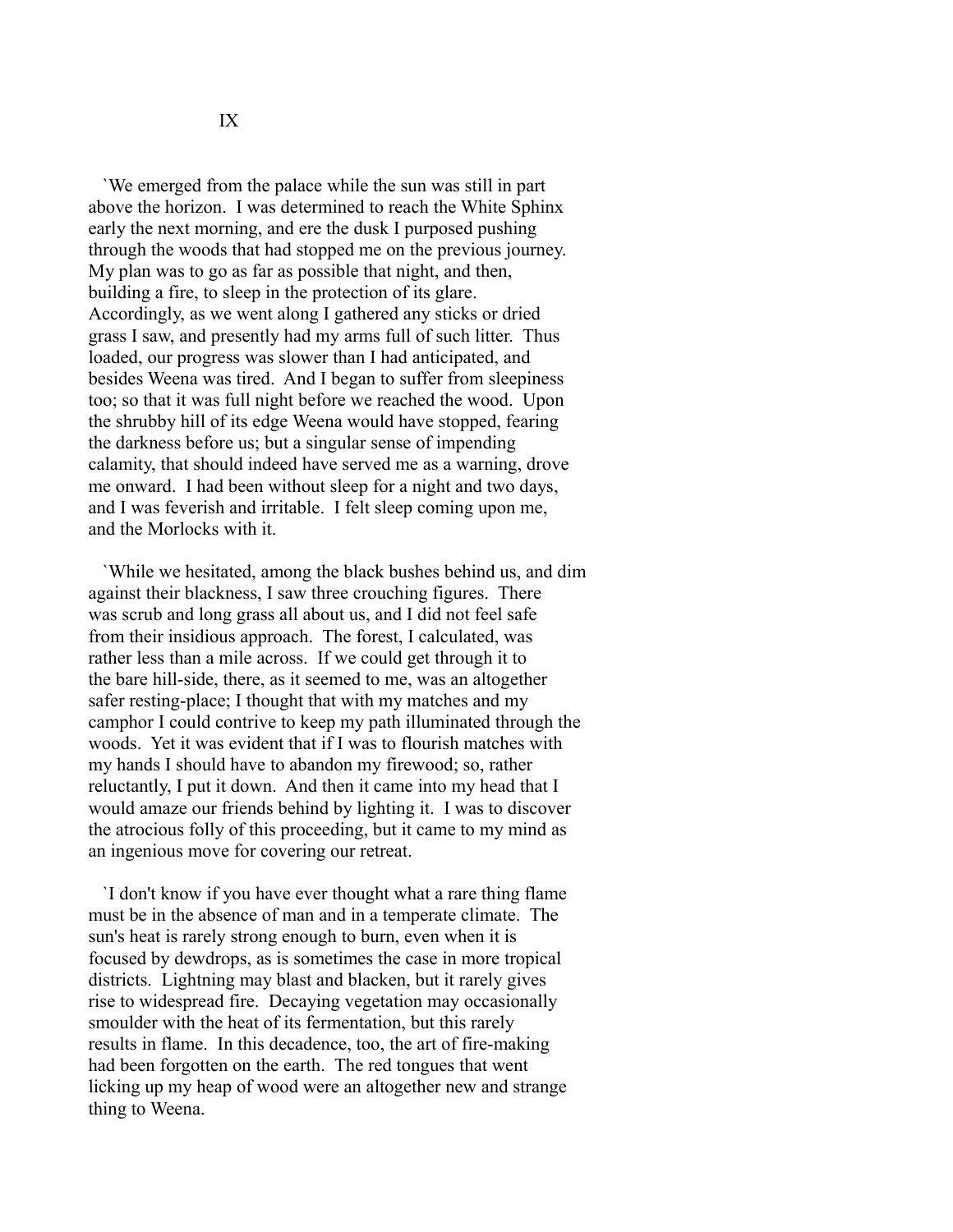`She wanted to run to it and play with it. I believe she would have cast herself into it had I not restrained her. But I caught her up, and in spite of her struggles, plunged boldly before me into the wood. For a little way the glare of my fire lit the path. Looking back presently, I could see, through the crowded stems, that from my heap of sticks the blaze had spread to some bushes adjacent, and a curved line of fire was creeping up the grass of the hill. I laughed at that, and turned again to the dark trees before me. It was very black, and Weena clung to me convulsively, but there was still, as my eyes grew accustomed to the darkness, sufficient light for me to avoid the stems. Overhead it was simply black, except where a gap of remote blue sky shone down upon us here and there. I struck none of my matches because I had no hand free. Upon my left arm I carried my little one, in my right hand I had my iron bar.

 `For some way I heard nothing but the crackling twigs under my feet, the faint rustle of the breeze above, and my own breathing and the throb of the blood-vessels in my ears. Then I seemed to know of a pattering about me. I pushed on grimly. The pattering grew more distinct, and then I caught the same queer sound and voices I had heard in the Under-world. There were evidently several of the Morlocks, and they were closing in upon me. Indeed, in another minute I felt a tug at my coat, then something at my arm. And Weena shivered violently, and became quite still.

 `It was time for a match. But to get one I must put her down. I did so, and, as I fumbled with my pocket, a struggle began in the darkness about my knees, perfectly silent on her part and with the same peculiar cooing sounds from the Morlocks. Soft little hands, too, were creeping over my coat and back, touching even my neck. Then the match scratched and fizzed. I held it flaring, and saw the white backs of the Morlocks in flight amid the trees. I hastily took a lump of camphor from my pocket, and prepared to light is as soon as the match should wane. Then I looked at Weena. She was lying clutching my feet and quite motionless, with her face to the ground. With a sudden fright I stooped to her. She seemed scarcely to breathe. I lit the block of camphor and flung it to the ground, and as it split and flared up and drove back the Morlocks and the shadows, I knelt down and lifted her. The wood behind seemed full of the stir and murmur of a great company!

 `She seemed to have fainted. I put her carefully upon my shoulder and rose to push on, and then there came a horrible realization. In manoeuvring with my matches and Weena, I had turned myself about several times, and now I had not the faintest idea in what direction lay my path. For all I knew, I might be facing back towards the Palace of Green Porcelain. I found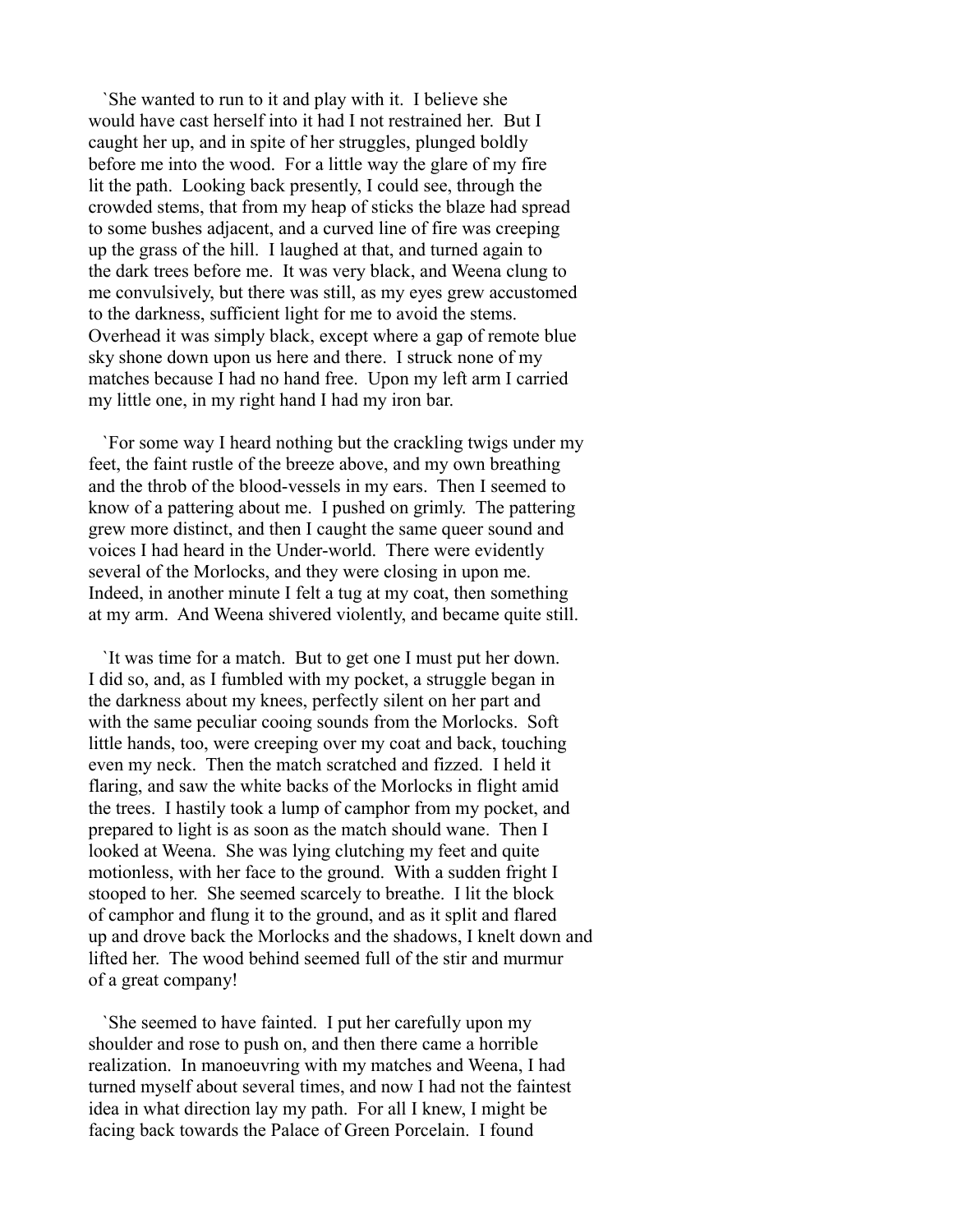myself in a cold sweat. I had to think rapidly what to do. I determined to build a fire and encamp where we were. I put Weena, still motionless, down upon a turfy bole, and very hastily, as my first lump of camphor waned, I began collecting sticks and leaves. Here and there out of the darkness round me the Morlocks' eyes shone like carbuncles.

 `The camphor flickered and went out. I lit a match, and as I did so, two white forms that had been approaching Weena dashed hastily away. One was so blinded by the light that he came straight for me, and I felt his bones grind under the blow of my fist. He gave a whoop of dismay, staggered a little way, and fell down. I lit another piece of camphor, and went on gathering my bonfire. Presently I noticed how dry was some of the foliage above me, for since my arrival on the Time Machine, a matter of a week, no rain had fallen. So, instead of casting about among the trees for fallen twigs, I began leaping up and dragging down branches. Very soon I had a choking smoky fire of green wood and dry sticks, and could economize my camphor. Then I turned to where Weena lay beside my iron mace. I tried what I could to revive her, but she lay like one dead. I could not even satisfy myself whether or not she breathed.

 `Now, the smoke of the fire beat over towards me, and it must have made me heavy of a sudden. Moreover, the vapour of camphor was in the air. My fire would not need replenishing for an hour or so. I felt very weary after my exertion, and sat down. The wood, too, was full of a slumbrous murmur that I did not understand. I seemed just to nod and open my eyes. But all was dark, and the Morlocks had their hands upon me. Flinging off their clinging fingers I hastily felt in my pocket for the match-box, and--it had gone! Then they gripped and closed with me again. In a moment I knew what had happened. I had slept, and my fire had gone out, and the bitterness of death came over my soul. The forest seemed full of the smell of burning wood. I was caught by the neck, by the hair, by the arms, and pulled down. It was indescribably horrible in the darkness to feel all these soft creatures heaped upon me. I felt as if I was in a monstrous spider's web. I was overpowered, and went down. I felt little teeth nipping at my neck. I rolled over, and as I did so my hand came against my iron lever. It gave me strength. I struggled up, shaking the human rats from me, and, holding the bar short, I thrust where I judged their faces might be. I could feel the succulent giving of flesh and bone under my blows, and for a moment I was free.

 `The strange exultation that so often seems to accompany hard fighting came upon me. I knew that both I and Weena were lost, but I determined to make the Morlocks pay for their meat. I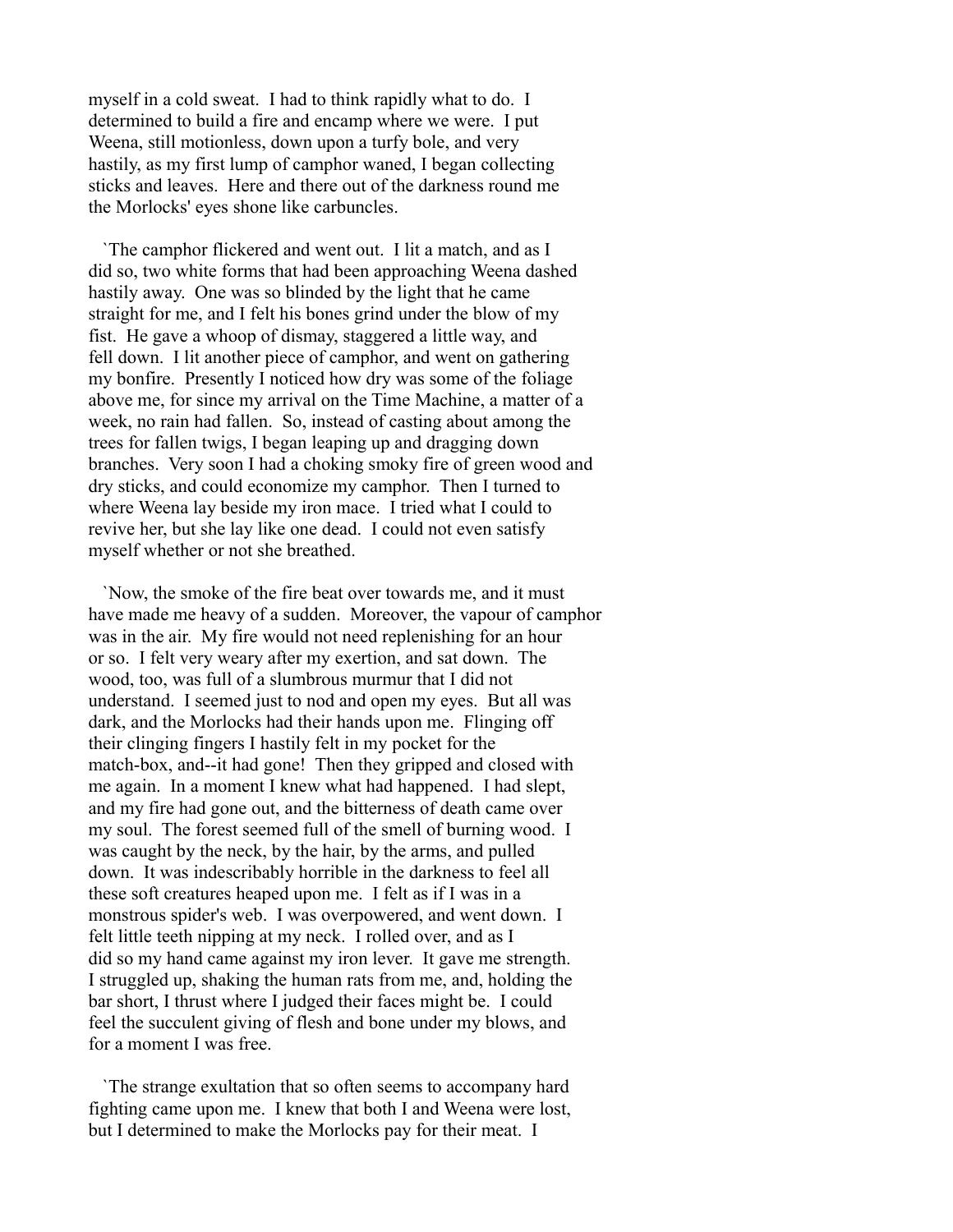stood with my back to a tree, swinging the iron bar before me. The whole wood was full of the stir and cries of them. A minute passed. Their voices seemed to rise to a higher pitch of excitement, and their movements grew faster. Yet none came within reach. I stood glaring at the blackness. Then suddenly came hope. What if the Morlocks were afraid? And close on the heels of that came a strange thing. The darkness seemed to grow luminous. Very dimly I began to see the Morlocks about me--three battered at my feet--and then I recognized, with incredulous surprise, that the others were running, in an incessant stream, as it seemed, from behind me, and away through the wood in front. And their backs seemed no longer white, but reddish. As I stood agape, I saw a little red spark go drifting across a gap of starlight between the branches, and vanish. And at that I understood the smell of burning wood, the slumbrous murmur that was growing now into a gusty roar, the red glow, and the Morlocks' flight.

 `Stepping out from behind my tree and looking back, I saw, through the black pillars of the nearer trees, the flames of the burning forest. It was my first fire coming after me. With that I looked for Weena, but she was gone. The hissing and crackling behind me, the explosive thud as each fresh tree burst into flame, left little time for reflection. My iron bar still gripped, I followed in the Morlocks' path. It was a close race. Once the flames crept forward so swiftly on my right as I ran that I was outflanked and had to strike off to the left. But at last I emerged upon a small open space, and as I did so, a Morlock came blundering towards me, and past me, and went on straight into the fire!

 `And now I was to see the most weird and horrible thing, I think, of all that I beheld in that future age. This whole space was as bright as day with the reflection of the fire. In the centre was a hillock or tumulus, surmounted by a scorched hawthorn. Beyond this was another arm of the burning forest, with yellow tongues already writhing from it, completely encircling the space with a fence of fire. Upon the hill-side were some thirty or forty Morlocks, dazzled by the light and heat, and blundering hither and thither against each other in their bewilderment. At first I did not realize their blindness, and struck furiously at them with my bar, in a frenzy of fear, as they approached me, killing one and crippling several more. But when I had watched the gestures of one of them groping under the hawthorn against the red sky, and heard their moans, I was assured of their absolute helplessness and misery in the glare, and I struck no more of them.

`Yet every now and then one would come straight towards me,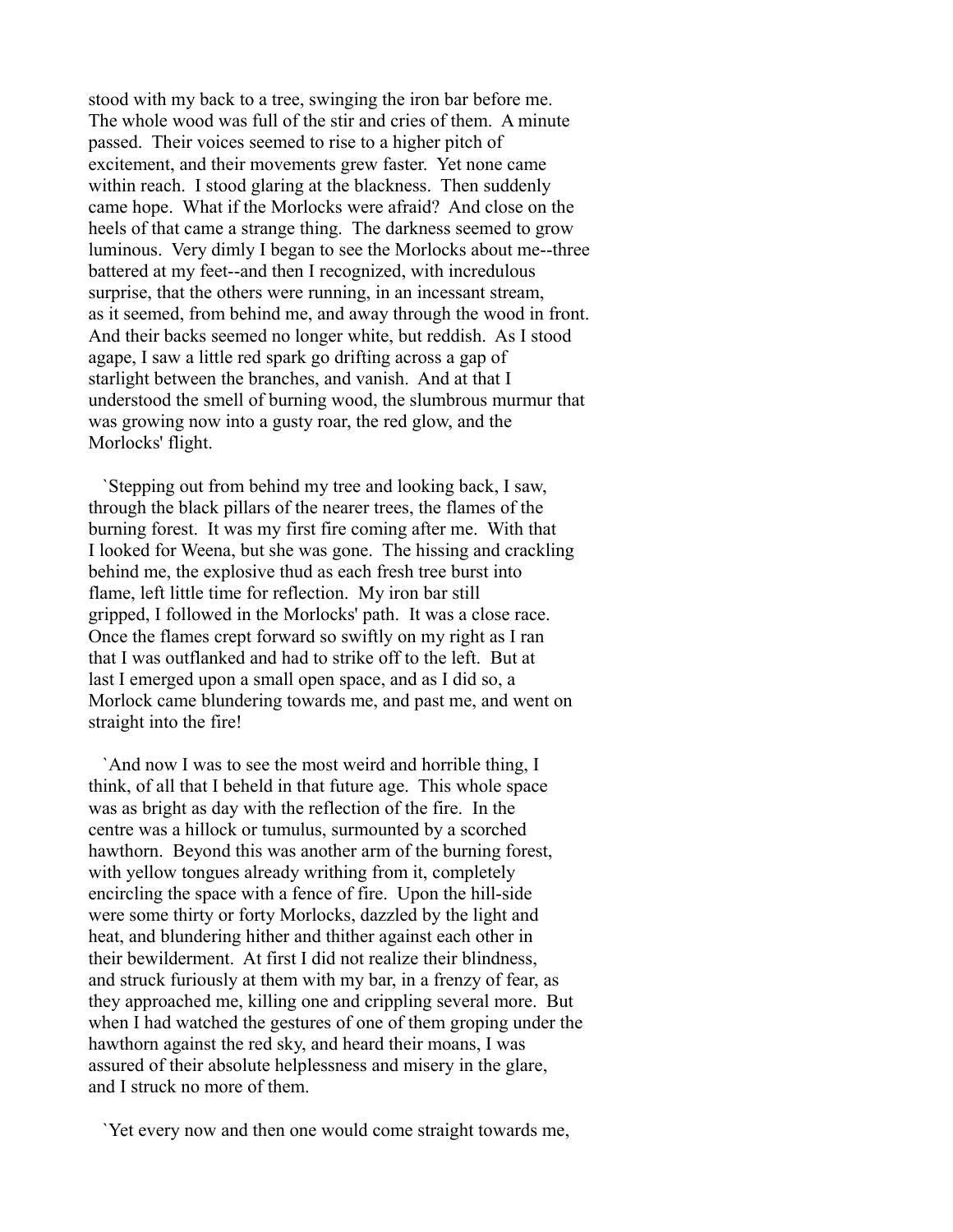setting loose a quivering horror that made me quick to elude him. At one time the flames died down somewhat, and I feared the foul creatures would presently be able to see me. I was thinking of beginning the fight by killing some of them before this should happen; but the fire burst out again brightly, and I stayed my hand. I walked about the hill among them and avoided them, looking for some trace of Weena. But Weena was gone.

 `At last I sat down on the summit of the hillock, and watched this strange incredible company of blind things groping to and fro, and making uncanny noises to each other, as the glare of the fire beat on them. The coiling uprush of smoke streamed across the sky, and through the rare tatters of that red canopy, remote as though they belonged to another universe, shone the little stars. Two or three Morlocks came blundering into me, and I drove them off with blows of my fists, trembling as I did so.

 `For the most part of that night I was persuaded it was a nightmare. I bit myself and screamed in a passionate desire to awake. I beat the ground with my hands, and got up and sat down again, and wandered here and there, and again sat down. Then I would fall to rubbing my eyes and calling upon God to let me awake. Thrice I saw Morlocks put their heads down in a kind of agony and rush into the flames. But, at last, above the subsiding red of the fire, above the streaming masses of black smoke and the whitening and blackening tree stumps, and the diminishing numbers of these dim creatures, came the white light of the day.

 `I searched again for traces of Weena, but there were none. It was plain that they had left her poor little body in the forest. I cannot describe how it relieved me to think that it had escaped the awful fate to which it seemed destined. As I thought of that, I was almost moved to begin a massacre of the helpless abominations about me, but I contained myself. The hillock, as I have said, was a kind of island in the forest. From its summit I could now make out through a haze of smoke the Palace of Green Porcelain, and from that I could get my bearings for the White Sphinx. And so, leaving the remnant of these damned souls still going hither and thither and moaning, as the day grew clearer, I tied some grass about my feet and limped on across smoking ashes and among black stems, that still pulsated internally with fire, towards the hiding-place of the Time Machine. I walked slowly, for I was almost exhausted, as well as lame, and I felt the intensest wretchedness for the horrible death of little Weena. It seemed an overwhelming calamity. Now, in this old familiar room, it is more like the sorrow of a dream than an actual loss. But that morning it left me absolutely lonely again--terribly alone. I began to think of this house of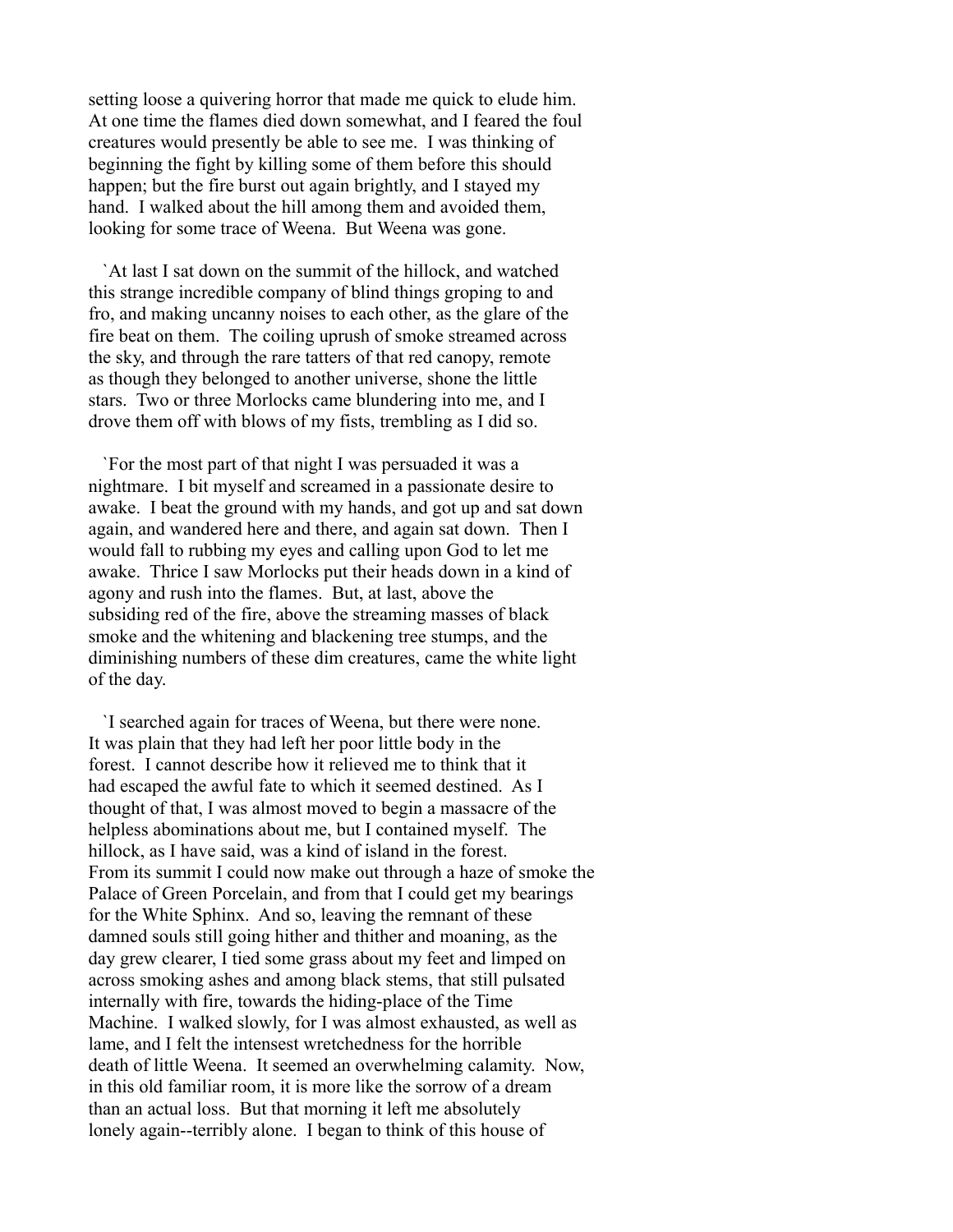mine, of this fireside, of some of you, and with such thoughts came a longing that was pain.

 `But as I walked over the smoking ashes under the bright morning sky, I made a discovery. In my trouser pocket were still some loose matches. The box must have leaked before it was lost.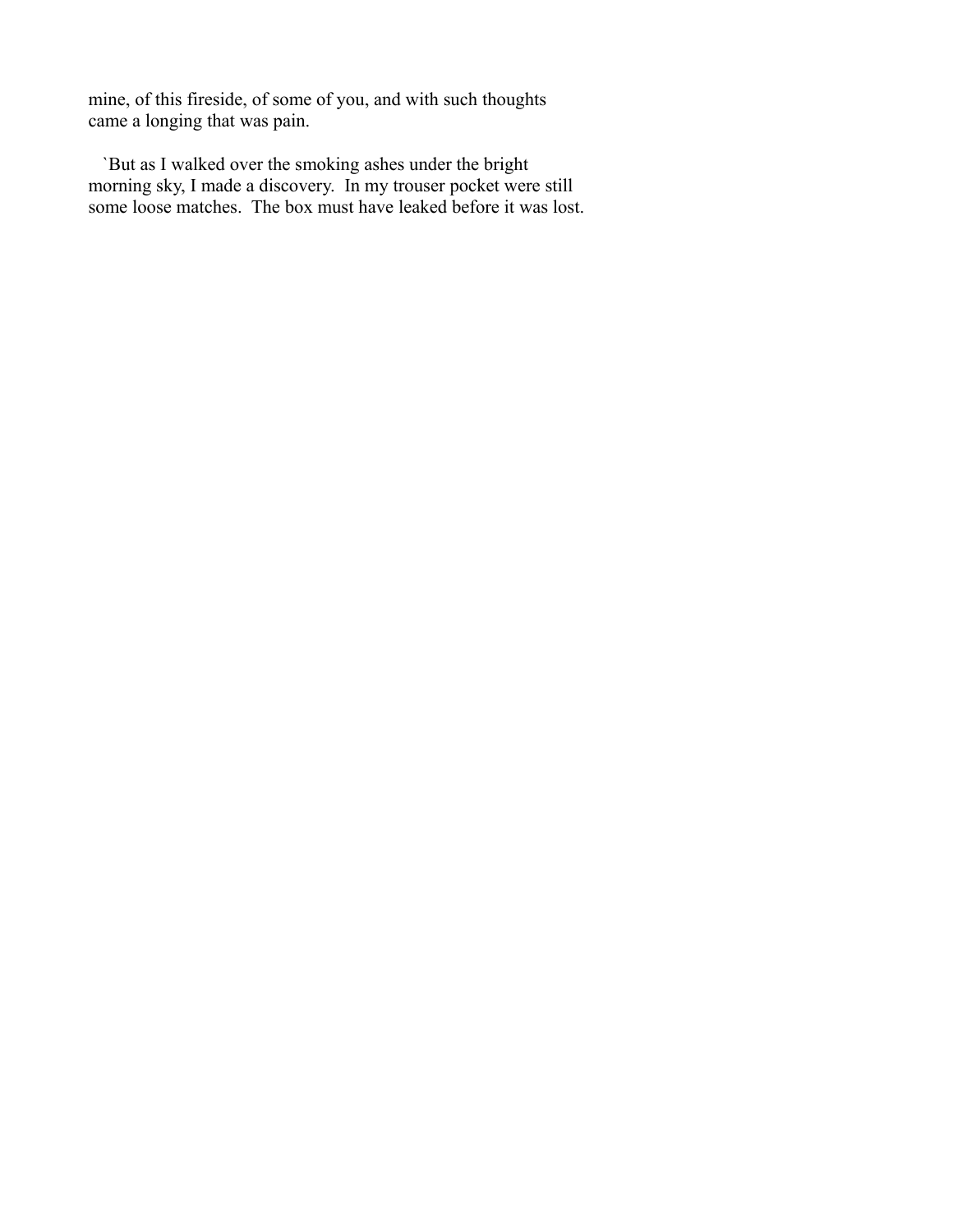`About eight or nine in the morning I came to the same seat of yellow metal from which I had viewed the world upon the evening of my arrival. I thought of my hasty conclusions upon that evening and could not refrain from laughing bitterly at my confidence. Here was the same beautiful scene, the same abundant foliage, the same splendid palaces and magnificent ruins, the same silver river running between its fertile banks. The gay robes of the beautiful people moved hither and thither among the trees. Some were bathing in exactly the place where I had saved Weena, and that suddenly gave me a keen stab of pain. And like blots upon the landscape rose the cupolas above the ways to the Under-world. I understood now what all the beauty of the Overworld people covered. Very pleasant was their day, as pleasant as the day of the cattle in the field. Like the cattle, they knew of no enemies and provided against no needs. And their end was the same.

 `I grieved to think how brief the dream of the human intellect had been. It had committed suicide. It had set itself steadfastly towards comfort and ease, a balanced society with security and permanency as its watchword, it had attained its hopes--to come to this at last. Once, life and property must have reached almost absolute safety. The rich had been assured of his wealth and comfort, the toiler assured of his life and work. No doubt in that perfect world there had been no unemployed problem, no social question left unsolved. And a great quiet had followed.

 `It is a law of nature we overlook, that intellectual versatility is the compensation for change, danger, and trouble. An animal perfectly in harmony with its environment is a perfect mechanism. Nature never appeals to intelligence until habit and instinct are useless. There is no intelligence where there is no change and no need of change. Only those animals partake of intelligence that have to meet a huge variety of needs and dangers.

 `So, as I see it, the Upper-world man had drifted towards his feeble prettiness, and the Under-world to mere mechanical industry. But that perfect state had lacked one thing even for mechanical perfection--absolute permanency. Apparently as time went on, the feeding of the Under-world, however it was effected, had become disjointed. Mother Necessity, who had been staved off for a few thousand years, came back again, and she began below. The Under-world being in contact with machinery, which, however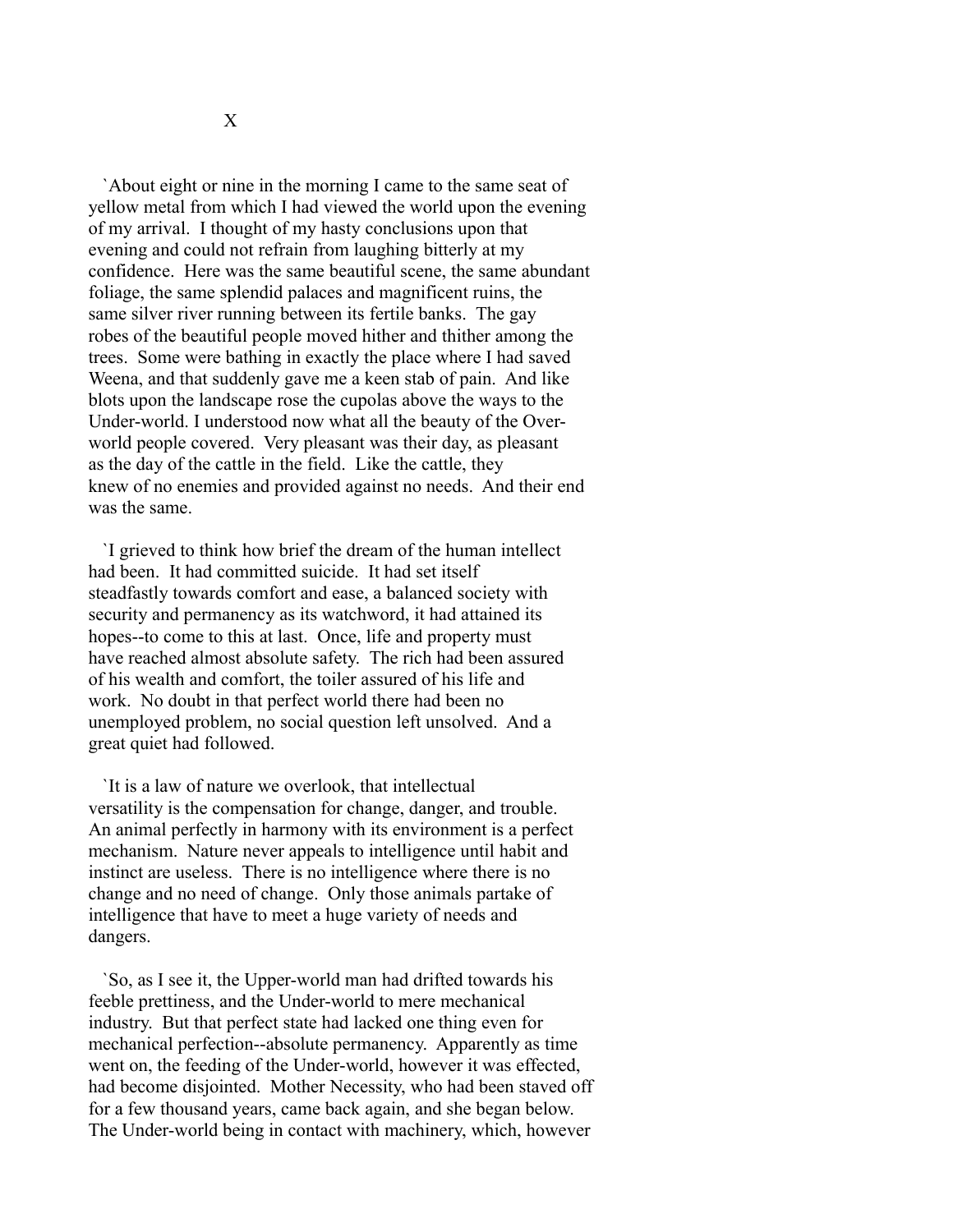perfect, still needs some little thought outside habit, had probably retained perforce rather more initiative, if less of every other human character, than the Upper. And when other meat failed them, they turned to what old habit had hitherto forbidden. So I say I saw it in my last view of the world of Eight Hundred and Two Thousand Seven Hundred and One. It may be as wrong an explanation as mortal wit could invent. It is how the thing shaped itself to me, and as that I give it to you.

 `After the fatigues, excitements, and terrors of the past days, and in spite of my grief, this seat and the tranquil view and the warm sunlight were very pleasant. I was very tired and sleepy, and soon my theorizing passed into dozing. Catching myself at that, I took my own hint, and spreading myself out upon the turf I had a long and refreshing sleep.

 `I awoke a little before sunsetting. I now felt safe against being caught napping by the Morlocks, and, stretching myself, I came on down the hill towards the White Sphinx. I had my crowbar in one hand, and the other hand played with the matches in my pocket.

 `And now came a most unexpected thing. As I approached the pedestal of the sphinx I found the bronze valves were open. They had slid down into grooves.

`At that I stopped short before them, hesitating to enter.

 `Within was a small apartment, and on a raised place in the corner of this was the Time Machine. I had the small levers in my pocket. So here, after all my elaborate preparations for the siege of the White Sphinx, was a meek surrender. I threw my iron bar away, almost sorry not to use it.

 `A sudden thought came into my head as I stooped towards the portal. For once, at least, I grasped the mental operations of the Morlocks. Suppressing a strong inclination to laugh, I stepped through the bronze frame and up to the Time Machine. I was surprised to find it had been carefully oiled and cleaned. I have suspected since that the Morlocks had even partially taken it to pieces while trying in their dim way to grasp its purpose.

 `Now as I stood and examined it, finding a pleasure in the mere touch of the contrivance, the thing I had expected happened. The bronze panels suddenly slid up and struck the frame with a clang. I was in the dark--trapped. So the Morlocks thought. At that I chuckled gleefully.

`I could already hear their murmuring laughter as they came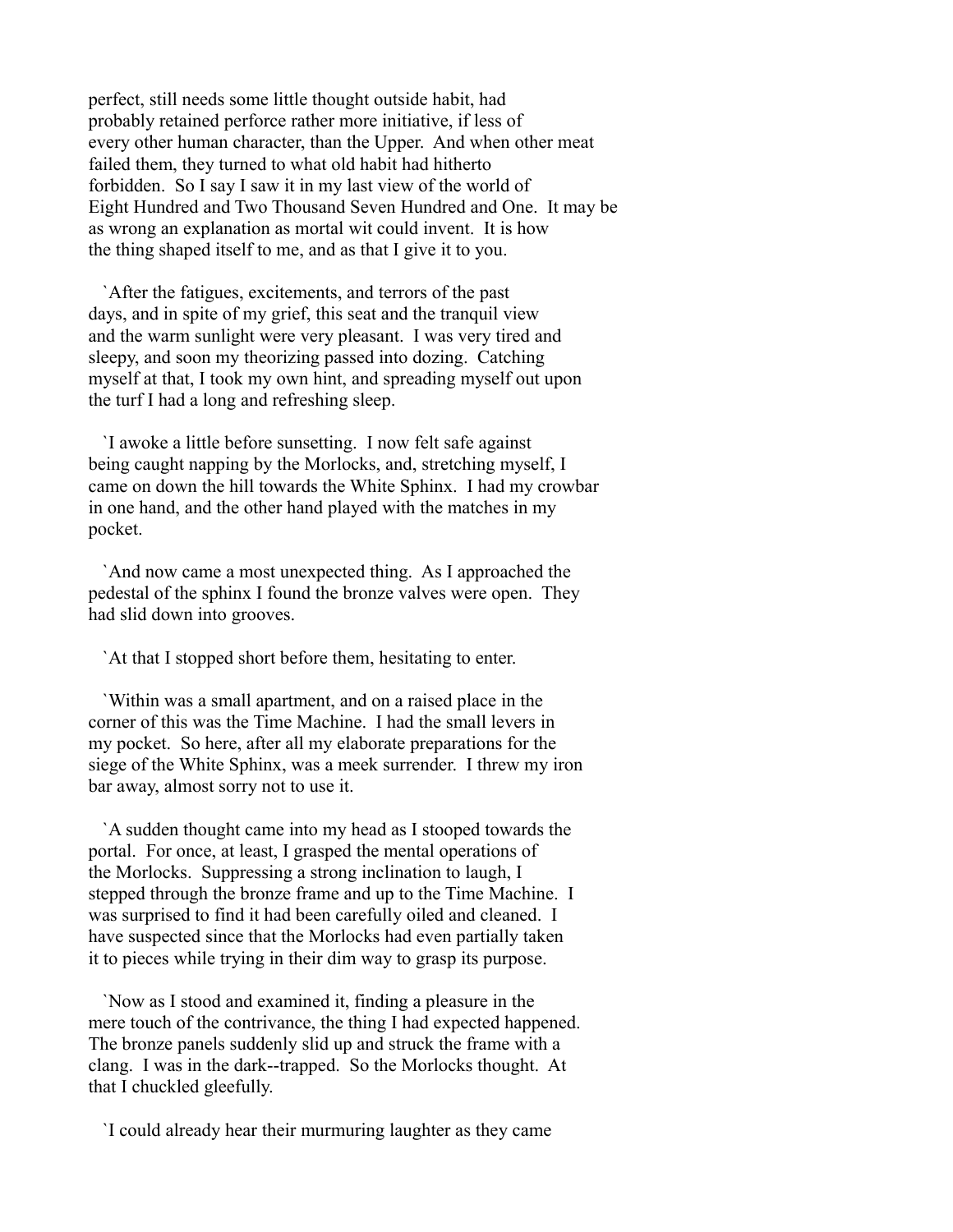towards me. Very calmly I tried to strike the match. I had only to fix on the levers and depart then like a ghost. But I had overlooked one little thing. The matches were of that abominable kind that light only on the box.

 `You may imagine how all my calm vanished. The little brutes were close upon me. One touched me. I made a sweeping blow in the dark at them with the levers, and began to scramble into the saddle of the machine. Then came one hand upon me and then another. Then I had simply to fight against their persistent fingers for my levers, and at the same time feel for the studs over which these fitted. One, indeed, they almost got away from me. As it slipped from my hand, I had to butt in the dark with my head--I could hear the Morlock's skull ring--to recover it. It was a nearer thing than the fight in the forest, I think, this last scramble.

 `But at last the lever was fitted and pulled over. The clinging hands slipped from me. The darkness presently fell from my eyes. I found myself in the same grey light and tumult I have already described.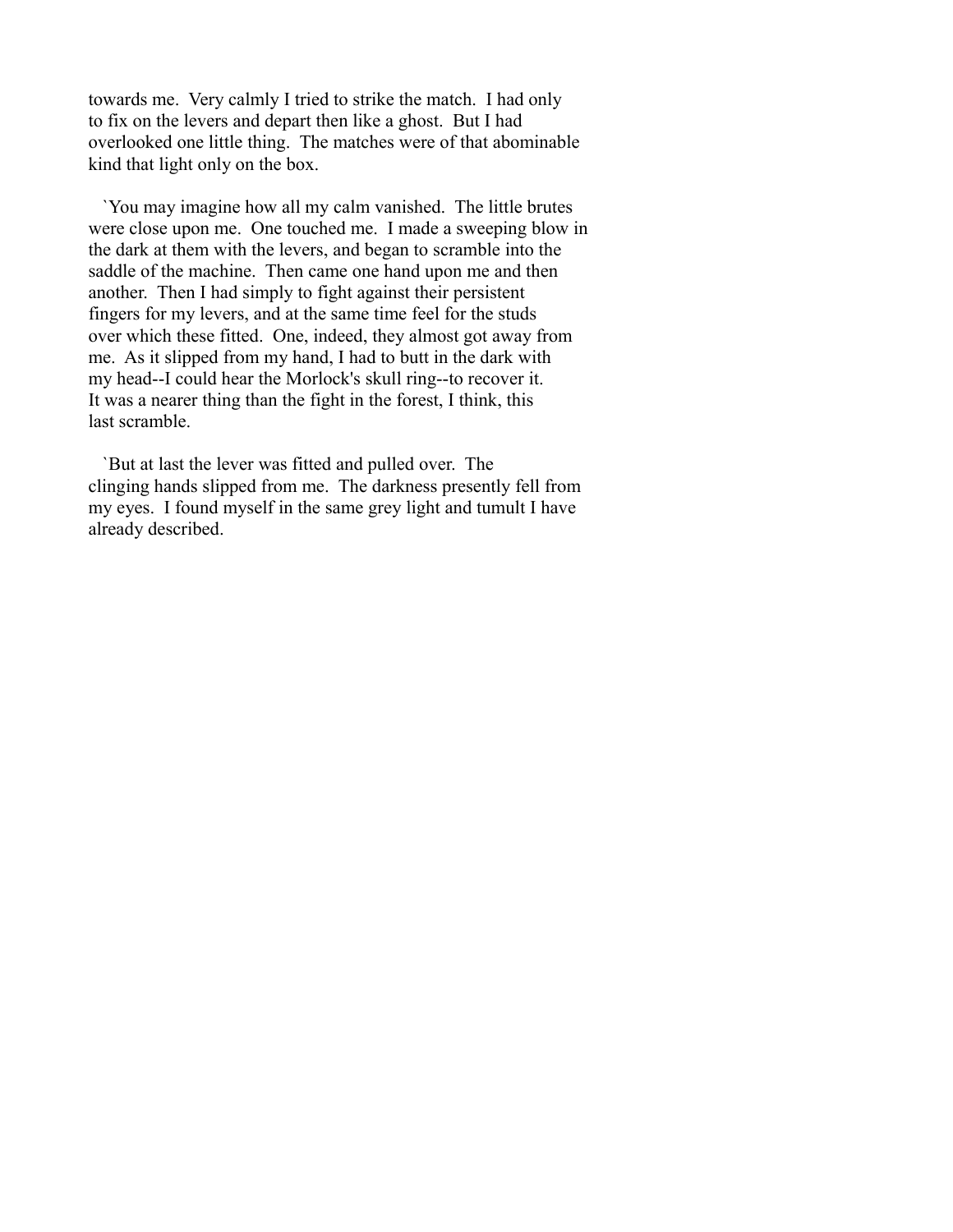`I have already told you of the sickness and confusion that comes with time travelling. And this time I was not seated properly in the saddle, but sideways and in an unstable fashion. For an indefinite time I clung to the machine as it swayed and vibrated, quite unheeding how I went, and when I brought myself to look at the dials again I was amazed to find where I had arrived. One dial records days, and another thousands of days, another millions of days, and another thousands of millions. Now, instead of reversing the levers, I had pulled them over so as to go forward with them, and when I came to look at these indicators I found that the thousands hand was sweeping round as fast as the seconds hand of a watch--into futurity.

 `As I drove on, a peculiar change crept over the appearance of things. The palpitating greyness grew darker; then--though I was still travelling with prodigious velocity--the blinking succession of day and night, which was usually indicative of a slower pace, returned, and grew more and more marked. This puzzled me very much at first. The alternations of night and day grew slower and slower, and so did the passage of the sun across the sky, until they seemed to stretch through centuries. At last a steady twilight brooded over the earth, a twilight only broken now and then when a comet glared across the darkling sky. The band of light that had indicated the sun had long since disappeared; for the sun had ceased to set--it simply rose and fell in the west, and grew ever broader and more red. All trace of the moon had vanished. The circling of the stars, growing slower and slower, had given place to creeping points of light. At last, some time before I stopped, the sun, red and very large, halted motionless upon the horizon, a vast dome glowing with a dull heat, and now and then suffering a momentary extinction. At one time it had for a little while glowed more brilliantly again, but it speedily reverted to its sullen red heat. I perceived by this slowing down of its rising and setting that the work of the tidal drag was done. The earth had come to rest with one face to the sun, even as in our own time the moon faces the earth. Very cautiously, for I remembered my former headlong fall, I began to reverse my motion. Slower and slower went the circling hands until the thousands one seemed motionless and the daily one was no longer a mere mist upon its scale. Still slower, until the dim outlines of a desolate beach grew visible.

 `I stopped very gently and sat upon the Time Machine, looking round. The sky was no longer blue. North-eastward it was inky black, and out of the blackness shone brightly and steadily the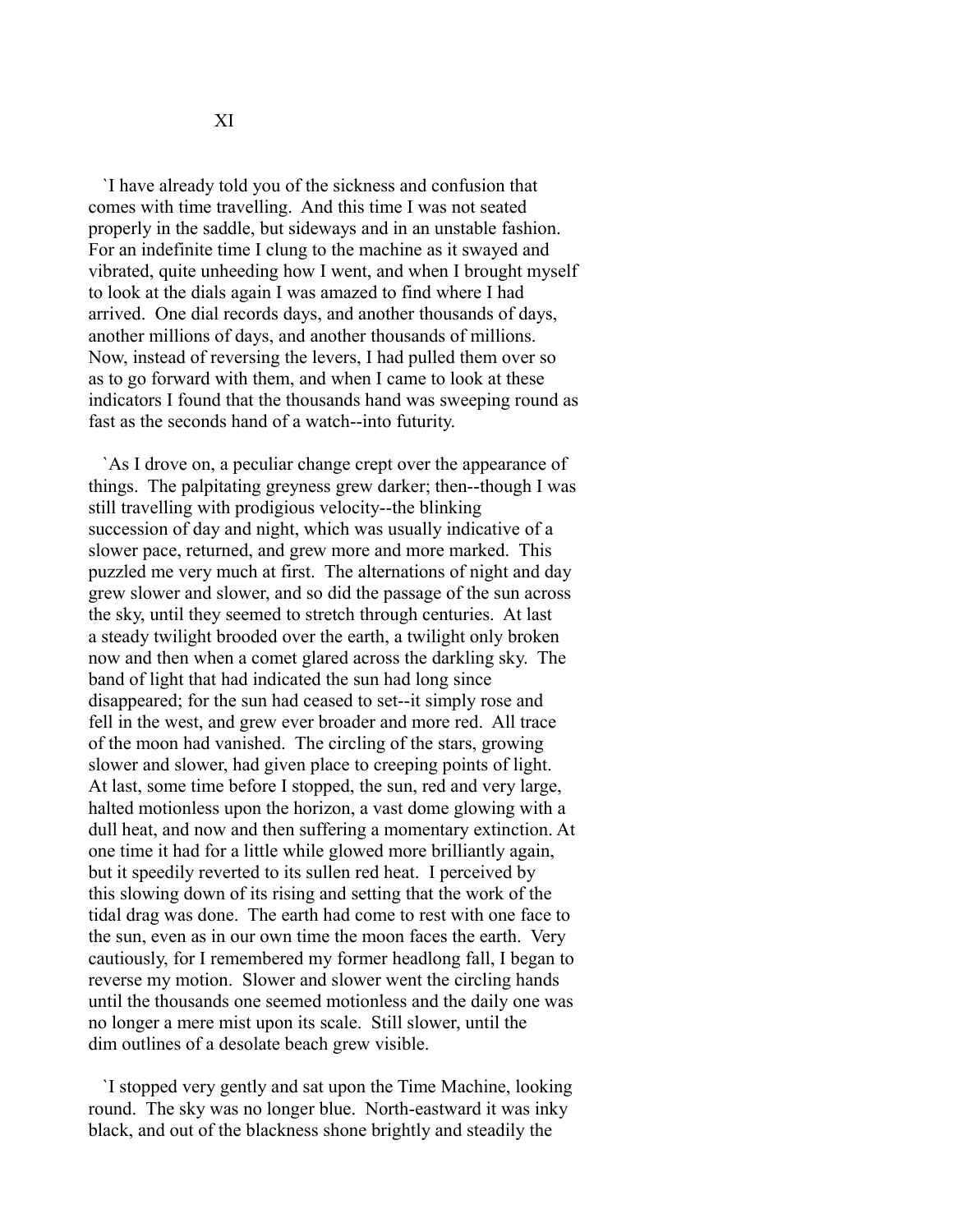pale white stars. Overhead it was a deep Indian red and starless, and south-eastward it grew brighter to a glowing scarlet where, cut by the horizon, lay the huge hull of the sun, red and motionless. The rocks about me were of a harsh reddish colour, and all the trace of life that I could see at first was the intensely green vegetation that covered every projecting point on their south-eastern face. It was the same rich green that one sees on forest moss or on the lichen in caves: plants which like these grow in a perpetual twilight.

 `The machine was standing on a sloping beach. The sea stretched away to the south-west, to rise into a sharp bright horizon against the wan sky. There were no breakers and no waves, for not a breath of wind was stirring. Only a slight oily swell rose and fell like a gentle breathing, and showed that the eternal sea was still moving and living. And along the margin where the water sometimes broke was a thick incrustation of salt--pink under the lurid sky. There was a sense of oppression in my head, and I noticed that I was breathing very fast. The sensation reminded me of my only experience of mountaineering, and from that I judged the air to be more rarefied than it is now.

 `Far away up the desolate slope I heard a harsh scream, and saw a thing like a huge white butterfly go slanting and flittering up into the sky and, circling, disappear over some low hillocks beyond. The sound of its voice was so dismal that I shivered and seated myself more firmly upon the machine. Looking round me again, I saw that, quite near, what I had taken to be a reddish mass of rock was moving slowly towards me. Then I saw the thing was really a monstrous crab-like creature. Can you imagine a crab as large as yonder table, with its many legs moving slowly and uncertainly, its big claws swaying, its long antennae, like carters' whips, waving and feeling, and its stalked eyes gleaming at you on either side of its metallic front? Its back was corrugated and ornamented with ungainly bosses, and a greenish incrustation blotched it here and there. I could see the many palps of its complicated mouth flickering and feeling as it moved.

 `As I stared at this sinister apparition crawling towards me, I felt a tickling on my cheek as though a fly had lighted there. I tried to brush it away with my hand, but in a moment it returned, and almost immediately came another by my ear. I struck at this, and caught something threadlike. It was drawn swiftly out of my hand. With a frightful qualm, I turned, and I saw that I had grasped the antenna of another monster crab that stood just behind me. Its evil eyes were wriggling on their stalks, its mouth was all alive with appetite, and its vast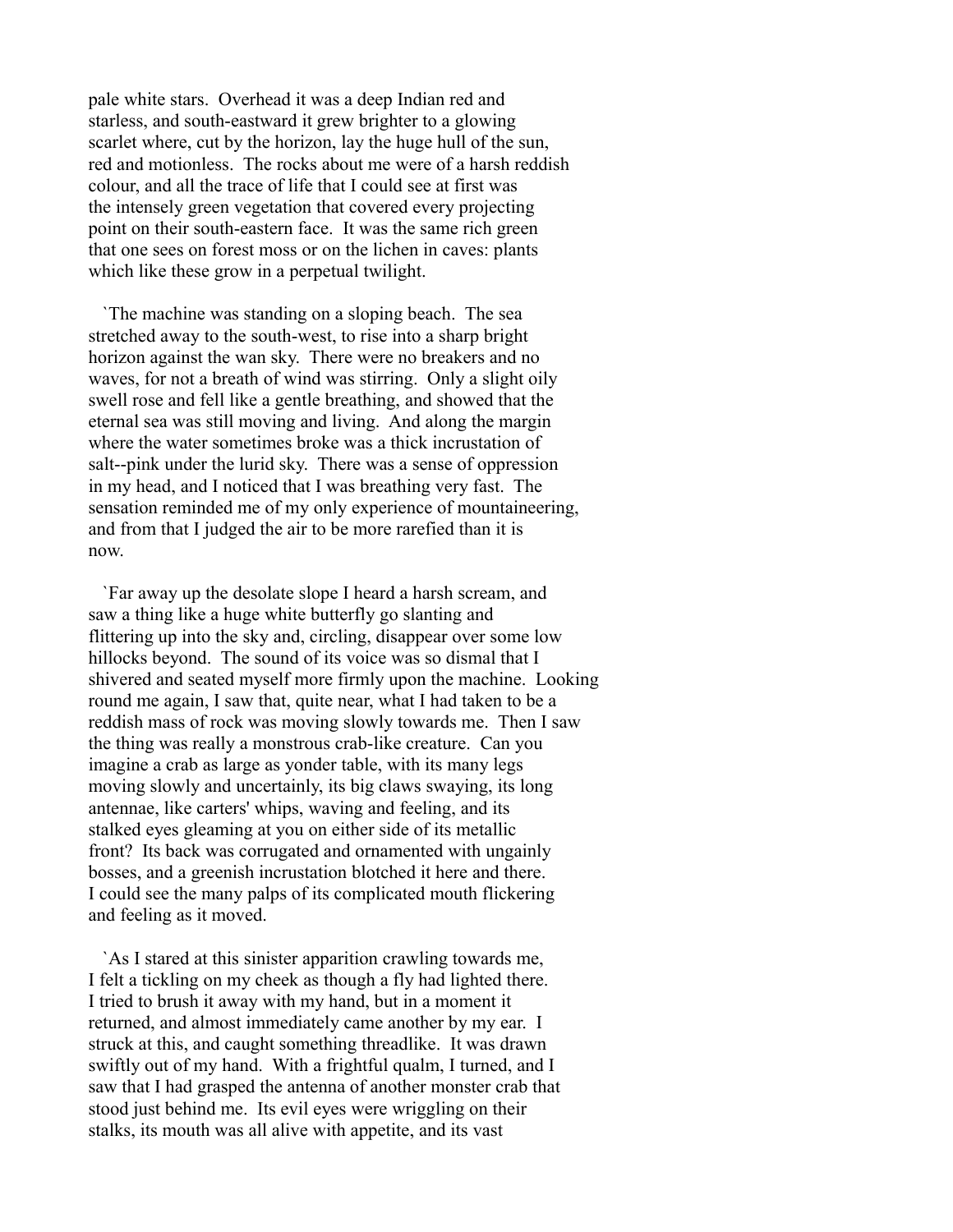ungainly claws, smeared with an algal slime, were descending upon me. In a moment my hand was on the lever, and I had placed a month between myself and these monsters. But I was still on the same beach, and I saw them distinctly now as soon as I stopped. Dozens of them seemed to be crawling here and there, in the sombre light, among the foliated sheets of intense green.

 `I cannot convey the sense of abominable desolation that hung over the world. The red eastern sky, the northward blackness, the salt Dead Sea, the stony beach crawling with these foul, slow-stirring monsters, the uniform poisonous-looking green of the lichenous plants, the thin air that hurts one's lungs: all contributed to an appalling effect. I moved on a hundred years, and there was the same red sun--a little larger, a little duller--the same dying sea, the same chill air, and the same crowd of earthy crustacea creeping in and out among the green weed and the red rocks. And in the westward sky, I saw a curved pale line like a vast new moon.

 `So I travelled, stopping ever and again, in great strides of a thousand years or more, drawn on by the mystery of the earth's fate, watching with a strange fascination the sun grow larger and duller in the westward sky, and the life of the old earth ebb away. At last, more than thirty million years hence, the huge red-hot dome of the sun had come to obscure nearly a tenth part of the darkling heavens. Then I stopped once more, for the crawling multitude of crabs had disappeared, and the red beach, save for its livid green liverworts and lichens, seemed lifeless. And now it was flecked with white. A bitter cold assailed me. Rare white flakes ever and again came eddying down. To the north-eastward, the glare of snow lay under the starlight of the sable sky and I could see an undulating crest of hillocks pinkish white. There were fringes of ice along the sea margin, with drifting masses further out; but the main expanse of that salt ocean, all bloody under the eternal sunset, was still unfrozen.

 `I looked about me to see if any traces of animal life remained. A certain indefinable apprehension still kept me in the saddle of the machine. But I saw nothing moving, in earth or sky or sea. The green slime on the rocks alone testified that life was not extinct. A shallow sandbank had appeared in the sea and the water had receded from the beach. I fancied I saw some black object flopping about upon this bank, but it became motionless as I looked at it, and I judged that my eye had been deceived, and that the black object was merely a rock. The stars in the sky were intensely bright and seemed to me to twinkle very little.

`Suddenly I noticed that the circular westward outline of the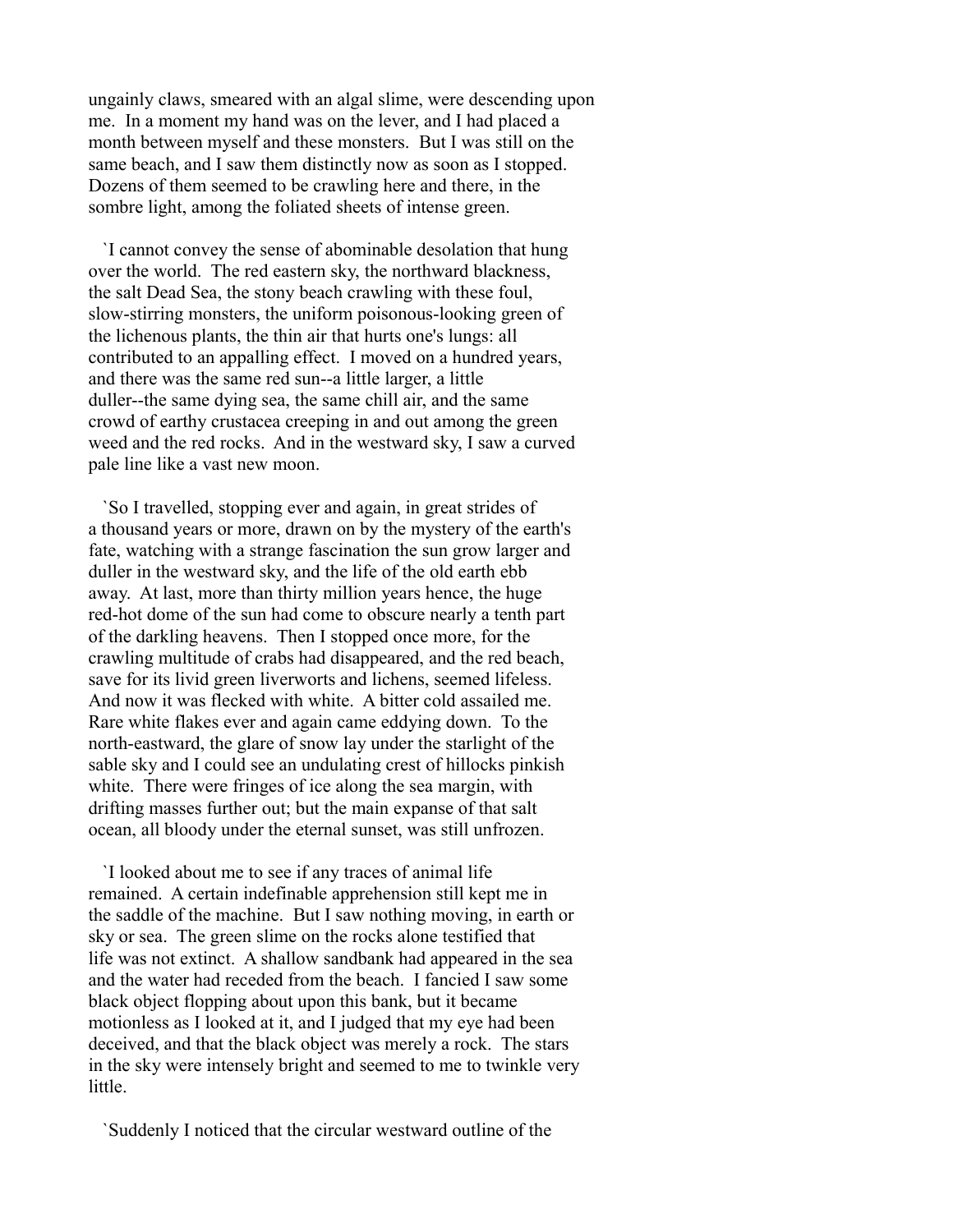sun had changed; that a concavity, a bay, had appeared in the curve. I saw this grow larger. For a minute perhaps I stared aghast at this blackness that was creeping over the day, and then I realized that an eclipse was beginning. Either the moon or the planet Mercury was passing across the sun's disk. Naturally, at first I took it to be the moon, but there is much to incline me to believe that what I really saw was the transit of an inner planet passing very near to the earth.

 `The darkness grew apace; a cold wind began to blow in freshening gusts from the east, and the showering white flakes in the air increased in number. From the edge of the sea came a ripple and whisper. Beyond these lifeless sounds the world was silent. Silent? It would be hard to convey the stillness of it. All the sounds of man, the bleating of sheep, the cries of birds, the hum of insects, the stir that makes the background of our lives--all that was over. As the darkness thickened, the eddying flakes grew more abundant, dancing before my eyes; and the cold of the air more intense. At last, one by one, swiftly, one after the other, the white peaks of the distant hills vanished into blackness. The breeze rose to a moaning wind. I saw the black central shadow of the eclipse sweeping towards me. In another moment the pale stars alone were visible. All else was rayless obscurity. The sky was absolutely black.

 `A horror of this great darkness came on me. The cold, that smote to my marrow, and the pain I felt in breathing, overcame me. I shivered, and a deadly nausea seized me. Then like a red-hot bow in the sky appeared the edge of the sun. I got off the machine to recover myself. I felt giddy and incapable of facing the return journey. As I stood sick and confused I saw again the moving thing upon the shoal--there was no mistake now that it was a moving thing--against the red water of the sea. It was a round thing, the size of a football perhaps, or, it may be, bigger, and tentacles trailed down from it; it seemed black against the weltering blood-red water, and it was hopping fitfully about. Then I felt I was fainting. But a terrible dread of lying helpless in that remote and awful twilight sustained me while I clambered upon the saddle.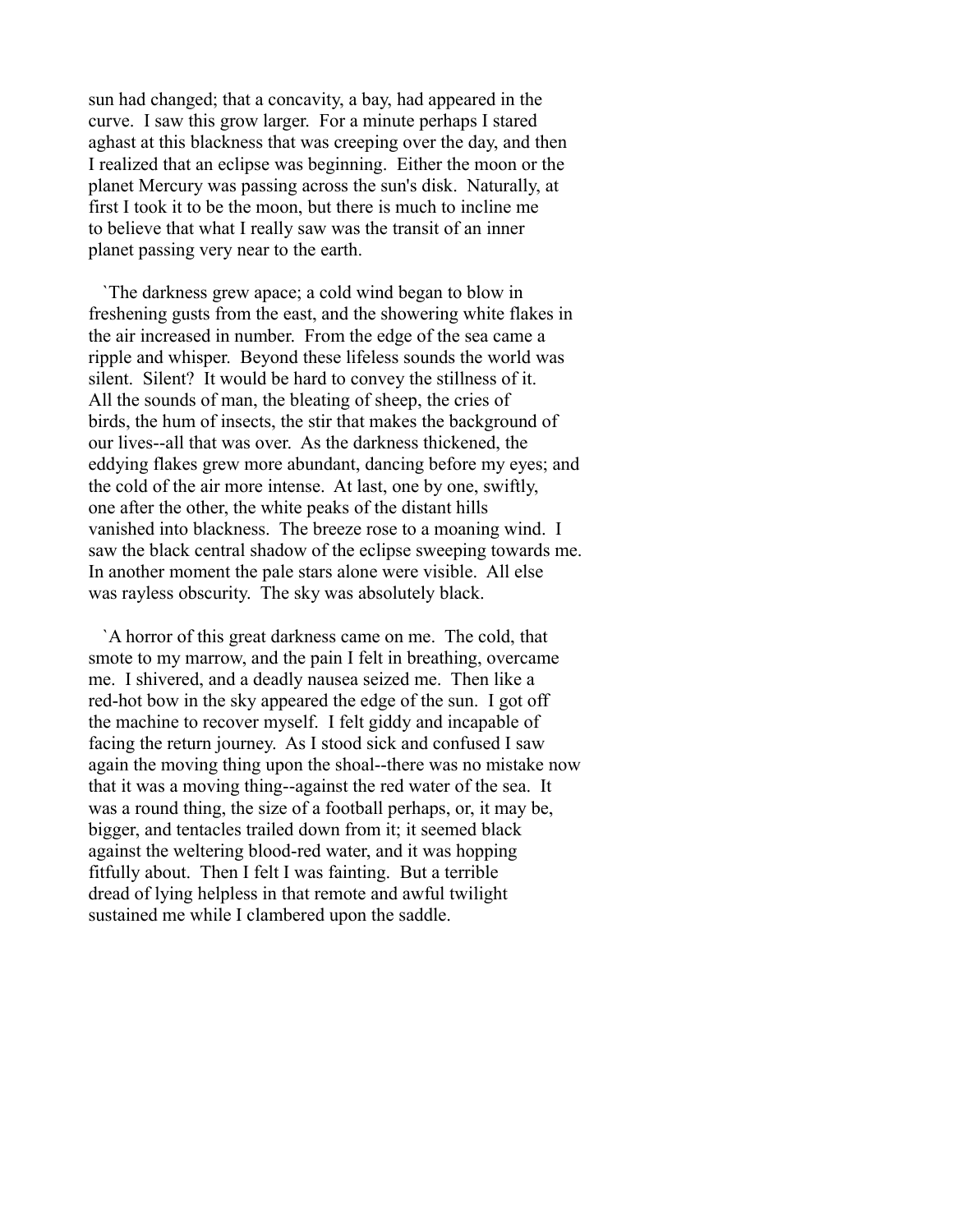`So I came back. For a long time I must have been insensible upon the machine. The blinking succession of the days and nights was resumed, the sun got golden again, the sky blue. I breathed with greater freedom. The fluctuating contours of the land ebbed and flowed. The hands spun backward upon the dials. At last I saw again the dim shadows of houses, the evidences of decadent humanity. These, too, changed and passed, and others came. Presently, when the million dial was at zero, I slackened speed. I began to recognize our own petty and familiar architecture, the thousands hand ran back to the starting-point, the night and day flapped slower and slower. Then the old walls of the laboratory came round me. Very gently, now, I slowed the mechanism down.

 `I saw one little thing that seemed odd to me. I think I have told you that when I set out, before my velocity became very high, Mrs. Watchett had walked across the room, travelling, as it seemed to me, like a rocket. As I returned, I passed again across that minute when she traversed the laboratory. But now her every motion appeared to be the exact inversion of her previous ones. The door at the lower end opened, and she glided quietly up the laboratory, back foremost, and disappeared behind the door by which she had previously entered. Just before that I seemed to see Hillyer for a moment; but he passed like a flash.

 `Then I stopped the machine, and saw about me again the old familiar laboratory, my tools, my appliances just as I had left them. I got off the thing very shaky, and sat down upon my bench. For several minutes I trembled violently. Then I became calmer. Around me was my old workshop again, exactly as it had been. I might have slept there, and the whole thing have been a dream.

 `And yet, not exactly! The thing had started from the south-east corner of the laboratory. It had come to rest again in the north-west, against the wall where you saw it. That gives you the exact distance from my little lawn to the pedestal of the White Sphinx, into which the Morlocks had carried my machine.

 `For a time my brain went stagnant. Presently I got up and came through the passage here, limping, because my heel was still painful, and feeling sorely begrimed. I saw the PALL MALL GAZETTE on the table by the door. I found the date was indeed to-day, and looking at the timepiece, saw the hour was almost eight o'clock. I heard your voices and the clatter of plates. I hesitated--I felt so sick and weak. Then I sniffed good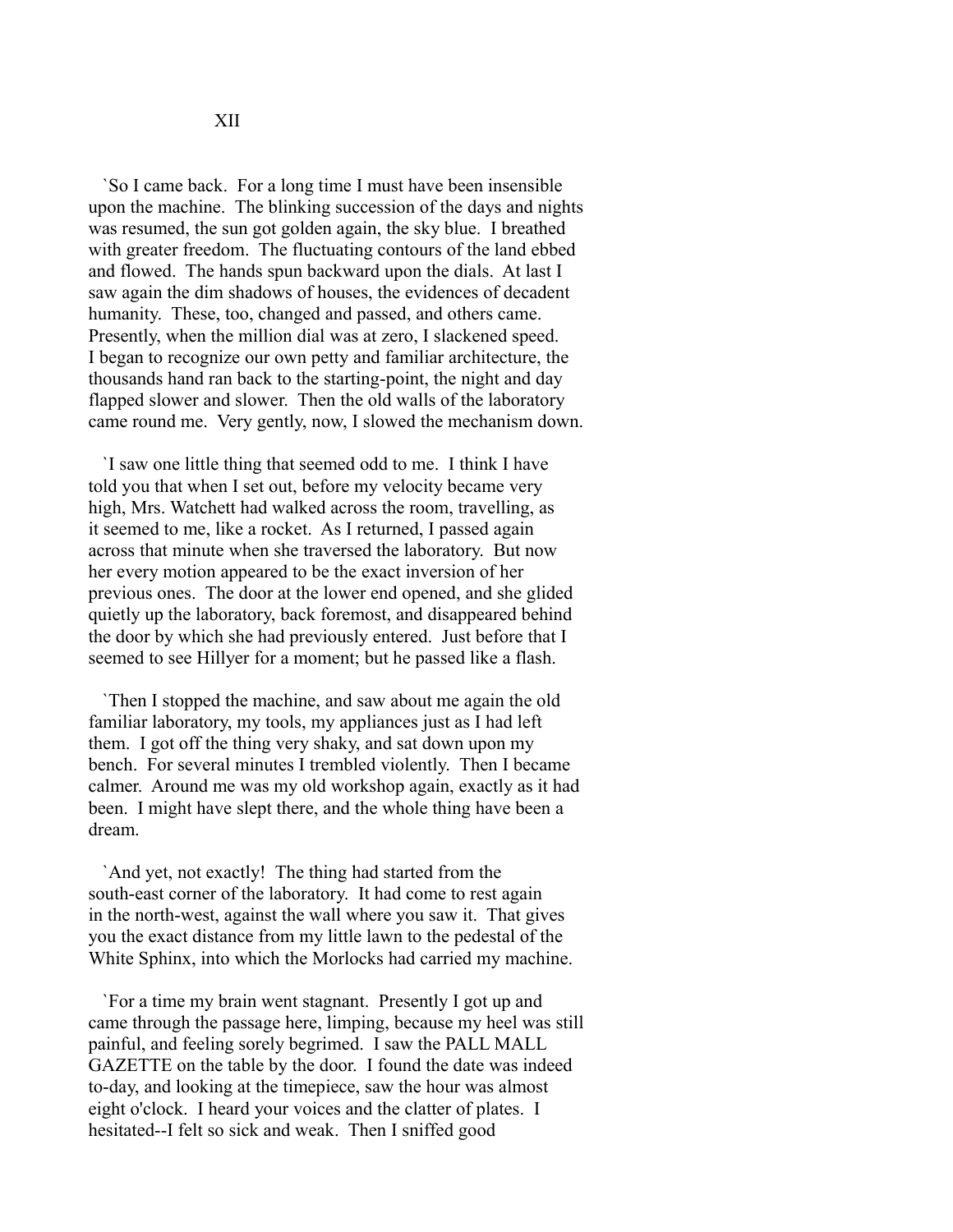wholesome meat, and opened the door on you. You know the rest. I washed, and dined, and now I am telling you the story.

 `I know,' he said, after a pause, `that all this will be absolutely incredible to you. To me the one incredible thing is that I am here to-night in this old familiar room looking into your friendly faces and telling you these strange adventures.'

 He looked at the Medical Man. `No. I cannot expect you to believe it. Take it as a lie--or a prophecy. Say I dreamed it in the workshop. Consider I have been speculating upon the destinies of our race until I have hatched this fiction. Treat my assertion of its truth as a mere stroke of art to enhance its interest. And taking it as a story, what do you think of it?'

 He took up his pipe, and began, in his old accustomed manner, to tap with it nervously upon the bars of the grate. There was a momentary stillness. Then chairs began to creak and shoes to scrape upon the carpet. I took my eyes off the Time Traveller's face, and looked round at his audience. They were in the dark, and little spots of colour swam before them. The Medical Man seemed absorbed in the contemplation of our host. The Editor was looking hard at the end of his cigar--the sixth. The Journalist fumbled for his watch. The others, as far as I remember, were motionless.

 The Editor stood up with a sigh. `What a pity it is you're not a writer of stories!' he said, putting his hand on the Time Traveller's shoulder.

`You don't believe it?'

`Well----'

`I thought not.'

 The Time Traveller turned to us. `Where are the matches?' he said. He lit one and spoke over his pipe, puffing. `To tell you the truth . . . I hardly believe it myself. . . . And yet . . .'

 His eye fell with a mute inquiry upon the withered white flowers upon the little table. Then he turned over the hand holding his pipe, and I saw he was looking at some half-healed scars on his knuckles.

 The Medical Man rose, came to the lamp, and examined the flowers. `The gynaeceum's odd,' he said. The Psychologist leant forward to see, holding out his hand for a specimen.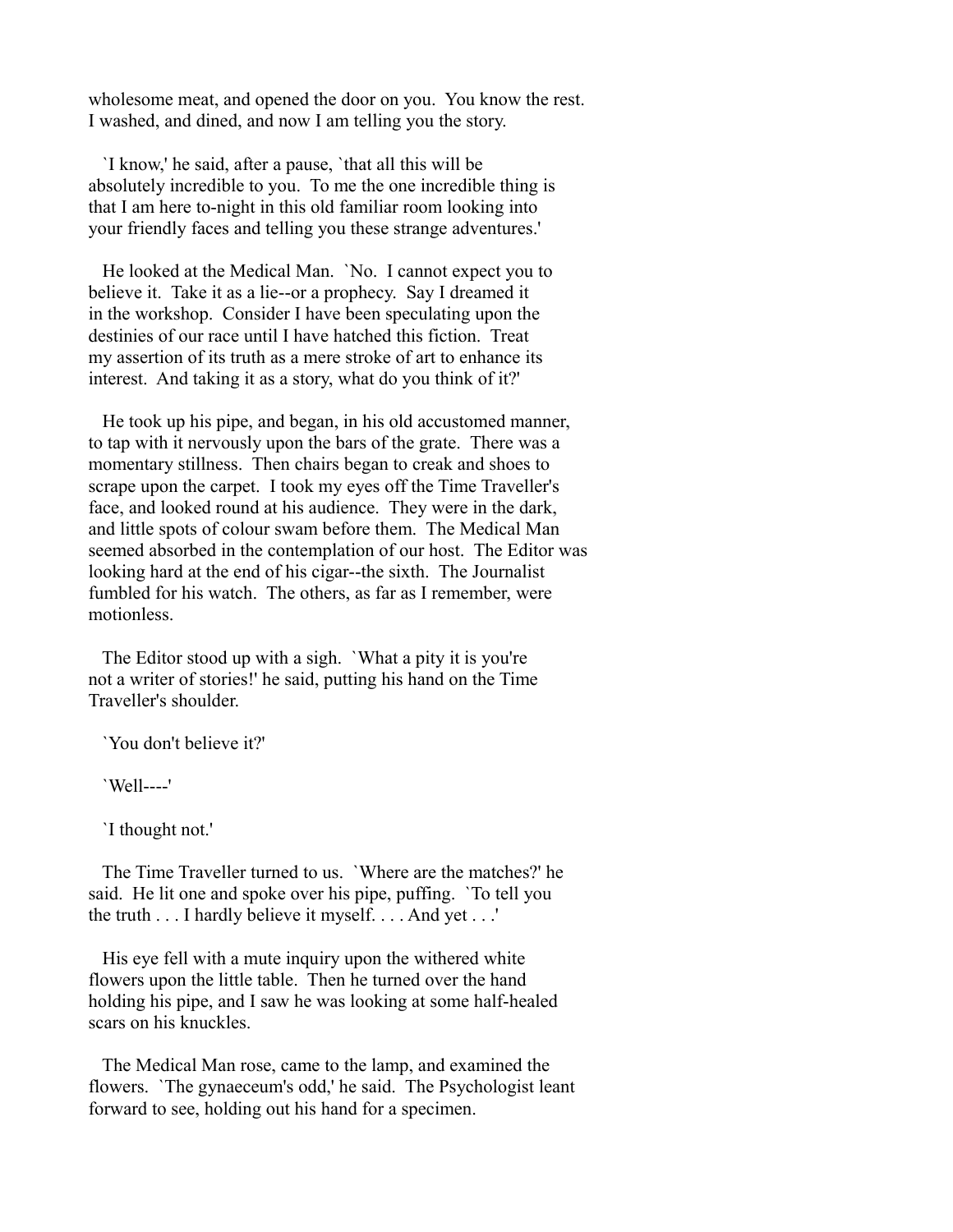`I'm hanged if it isn't a quarter to one,' said the Journalist. `How shall we get home?'

`Plenty of cabs at the station,' said the Psychologist.

 `It's a curious thing,' said the Medical Man; `but I certainly don't know the natural order of these flowers. May I have them?'

The Time Traveller hesitated. Then suddenly: `Certainly not.'

`Where did you really get them?' said the Medical Man.

 The Time Traveller put his hand to his head. He spoke like one who was trying to keep hold of an idea that eluded him. 'They were put into my pocket by Weena, when I travelled into Time.' He stared round the room. `I'm damned if it isn't all going. This room and you and the atmosphere of every day is too much for my memory. Did I ever make a Time Machine, or a model of a Time Machine? Or is it all only a dream? They say life is a dream, a precious poor dream at times--but I can't stand another that won't fit. It's madness. And where did the dream come from? I must look at that machine. If there is one!'

 He caught up the lamp swiftly, and carried it, flaring red, through the door into the corridor. We followed him. There in the flickering light of the lamp was the machine sure enough, squat, ugly, and askew; a thing of brass, ebony, ivory, and translucent glimmering quartz. Solid to the touch--for I put out my hand and felt the rail of it--and with brown spots and smears upon the ivory, and bits of grass and moss upon the lower parts, and one rail bent awry.

 The Time Traveller put the lamp down on the bench, and ran his hand along the damaged rail. `It's all right now,' he said. 'The story I told you was true. I'm sorry to have brought you out here in the cold.' He took up the lamp, and, in an absolute silence, we returned to the smoking-room.

 He came into the hall with us and helped the Editor on with his coat. The Medical Man looked into his face and, with a certain hesitation, told him he was suffering from overwork, at which he laughed hugely. I remember him standing in the open doorway, bawling good night.

 I shared a cab with the Editor. He thought the tale a `gaudy lie.' For my own part I was unable to come to a conclusion. The story was so fantastic and incredible, the telling so credible and sober. I lay awake most of the night thinking about it. I determined to go next day and see the Time Traveller again. I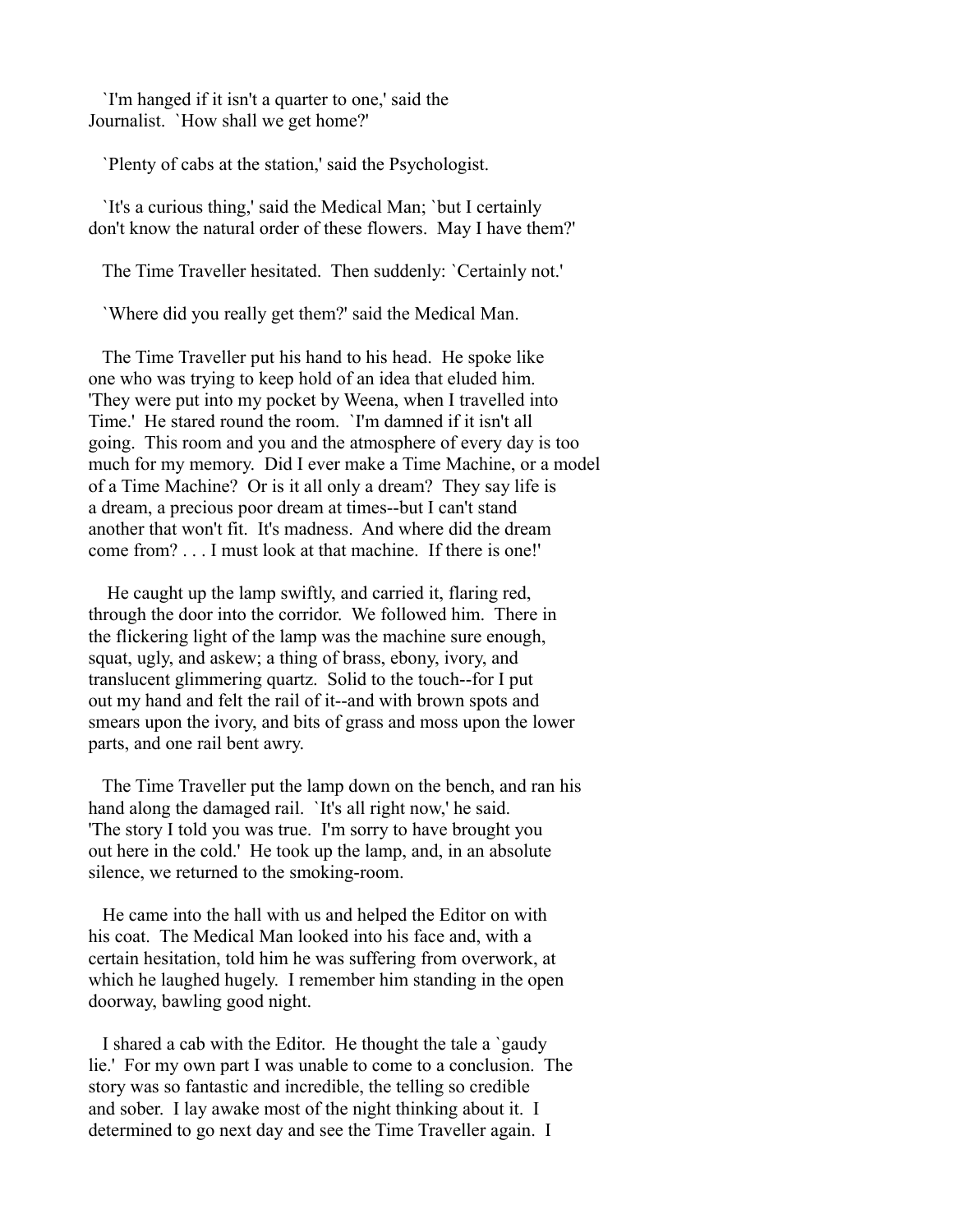was told he was in the laboratory, and being on easy terms in the house, I went up to him. The laboratory, however, was empty. I stared for a minute at the Time Machine and put out my hand and touched the lever. At that the squat substantial-looking mass swayed like a bough shaken by the wind. Its instability startled me extremely, and I had a queer reminiscence of the childish days when I used to be forbidden to meddle. I came back through the corridor. The Time Traveller met me in the smoking-room. He was coming from the house. He had a small camera under one arm and a knapsack under the other. He laughed when he saw me, and gave me an elbow to shake. `I'm frightfully busy,' said he, `with that thing in there.'

 `But is it not some hoax?' I said. `Do you really travel through time?'

 `Really and truly I do.' And he looked frankly into my eyes. He hesitated. His eye wandered about the room. `I only want half an hour,' he said. `I know why you came, and it's awfully good of you. There's some magazines here. If you'll stop to lunch I'll prove you this time travelling up to the hilt, specimen and all. If you'll forgive my leaving you now?'

 I consented, hardly comprehending then the full import of his words, and he nodded and went on down the corridor. I heard the door of the laboratory slam, seated myself in a chair, and took up a daily paper. What was he going to do before lunch-time? Then suddenly I was reminded by an advertisement that I had promised to meet Richardson, the publisher, at two. I looked at my watch, and saw that I could barely save that engagement. I got up and went down the passage to tell the Time Traveller.

 As I took hold of the handle of the door I heard an exclamation, oddly truncated at the end, and a click and a thud. A gust of air whirled round me as I opened the door, and from within came the sound of broken glass falling on the floor. The Time Traveller was not there. I seemed to see a ghostly, indistinct figure sitting in a whirling mass of black and brass for a moment--a figure so transparent that the bench behind with its sheets of drawings was absolutely distinct; but this phantasm vanished as I rubbed my eyes. The Time Machine had gone. Save for a subsiding stir of dust, the further end of the laboratory was empty. A pane of the skylight had, apparently, just been blown in.

 I felt an unreasonable amazement. I knew that something strange had happened, and for the moment could not distinguish what the strange thing might be. As I stood staring, the door into the garden opened, and the man-servant appeared.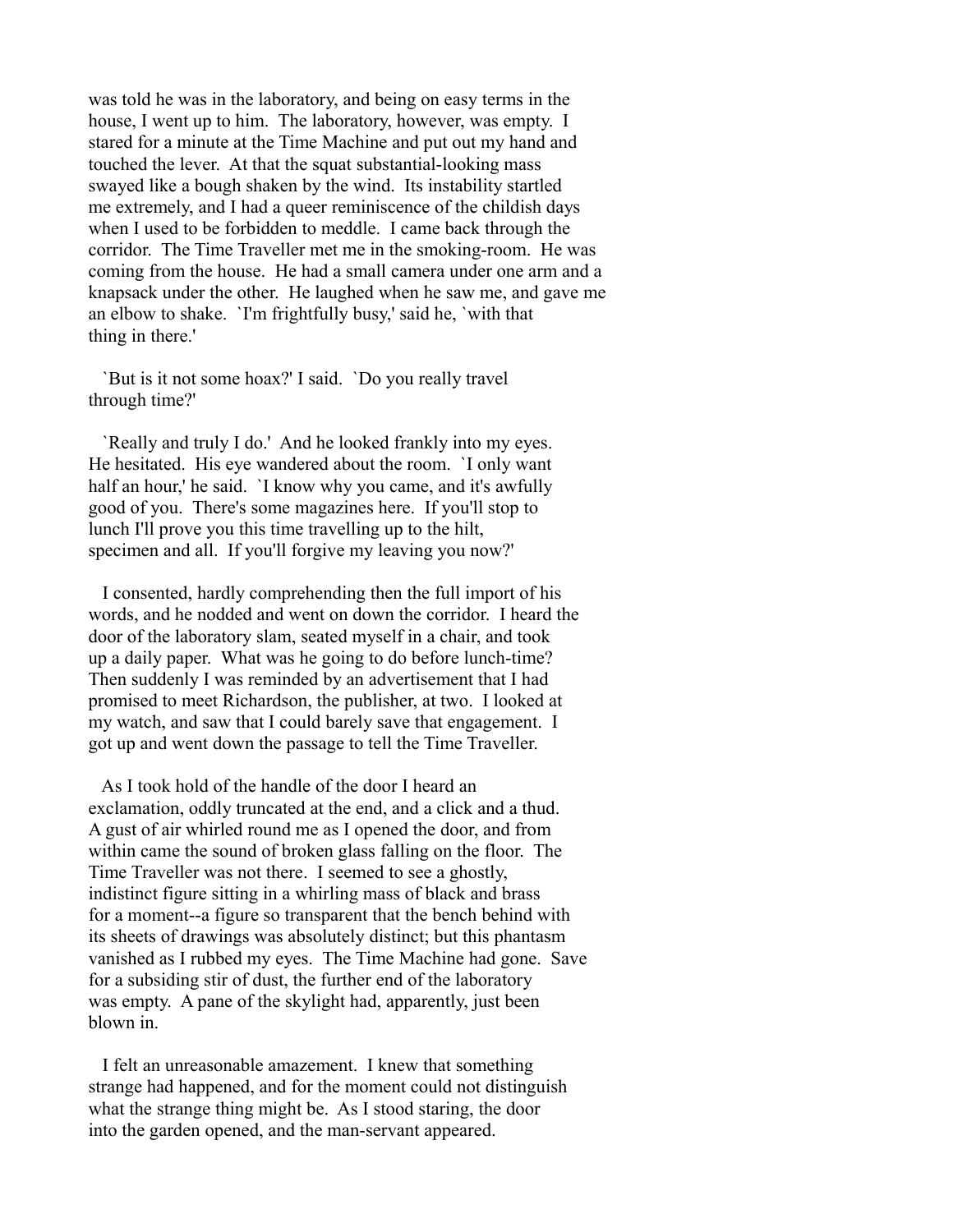We looked at each other. Then ideas began to come. `Has Mr. ---- gone out that way?' said I.

 `No, sir. No one has come out this way. I was expecting to find him here.'

 At that I understood. At the risk of disappointing Richardson I stayed on, waiting for the Time Traveller; waiting for the second, perhaps still stranger story, and the specimens and photographs he would bring with him. But I am beginning now to fear that I must wait a lifetime. The Time Traveller vanished three years ago. And, as everybody knows now, he has never returned.